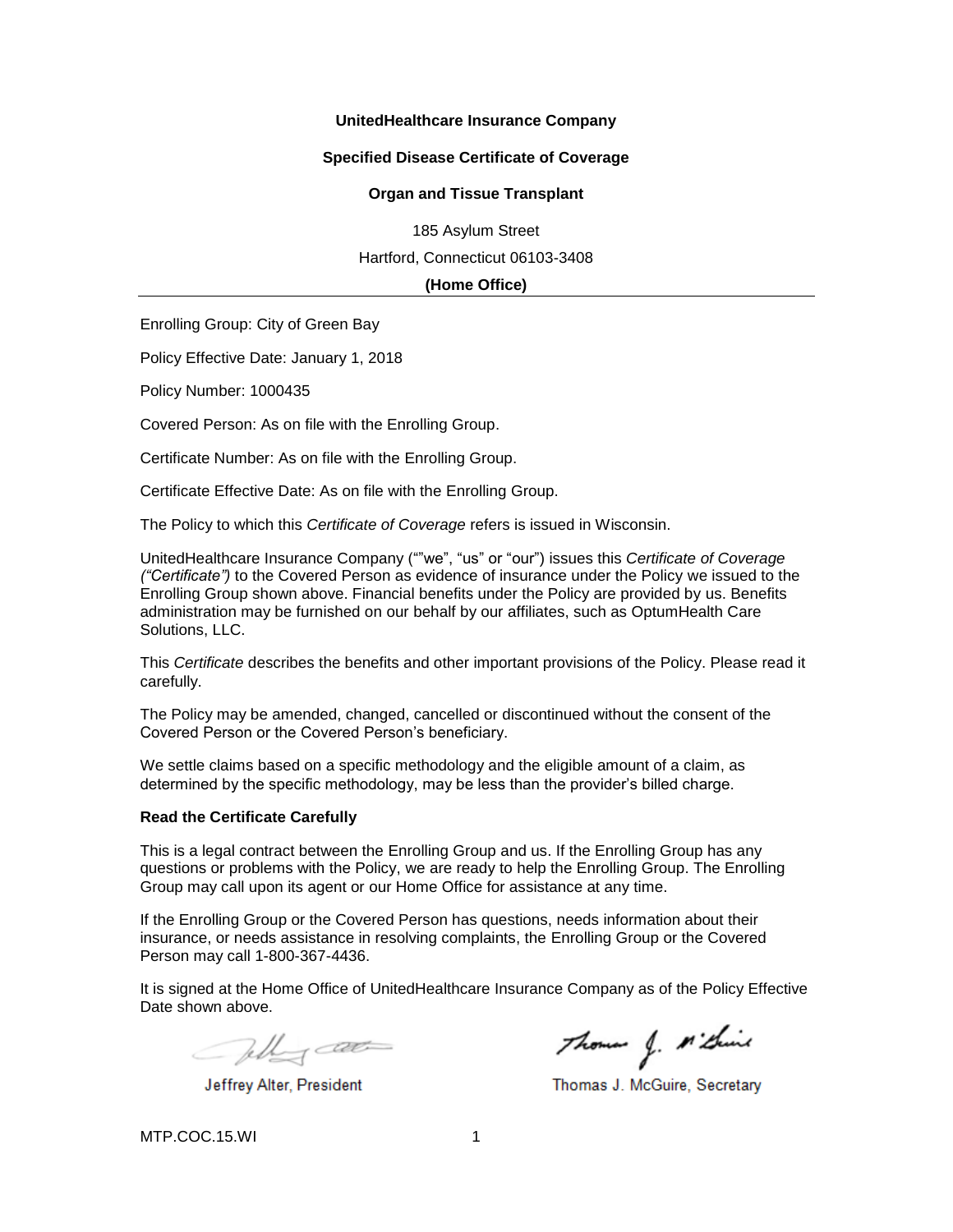### **TRANSPLANT BENEFIT CERTIFICATE OF COVERAGE**

#### **Introduction**

This *Certificate of Coverage ("Certificate")* sets forth the Covered Person's rights and obligations. References to "you" and "your" throughout this *Certificate* are references to a Covered Person (as defined in *Section 13: Definitions*). All references to "Policy" throughout this *Certificate* shall mean the group Policy issued to the Enrolling Group along with the *Certificate of Coverage*, the Enrolling Group's application and any Amendments, endorsements or Riders.

It is important that you READ YOUR *CERTIFICATE* CAREFULLY and familiarize yourself with its terms and conditions.

The Policy may require that the Subscriber contribute to the required Premiums. Information regarding the Premium and any portion of the Premium cost a Subscriber must pay can be obtained from the Enrolling Group.

We agree with the Enrolling Group to provide Coverage for Transplant Services to Covered Persons, subject to the terms, conditions, exclusions and limitations of the Policy. The Policy is issued on the basis of the Enrolling Group's application and payment of the required Premiums. The Enrolling Group's application is made a part of the Policy.

We shall not be deemed or construed as an employer for any purpose with respect to the administration or provision of benefits under the Enrolling Group's benefit plan. We shall not be responsible for fulfilling any duties or obligations of an employer with respect to the Enrolling Group's benefit plan.

The Policy shall take effect on the date specified and will be continued in force by the timely payment of the required Premiums when due, subject to the termination provisions set forth in the Policy. All Coverage under the Policy shall begin at 12:01 a.m. and end at 12:00 midnight at the Enrolling Group's address.

The Policy is delivered in the State of Wisconsin and is governed by ERISA. To the extent that state law applies, the Policy will be governed by the laws of the State of Wisconsin.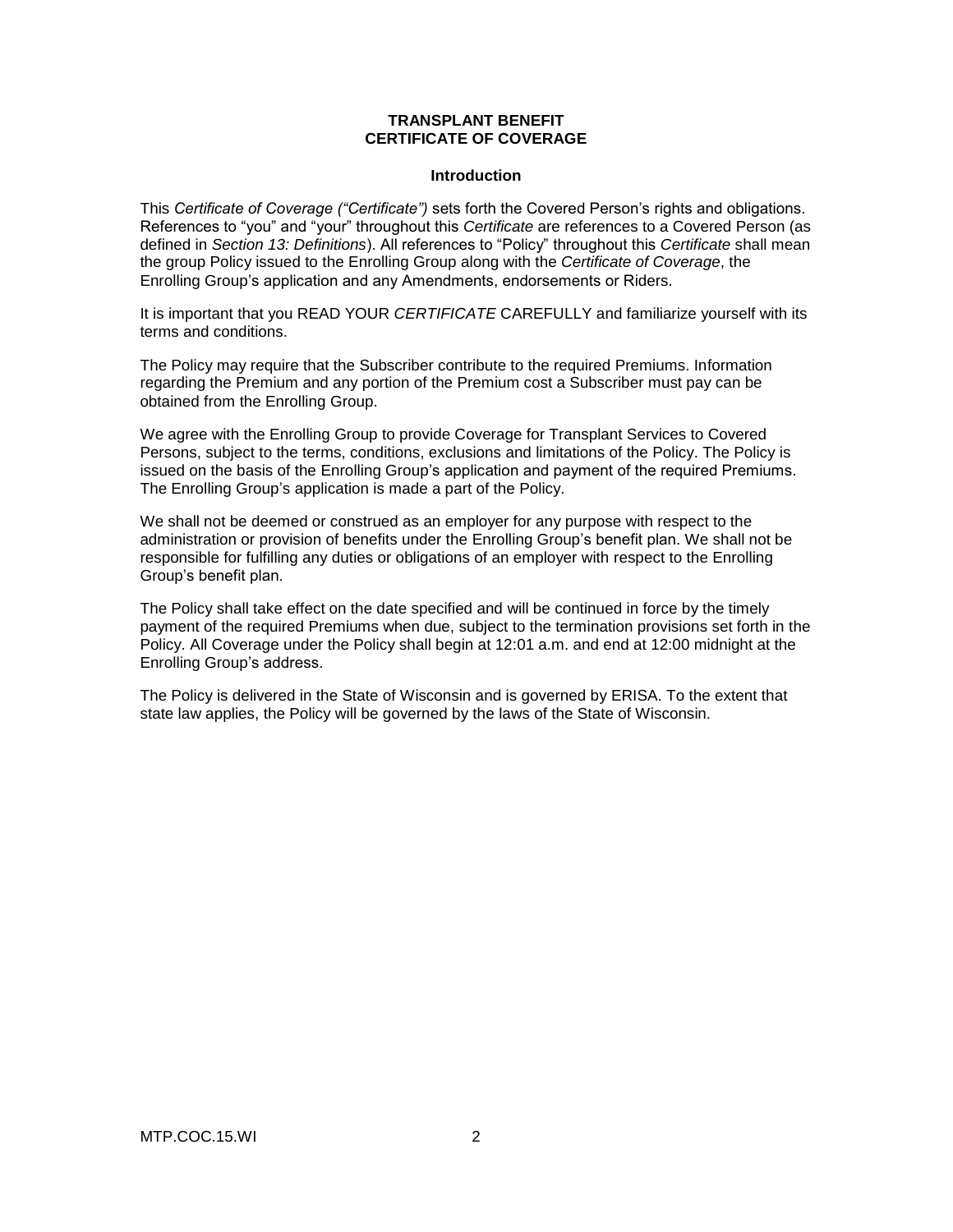### **Introduction to Your Certificate**

You and any of your Enrolled Dependents, for whom the required Premiums have been paid, are eligible for Coverage under the Policy. The Policy is referred to in this *Certificate* as the Policy and is designated on the Transplant identification card.

Coverage is subject to the terms, conditions, exclusions, and limitations of the Policy. As a *Certificate*, this document describes the provisions of Coverage under the Policy but does not constitute the Policy. You may examine the entire Policy at the office of the Enrolling Group during regular business hours.

For Transplant Services rendered after the Policy Effective Date, this *Certificate* replaces and supersedes any *Certificate* that may have been previously issued to you by us. Any subsequent *Certificates* issued to you by us will in turn supersede this *Certificate*.

### **How To Use This Certificate**

This *Certificate* should be read in its entirety. Many of the provisions of this *Certificate* are interrelated; therefore, reading just one or two provisions may not give you an accurate understanding of your Coverage.

Your *Certificate* may be modified by the attachment of Riders and/or Amendments. Please read the provision described in these documents to determine the way in which provisions in this *Certificate* may have been changed.

Many words used in this *Certificate* have special meanings. These words will appear capitalized and are defined for you in *Section 13: Definitions*. By reviewing these definitions, you will have a clearer understanding of your *Certificate*.

When we use the words "we," "us," and "our" in this document, we are referring to UnitedHealthcare Insurance Company. When we use the words "you" and "your" we are referring to people who are Covered Persons as the term is defined in *Section 13: Definitions*.

From time to time, the Policy may be amended. When that happens, a new *Certificate, Schedule of Benefits* or Amendment pages for this *Certificate* will be provided to you. Your *Certificate* should be kept in a safe place for your future reference.

However, this *Certificate* may be amended at any time by applicable state or Federal laws, rules and regulations. Such laws and the rules and regulations promulgated under them, when they are applicable, control and supersede this *Certificate*.

#### **Transplant Services Covered Under the Policy**

In order for Transplant Services to be Covered as Network Benefits, you must obtain all Transplant Services directly from or through a Network provider or provider agreed to by us.

A Transplant provider's participation status is his/her status as a Network or Out-of-Network provider. So that you will not be required to pay bills for non-Covered services, you must always verify the participation status of a Physician, Hospital or other provider. From time to time, the participation status of a provider may change. You can verify the participation status by calling us. If necessary, we can provide assistance in referring you to Network providers.

Only Covered Transplant Services described in *Section 2: Covered Transplant Services* and not specifically excluded in *Section 11: General Exclusions*, are Covered under the Policy. The fact that a Physician has performed or prescribed a procedure or treatment or the fact that it may be the only available treatment for an injury or sickness does not mean that the procedure or treatment is Covered under the Policy.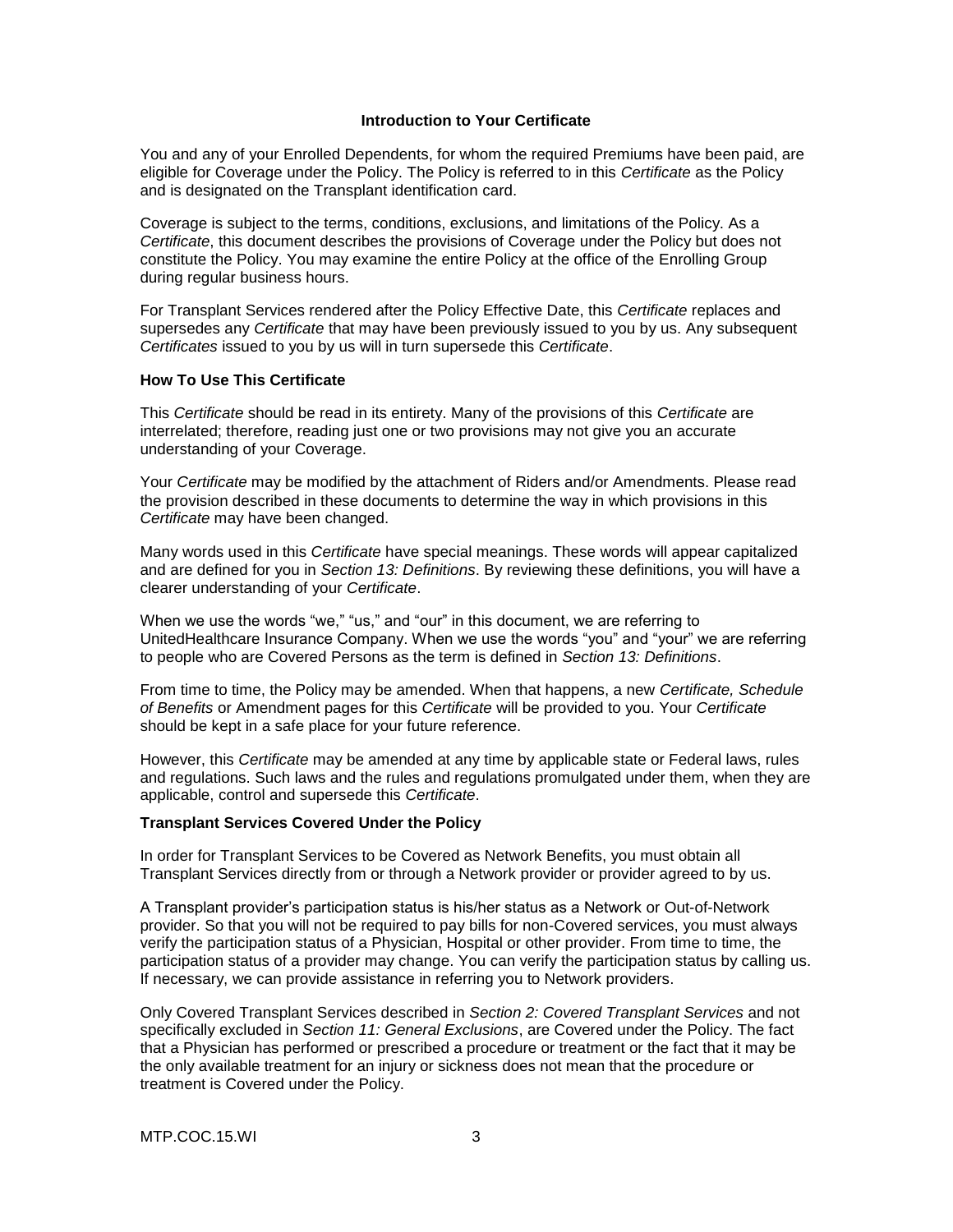We have sole authority to interpret the benefits Covered under the Policy and the other terms, conditions, limitations and exclusions set out in the Policy and in making factual determinations related to the Policy and its benefits. We may, from time to time, delegate this authority to other persons or entities providing services in regard to the Policy.

We reserve the right to change, interpret, modify, withdraw or add benefits or terminate the Policy, as permitted by law, without your approval. No person or entity has any authority to make any oral changes or amendments to the Policy.

We may, in certain circumstances for purposes of overall cost savings or efficiency, provide Coverage for services that would otherwise not be Covered. The fact that we do so in any particular case shall not in any way be deemed to require us to do so in other similar cases.

We may arrange for various persons or entities to provide administrative services in regard to the Policy, including claims processing and utilization management services. The identity of the service providers and the nature of the services provided may be changed from time to time and without prior notice to or approval by you. You must cooperate with those persons or entities in the performance of their responsibilities.

Similarly, we may, from time to time, require additional information from you to verify your eligibility or your right to receive Coverage for services under the Policy. You are obligated to provide this information. Failure to provide it may result in Coverage being delayed or denied.

#### **Important Note About Services**

We do not provide Transplant Services or practice medicine. Rather, we arrange for providers of Transplant Services to participate in a Network. Network providers are independent practitioners and are not employees of ours. We, therefore, make payments to Network providers through various types of contractual arrangements. These arrangements may include financial incentives to promote the delivery of health care in a cost efficient and effective manner. Such financial incentives are not intended to impact your access to Covered Transplant Services.

The payment methods used to pay any specific Network provider vary. The method may also change at the time providers renew their participation contracts with us. The Physician-patient relationship is between you and your doctor.

- A. You must decide if any doctor treating you is right for you; this includes providers who you choose or providers to whom you have been referred to by us. You must decide with your doctor what care you should receive.
- B. Your doctor is solely responsible for the quality of the care you receive.

We make decisions about benefit plan Coverage. These decisions are administrative decisions and are for payment purposes only. We are not liable for any act or omission of a provider of Transplant Services.

### **Transplant Identification Card**

You will receive a Transplant identification card from us when you have notified us that you would like to be evaluated for a Transplant. You should show your Transplant identification card every time you request Transplant Services.

### **Contact Us**

Throughout this *Certificate* you will find statements that encourage you to contact us for further information. Whenever you have a question or concern regarding Transplant Services or any required procedure, please contact us at 1-800-367-4436.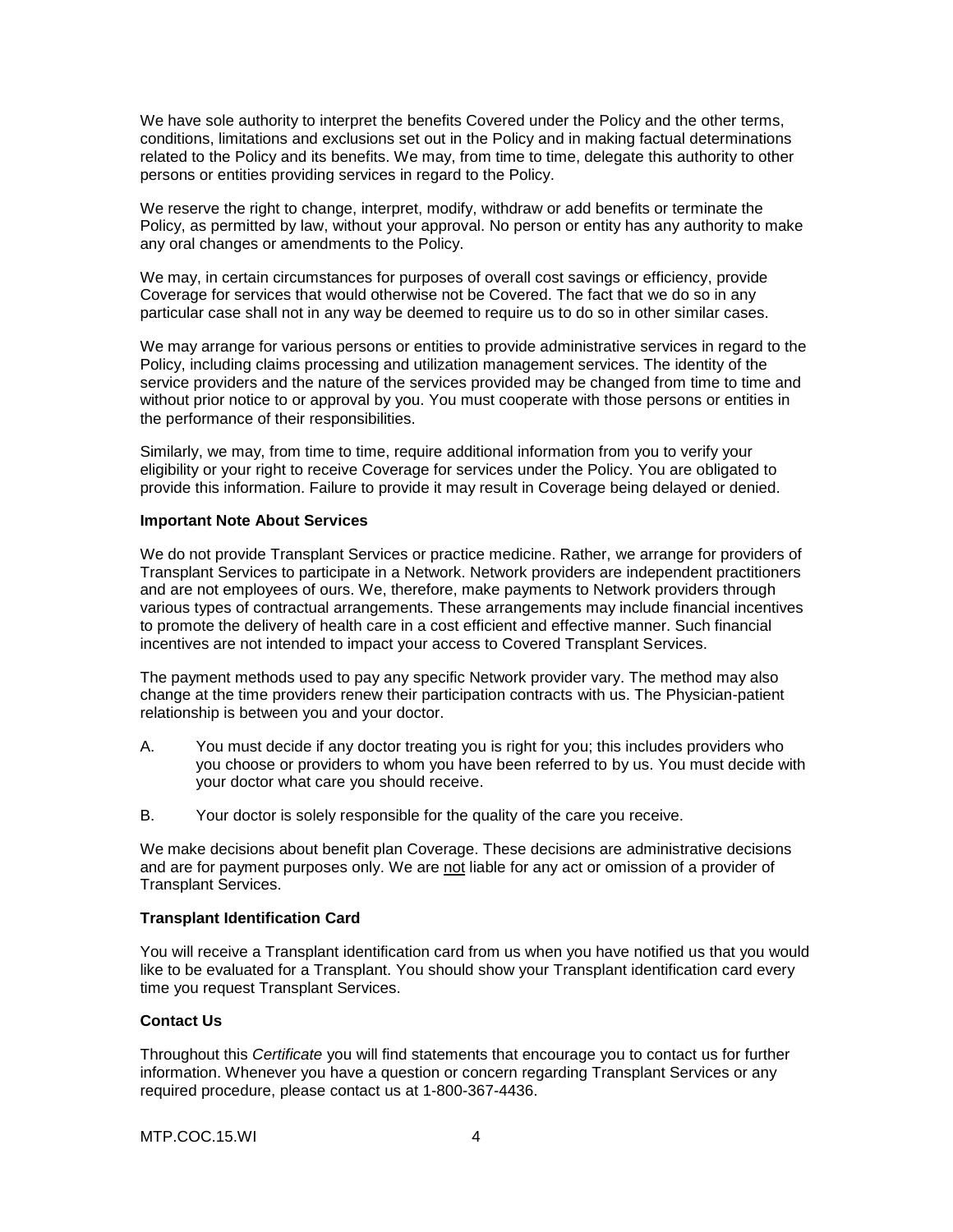### **TABLE OF CONTENTS**

- Section 1: Schedule of Benefits
- Section 2: Covered Transplant Services
- Section 3: Procedures for Obtaining Benefits
- Section 4: Eligibility, Enrollment and Effective Date of Coverage
- Section 5: Termination of Coverage
- Section 6: Reimbursement
- Section 7: Questions, Complaints and Grievances
- Section 8: General Legal Provisions
- Section 9: Coordination of Benefits
- Section 10: Continuation of Coverage under Federal law (COBRA)
- Section 11: General Exclusions
- Section 12: Limited Benefits
- Section 13: Definitions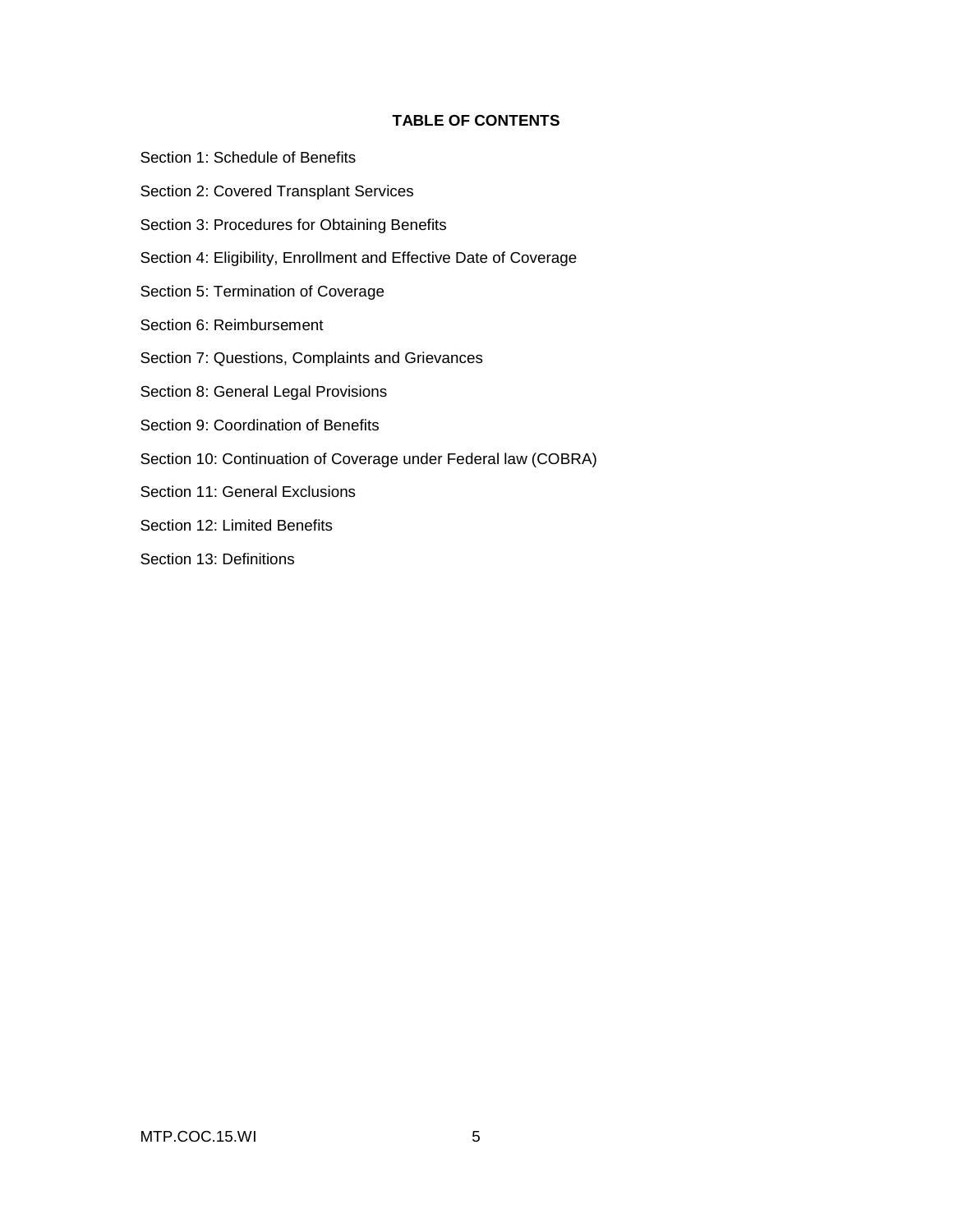# **Section 1: Schedule of Benefits**

This *Schedule of Benefits* outlines the Coverage provided by the Policy and described in this *Certificate*. Covered Transplant Services are described more completely in *Section 2: Covered Transplant Services*.

Coverage is provided for Transplant Services for: kidney/cadaveric, kidney/live donor, pancreas, simultaneous kidney/pancreas, pancreas after kidney, liver/kidney, heart, single and double lung, heart/lung, heart/kidney, liver/cadaveric, liver/live donor, bone marrow, cord blood and peripheral stem cell transplants.

#### **Intestine, liver/intestine and multivisceral transplants are Covered only when Transplant Services are rendered by a Network provider.**

In addition, this Policy may cover other transplant procedures when determined appropriate by us in accordance with this Policy.

Benefits are subject to the notice, prior approval and coordination requirements described in *Section 3: Procedures for Obtaining Benefits*, as well as the other terms and conditions described in this *Certificate*.

Two or more Transplant Benefit Periods will be treated as separate Transplant Benefit Periods if:

- A. They are due to unrelated causes; or
- B. They are due to related causes and the dates of transplantation are separated by six (6) consecutive months.

**Continuation of Transplant:** If at the time a Covered Person's Coverage would otherwise terminate according to the terms of the Policy such person has established a Transplant Benefit Period for which benefits are not exhausted, benefits will be paid for the remaining part of that Transplant Benefit Period as if such Coverage had not ended, as long as the Covered Person remains the liability of the Enrolling Group's medical health benefit plan, and such medical health benefit plan is in force. Benefits will be based on the plan in force for that person on the date that Transplant Benefit Period ends.

| <b>Benefit</b>               | <b>Network Benefit</b>        | <b>Out-of-Network</b>         |
|------------------------------|-------------------------------|-------------------------------|
| Maximum Benefit for Search   | 100% of Eligible Expenses     | Out-of-Network Benefits are   |
| & Registry Fees              |                               | not available.                |
| Maximum Organ Procurement    | 100% of Eligible Expenses     | 70% of Eligible Expenses to a |
| <b>Benefit</b>               |                               | maximum as shown in the       |
|                              |                               | table below.                  |
| Maximum Hematopoietic        | 100% of Eligible Expenses if  | 70% of Eligible Expenses to a |
| <b>Stem Cell Procurement</b> | within 90days of the          | maximum as shown in the       |
| Benefit                      | Transplant.                   | table below if within 90 days |
|                              |                               | of the Transplant.            |
| Maximum Bone Marrow          | 100% of Eligible Expenses if  | 70% of Eligible Expenses if   |
| Storage Benefit              | within 90 days of the         | within 90 days of the         |
|                              | Transplant.                   | Transplant.                   |
| Maximum Daily Benefit for    | 100% of Eligible Expenses     | Out-of-Network Benefits are   |
| Lodging and Transportation   | during any Transplant Benefit | not available.                |
|                              | Period up to a daily maximum  |                               |
|                              | of \$300 with a combined      |                               |
|                              | maximum of \$15,000 for       |                               |
|                              | lodging and transportation.   |                               |

**Policy Period:** January 1, 2018 to December 31, 2018.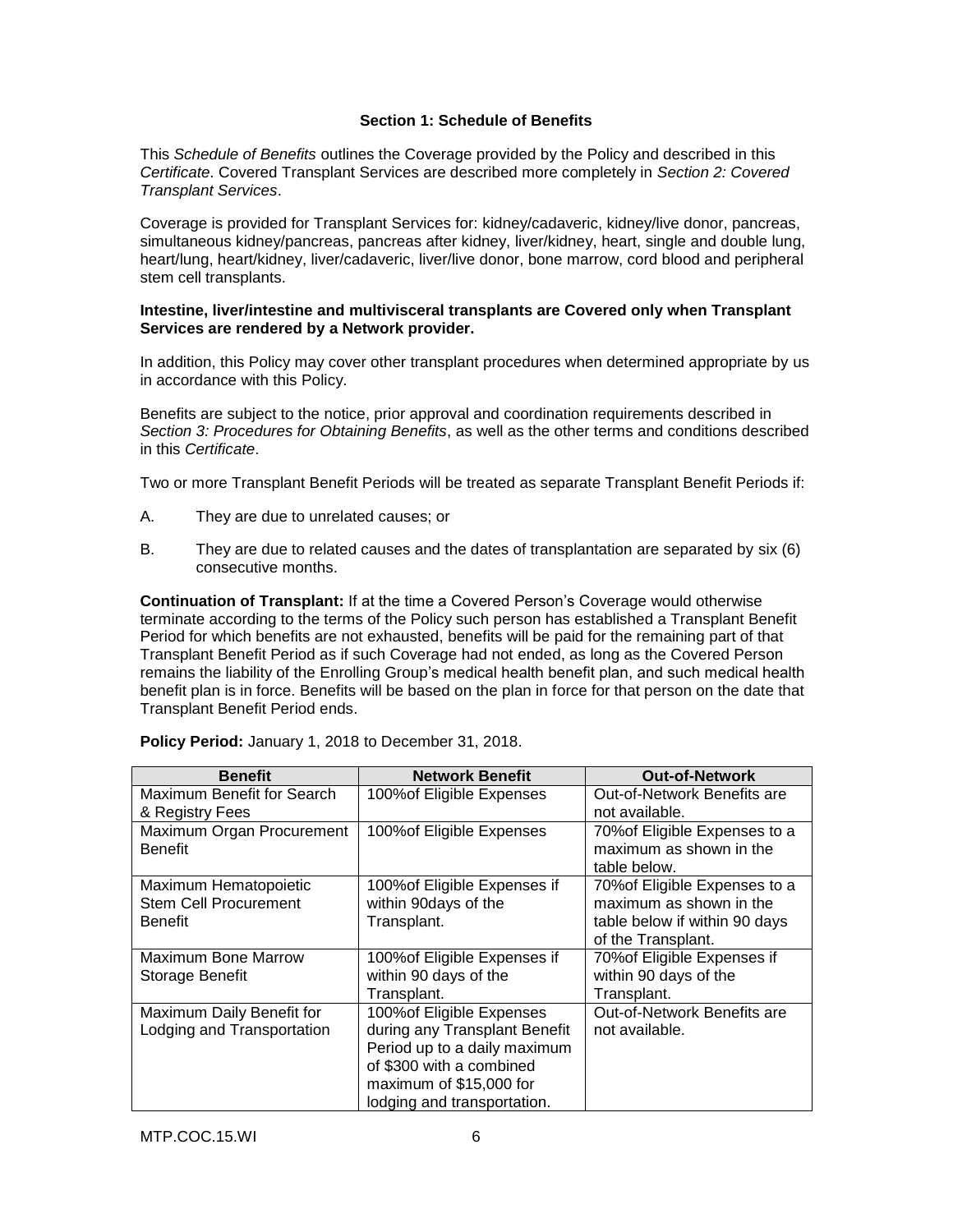| <b>Benefit</b>                                                                | <b>Network Benefit</b>                                                                            | <b>Out-of-Network</b>                                                                                                                                                                                                                                                                                                                                                                                                                                                                                                                                                                                                                                                                                                                          |
|-------------------------------------------------------------------------------|---------------------------------------------------------------------------------------------------|------------------------------------------------------------------------------------------------------------------------------------------------------------------------------------------------------------------------------------------------------------------------------------------------------------------------------------------------------------------------------------------------------------------------------------------------------------------------------------------------------------------------------------------------------------------------------------------------------------------------------------------------------------------------------------------------------------------------------------------------|
| Maximum Air Ambulance<br><b>Benefit</b>                                       | 100% of Eligible Expenses<br>during any Transplant Benefit<br>Period to a maximum of<br>\$25,000  | 70% of Eligible Expenses<br>during any Transplant Benefit<br>Period to a maximum of<br>\$10,000                                                                                                                                                                                                                                                                                                                                                                                                                                                                                                                                                                                                                                                |
| Maximum Private Duty<br><b>Nursing Benefit</b>                                | 100% of Eligible Expenses<br>during any Transplant Benefit<br>Period to a maximum of<br>\$10,000. | 70% of Eligible Expenses<br>during any Transplant Benefit<br>Period to a maximum of<br>\$10,000                                                                                                                                                                                                                                                                                                                                                                                                                                                                                                                                                                                                                                                |
| Maximum Transplant<br><b>Evaluation Benefit</b>                               | 100% of Eligible Expenses.                                                                        | 70% of Eligible Expenses to a<br>maximum of \$10,000                                                                                                                                                                                                                                                                                                                                                                                                                                                                                                                                                                                                                                                                                           |
| Maximum Hospital<br>Confinement and Physician<br><b>Benefit</b>               | 100% of Eligible Expenses.                                                                        | For Organ and Allogeneic<br>Tissue Transplants: 70%of<br>Eligible Expenses to a<br>maximum of \$2,000 per day<br>for each of the first 30<br>consecutive days of a<br><b>Covered Person's</b><br>Confinement and 70% of<br>Eligible Expenses to a<br>maximum of \$1,700 per day<br>for each day of a Covered<br>Person's Confinement on or<br>after the thirty-first day.<br><b>For Autologous Tissue</b><br>Transplant: 70% of Eligible<br>Expenses to a maximum of<br>\$1,500 per day for each of the<br>first 30 consecutive days of a<br><b>Covered Person's</b><br>Confinement and 70% of<br>Eligible Expenses to a<br>maximum of \$850 per day for<br>each day of a Covered<br>Person's Confinement on or<br>after the thirty-first day. |
| Maximum Skilled Nursing<br><b>Facility Confinement Benefit</b>                | 100% of Eligible Expenses.                                                                        | 70% of Eligible Expenses to a<br>maximum of \$10,000                                                                                                                                                                                                                                                                                                                                                                                                                                                                                                                                                                                                                                                                                           |
| Maximum Acute<br><b>Rehabilitation Facility</b><br><b>Confinement Benefit</b> | 100% of Eligible Expenses.                                                                        | 70% of Eligible Expenses to a<br>maximum of \$10,000                                                                                                                                                                                                                                                                                                                                                                                                                                                                                                                                                                                                                                                                                           |
| Maximum Home Health<br><b>Benefit</b>                                         | 100% of Eligible Expenses.                                                                        | 70% of Eligible Expenses to a<br>maximum of \$10,000                                                                                                                                                                                                                                                                                                                                                                                                                                                                                                                                                                                                                                                                                           |
| Maximum Surgical Benefit for<br>Organ or Tissue Transplant<br><b>Benefit</b>  | 100% of Eligible Expenses.                                                                        | 70% of Eligible Expenses to a<br>maximum of \$10,000                                                                                                                                                                                                                                                                                                                                                                                                                                                                                                                                                                                                                                                                                           |
| <b>Maximum Outpatient</b><br><b>Treatment Benefit</b>                         | 100% of Eligible Expenses.                                                                        | 70% of Eligible Expenses to a<br>maximum of \$10,000                                                                                                                                                                                                                                                                                                                                                                                                                                                                                                                                                                                                                                                                                           |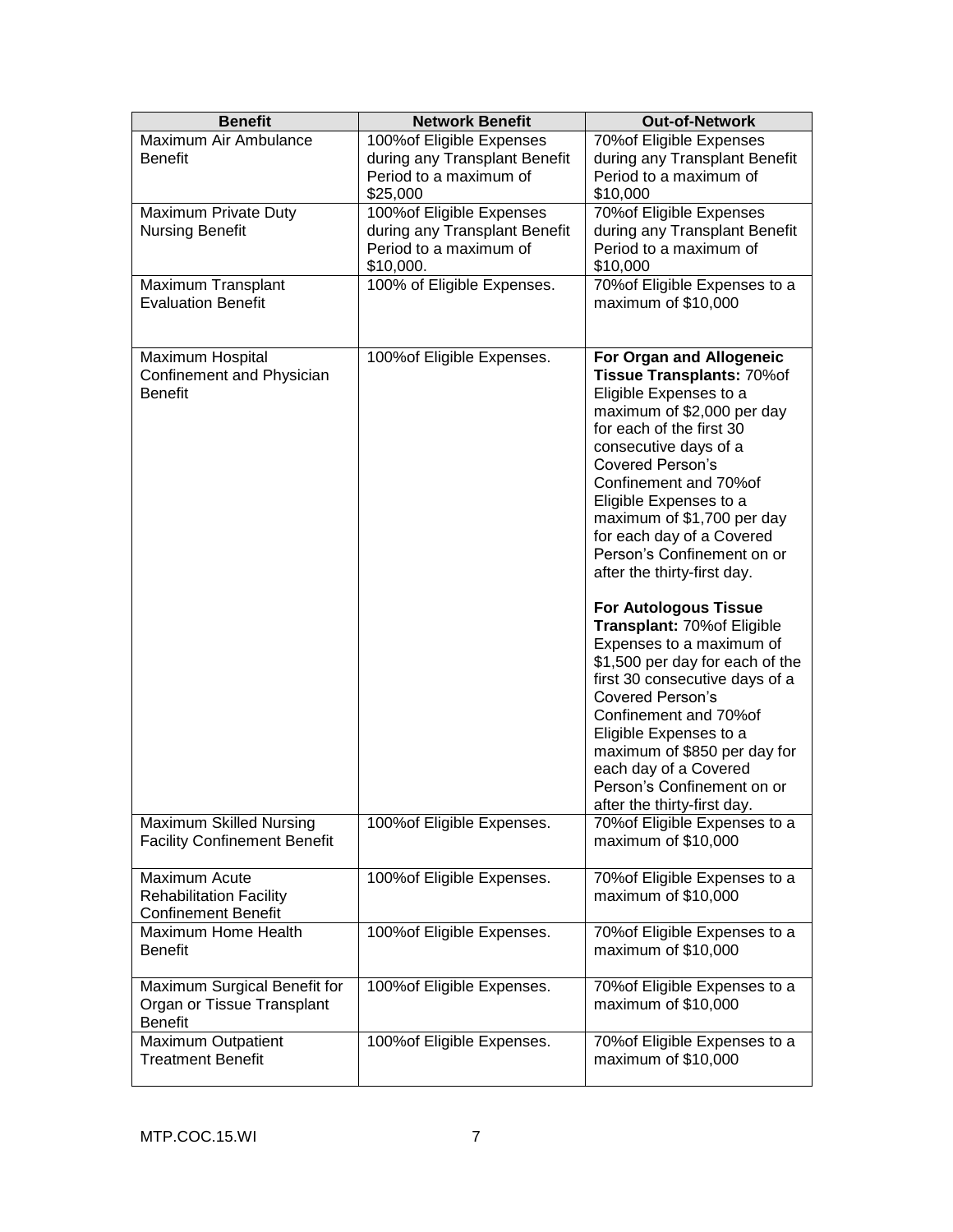| <b>Benefit</b>              | <b>Network Benefit</b>        | <b>Out-of-Network</b>        |
|-----------------------------|-------------------------------|------------------------------|
| Maximum Benefit for         | 100% of Eligible Expenses     | Out-of-Network Benefits are  |
| <b>Prescription Drugs</b>   | during the Transplant Benefit | not available.               |
|                             | Period.                       |                              |
| Maximum Benefit for Durable | 100% of Eligible Expenses     | Out-of-Network Benefits are  |
| <b>Medical Equipment</b>    | during the Transplant Benefit | not available.               |
|                             | Period                        |                              |
| Maximum Policy Benefit per  | Unlimited for all Transplant  | Unlimited for all Transplant |
| Covered Person per lifetime | <b>Services</b>               | Services                     |
| for all Transplants         |                               |                              |

# **Out-of-Network Organ and Tissue Procurement Table**

| <b>Transplant</b>          | <b>Maximum Benefit</b> |
|----------------------------|------------------------|
| Lung                       | \$17,500               |
| Double Lung                | \$25,000               |
| Heart                      | \$17,500               |
| Liver                      | \$22,500               |
| Liver/Kidney               | \$25,000               |
| Heart/Lung                 | \$17,500               |
| Heart/Kidney               | \$25,000               |
| Pancreas                   | \$25,000               |
| Kidney                     | \$17,500               |
| Kidney/Pancreas            | \$25,000               |
| Intestine, Liver/Intestine | \$00,000               |
| and Multivisceral          |                        |
| Transplants                |                        |
| Allogeneic BMT             | \$17,500               |
| Autologous BMT             | \$12,500               |

#### **Maximum Hospital/Physician Benefit For Transplants Performed Prior to a 6 month Period Of Drug/Alcohol Sobriety**

| <b>Transplant</b>          | <b>Maximum</b><br><b>Network or Out-of-</b><br><b>Network</b><br><b>Benefit</b> |
|----------------------------|---------------------------------------------------------------------------------|
| Lung                       | \$00,000                                                                        |
| Double Lung                | \$00,000                                                                        |
| Heart                      | \$00,000                                                                        |
| Liver                      | \$00,000                                                                        |
| Liver/Kidney               | \$00,000                                                                        |
| Heart/Lung                 | \$00,000                                                                        |
| Heart/Kidney               | \$00,000                                                                        |
| Pancreas                   | \$00,000                                                                        |
| Kidney                     | \$00,000                                                                        |
| Kidney/Pancreas            | \$00,000                                                                        |
| Intestine, Liver/Intestine | \$00,000                                                                        |
| and Multivisceral          |                                                                                 |
| Transplants                |                                                                                 |
| Allogeneic BMT             | \$00,000                                                                        |
| Autologous BMT             | \$00,000                                                                        |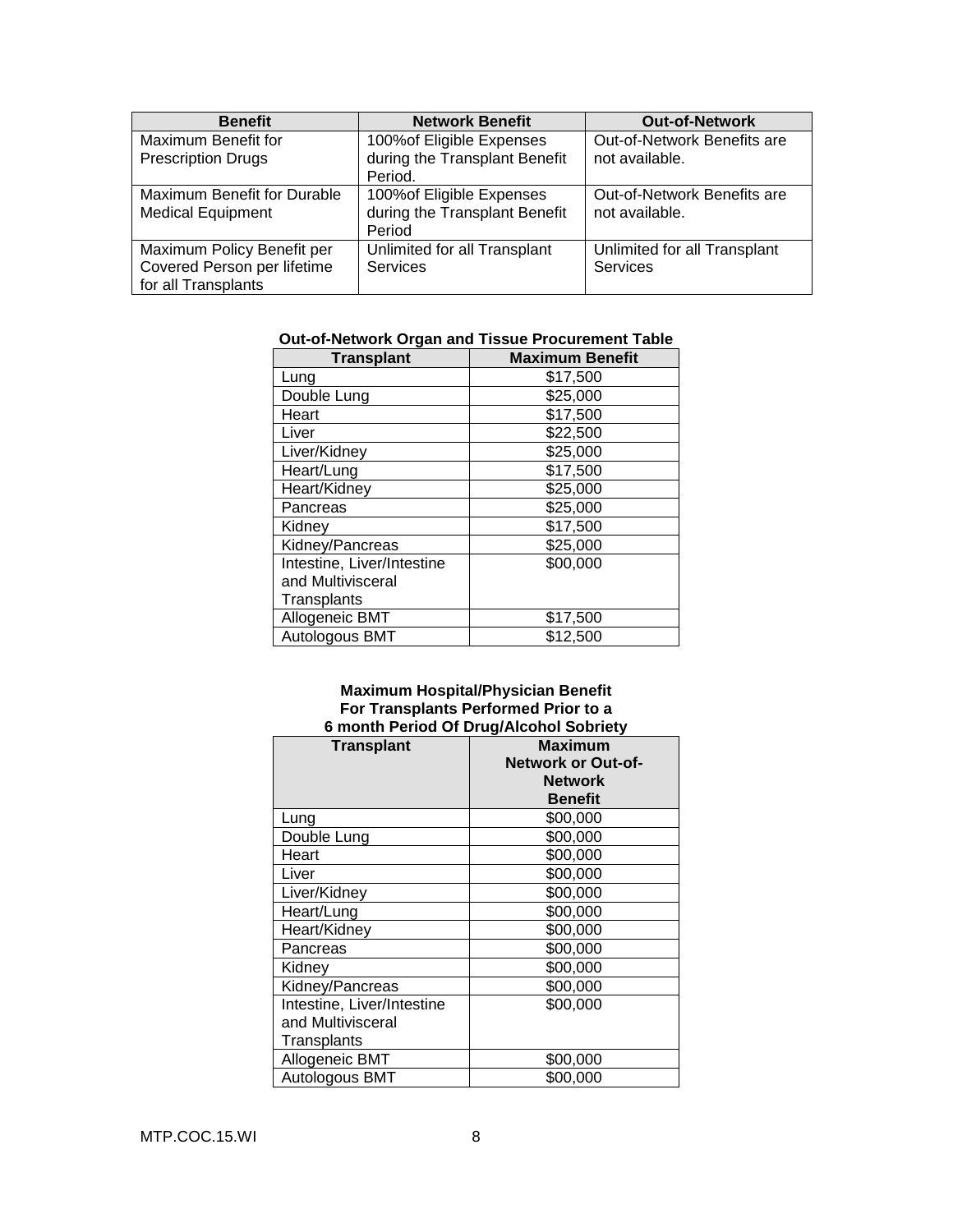### **Section 2: Covered Transplant Services**

Transplant Services described in this section are Covered when such services are:

- A. Provided by or under the direction of a Physician or other appropriate provider as specifically described;
- B. Not excluded as described in *Section 11: General Exclusions*;
- C. Received pursuant to the procedures for obtaining benefits set forth in *Section 3: Procedure for Obtaining Benefits*.

The *Schedule of Benefits* sets forth the amount of Coverage provided for Transplant Services. Subject to those benefit levels, and the other terms and conditions described in this *Certificate*, the Policy covers:

### **Evaluation**

Services and supplies related to a Transplant and provided to a Covered Person to determine if the Covered Person is an acceptable candidate for a Hospital's transplant program. This includes Transplant-related services for outpatient surgery, laboratory, radiologic and other diagnostic tests and examinations provided by or through a Physician.

#### **Organ and Tissue Procurement**

Services and supplies provided for organ and tissue procurement, including removal, preservation and transportation. Where there is a live donor, this benefit includes donor screening, donor transportation to and from the Hospital where the donation occurs and health services associated with the removal of the organ and/or tissue. This benefit is only available when a Covered Person is the recipient of the Transplant.

### **Professional Fees for Surgical and Medical Services**

Professional fees for surgical services and other medical care associated with a Transplant and provided by or through a Physician and rendered in a Hospital, Skilled Nursing Facility, Inpatient Rehabilitation Facility or Alternate Facility.

#### **Inpatient Hospital Services**

Confinement related to a Transplant, including room and board, and services and supplies provided during Confinement (in a Semi-private Room) in a Hospital. Certain Transplant Services rendered during a Covered Person's Confinement are subject to separate benefit restrictions.

### **Outpatient Emergency Transplant Services**

Services provided to stabilize and/or initiate treatment of Emergency conditions, related to a Transplant, and provided on an outpatient basis at either a Hospital or an Alternate Facility.

### **Home Health Agency Services**

Part-time, intermittent services of a Home Health Agency, when related to a Transplant and provided under the direction of a Physician. Home Health Agency Services must be provided in your home, by or under the supervision of a registered nurse.

### **Skilled Nursing Facility/Inpatient Rehabilitation Facility Services**

Confinement (in a Semi-private Room), including medical services and supplies, when related to a Transplant and provided under the direction of a Physician. Transplant Services must be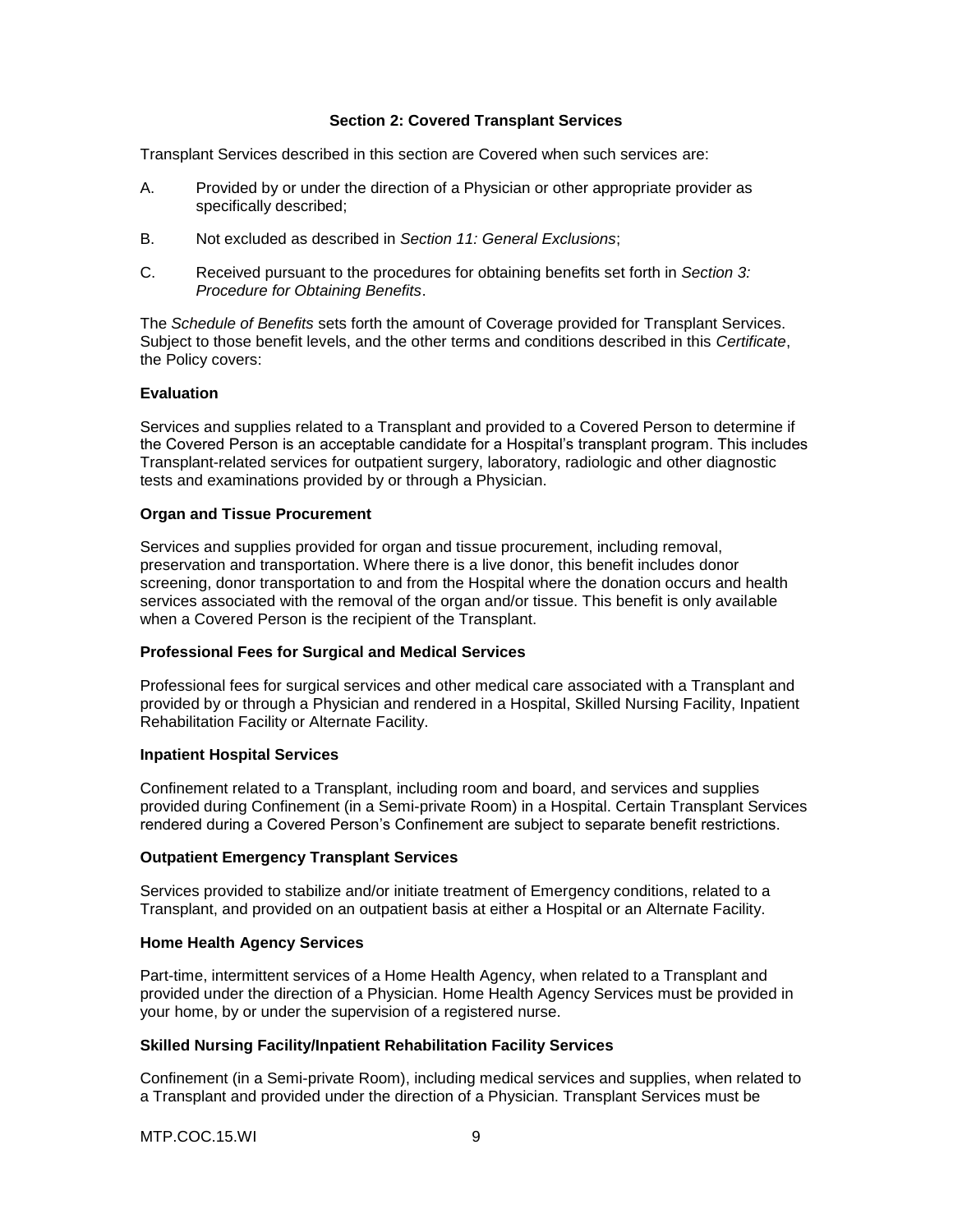provided in a Skilled Nursing Facility or Inpatient Rehabilitation Facility and are Covered only for Transplant-related care and treatment which otherwise would require Confinement in a Hospital.

### **Ambulance Services**

Emergency ambulance transportation for the Covered Person and one companion, via ground or air, by a licensed ambulance service to and/or from the treating Hospital where Transplant Services are to be rendered. If the Covered Person is a minor, benefits are payable for two companions.

# **Outpatient Rehabilitation Services**

Short-term outpatient rehabilitation services. Coverage is provided only for physical therapy, occupational therapy and cardiac/pulmonary rehabilitation that are related to a Transplant.

Rehabilitation services must be performed in a Hospital or Skilled Nursing Facility or through a Home Health Agency or other provider.

# **Prescription Drugs**

Prescription drugs medically necessary and directly related to a Covered Transplant procedure during the Transplant Benefit Period.

# **Durable Medical Equipment**

Durable medical equipment is Covered following discharge of the Transplant procedure during the Transplant Benefit Period. Rental of durable medical equipment is limited to the lesser of a maximum of 15 days of rental or the purchase price.

### **Travel and Lodging Reimbursement**

Subject to the limitations and conditions set forth in the *Schedule of Benefits*, the following expenses are reimbursable when Covered Transplant Services are provided by Network providers and incurred by a Covered Person who must travel outside a 50-mile radius from his/her home to and/or from a Hospital where the Transplant and post-discharge follow-up care is provided:

- A. Transportation expenses for the Covered Person and one companion. If the Covered Person is a minor, reimbursement is payable for the transportation expenses of the Covered Person and two companions.
- B. Lodging expenses for the Covered Person and one companion. If the Covered Person is a minor, reimbursement is payable for lodging expenses of the Covered Person and two companions.

We must receive valid receipts for such charges before reimbursement will be made.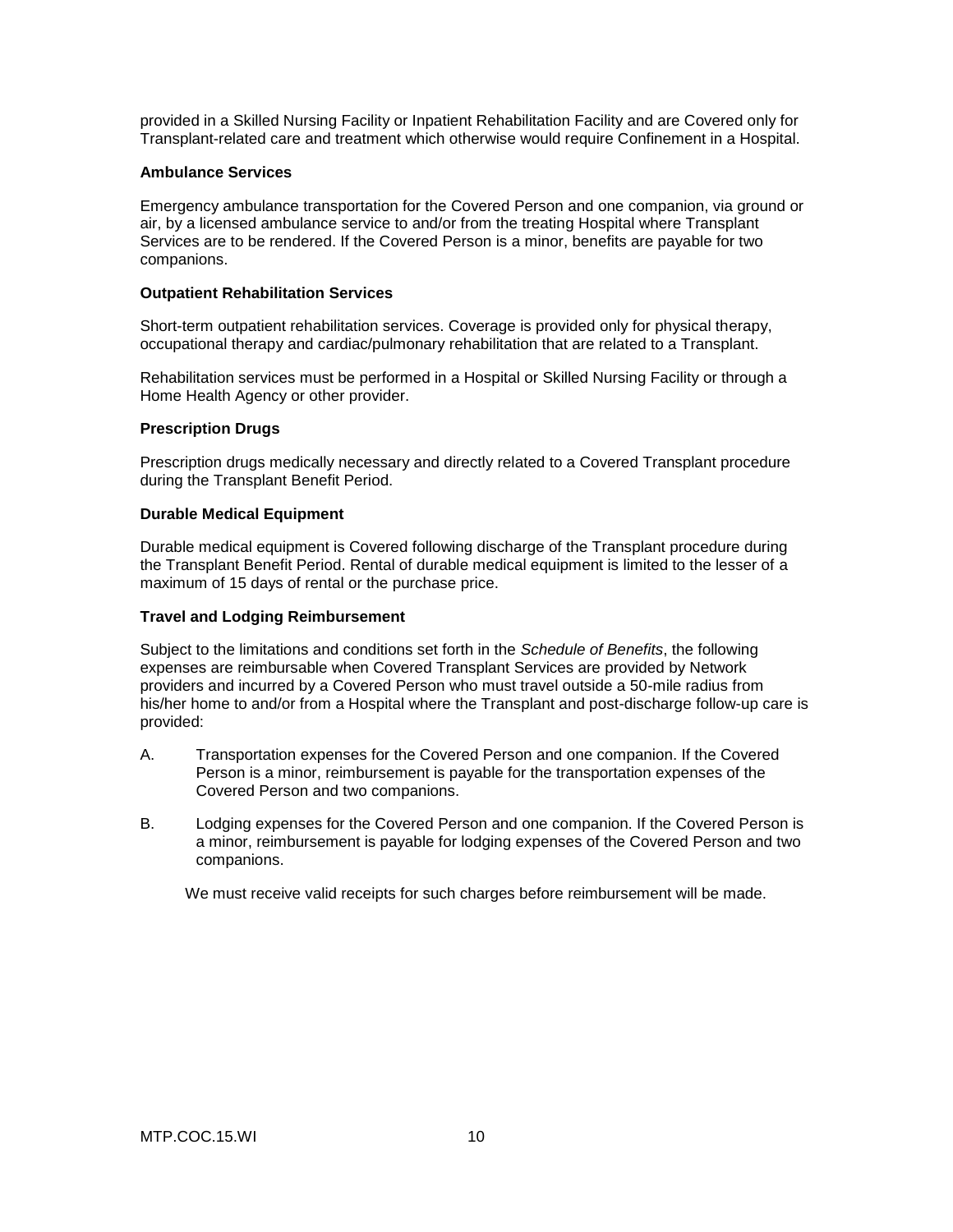### **Section 3: Procedures for Obtaining Benefits**

### **Transplant Services**

You are eligible for Coverage for Transplant Services listed in the *Schedule of Benefits* and *Section 2: Covered Transplant Services* of this *Certificate* if such Transplant Services are necessary and are provided by or under the direction of a Transplant provider or other provider. All Coverage is subject to the terms, conditions, exclusions or limitations of the Policy.

### **Network and Out-of-Network Benefits**

This *Certificate* describes the benefit levels available under the Policy.

**Network Benefits:** These benefits apply when you choose to obtain Transplant Services from a Network provider. This section describes the procedures for obtaining Covered Transplant Services as Network Benefits. Network Benefits provide Coverage at a higher level than Out-of-Network Benefits.

**Out-of-Network Benefits:** These benefits apply when you decide to obtain Transplant Services from Out-of-Network providers. This section describes the procedures for obtaining Coverage of Transplant Services as Out-of-Network Benefits. Out-of-Network Benefits are generally paid at a lower level than Network Benefits. Out-of-Network Benefits require the payment of Coinsurance. In addition, when you obtain Transplant Services from Out-of-Network providers, you must file a claim with us to be reimbursed for Eligible Expenses. For information on our reimbursement policy guidelines used to determine Eligible Expenses, you should contact us at 1-800-367-4436 before obtaining Transplant Services from Out-of-Network providers.

The information in *Section 4: Eligibility, Enrollment and Effective Date of Coverage* through *Section 10: Continuation of Coverage under Federal law (COBRA)* applies to all levels of Coverage. *Section 3: Procedure for Obtaining Benefits* explains the procedures you must follow to obtain Coverage for Network Benefits and Out-of-Network Benefits, respectively. *Section 2: Covered Transplant Services* describes which Transplant Services are Covered. Unless otherwise specified, the exclusions and limitations of *Section 11: General Exclusions and Section 12: Limited Benefits* apply to all levels of benefits.

### **Procedure to Obtain Benefits**

To obtain benefits for Transplant Services, you must:

- A. notify us of your intent to receive such services; and
- B. obtain prior approval from us for such services; and
- C. allow us to coordinate your receipt of such services.

You are responsible for assuring that required prior notification and approval is received before services are rendered. To start this process, call our Member Services Department at 1-800-367- 4436.

Failure to comply with these requirements may result in a lower level of Coverage or no Coverage of such Transplant Services.

### **Emergency Transplant Services**

We provide Coverage of Eligible Expenses for Emergency Transplant Services, subject to the terms, conditions, exclusions, and limitations of the Policy.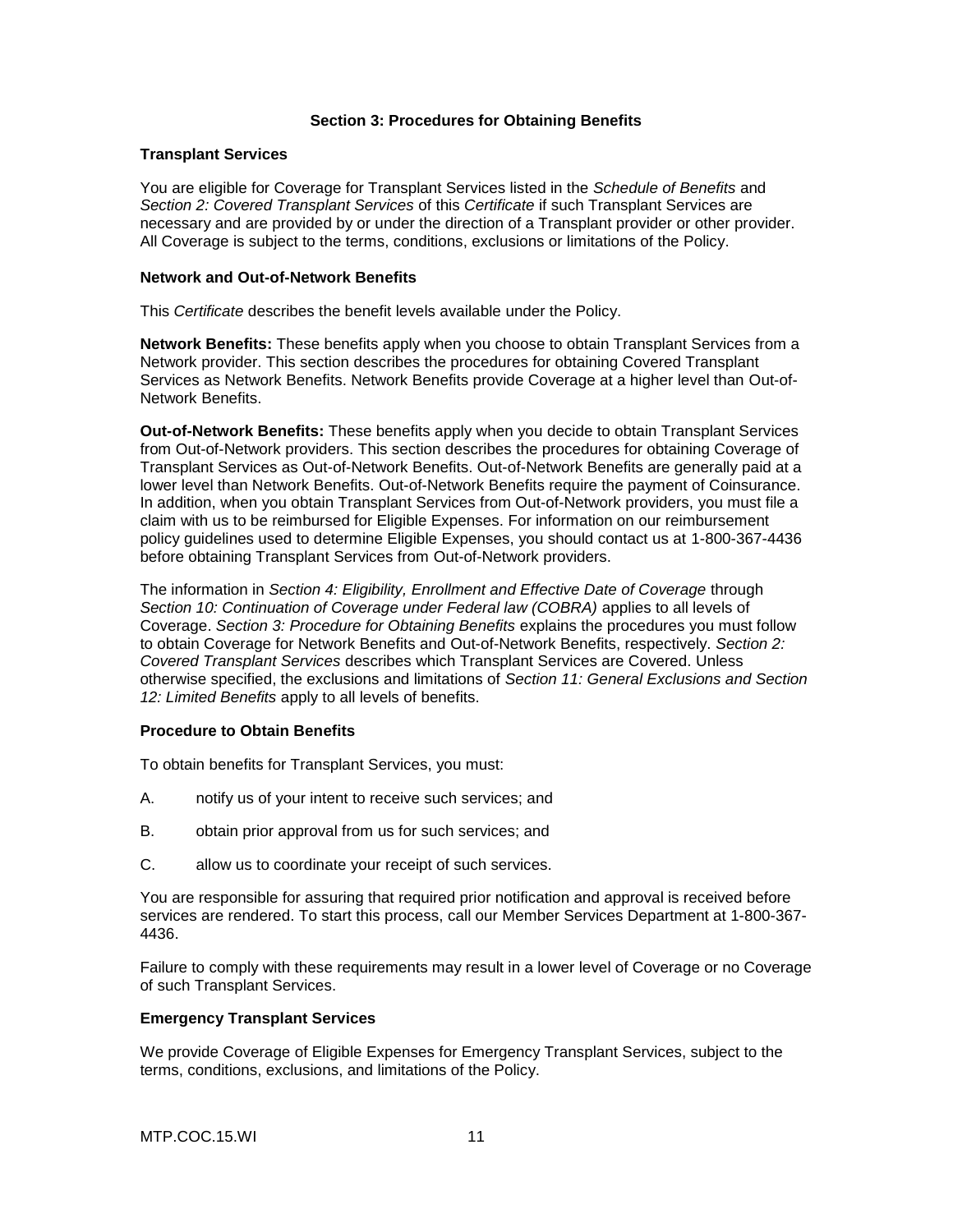You must notify us within 24 hours, or as soon as reasonably possible, if you are Confined for an issue related to a Transplant due to an Emergency. Transplant Services rendered on an Emergency basis are not Covered if, in the opinion of us, the situation is later determined not to be an Emergency.

At our request, you must make available full details of the Emergency Transplant Services received in order for such Transplant Services to be Covered.

Coverage for continuation of care related to a Transplant and after the condition no longer is an Emergency requires compliance with the procedures described in this section.

### **Prior Approval Does Not Guarantee Benefits**

The fact that we authorize services or supplies does not guarantee that all charges will be Covered. We reserve the right to review each claim. You will be notified in writing of any subsequent adjustment of benefits as a result of the claim review.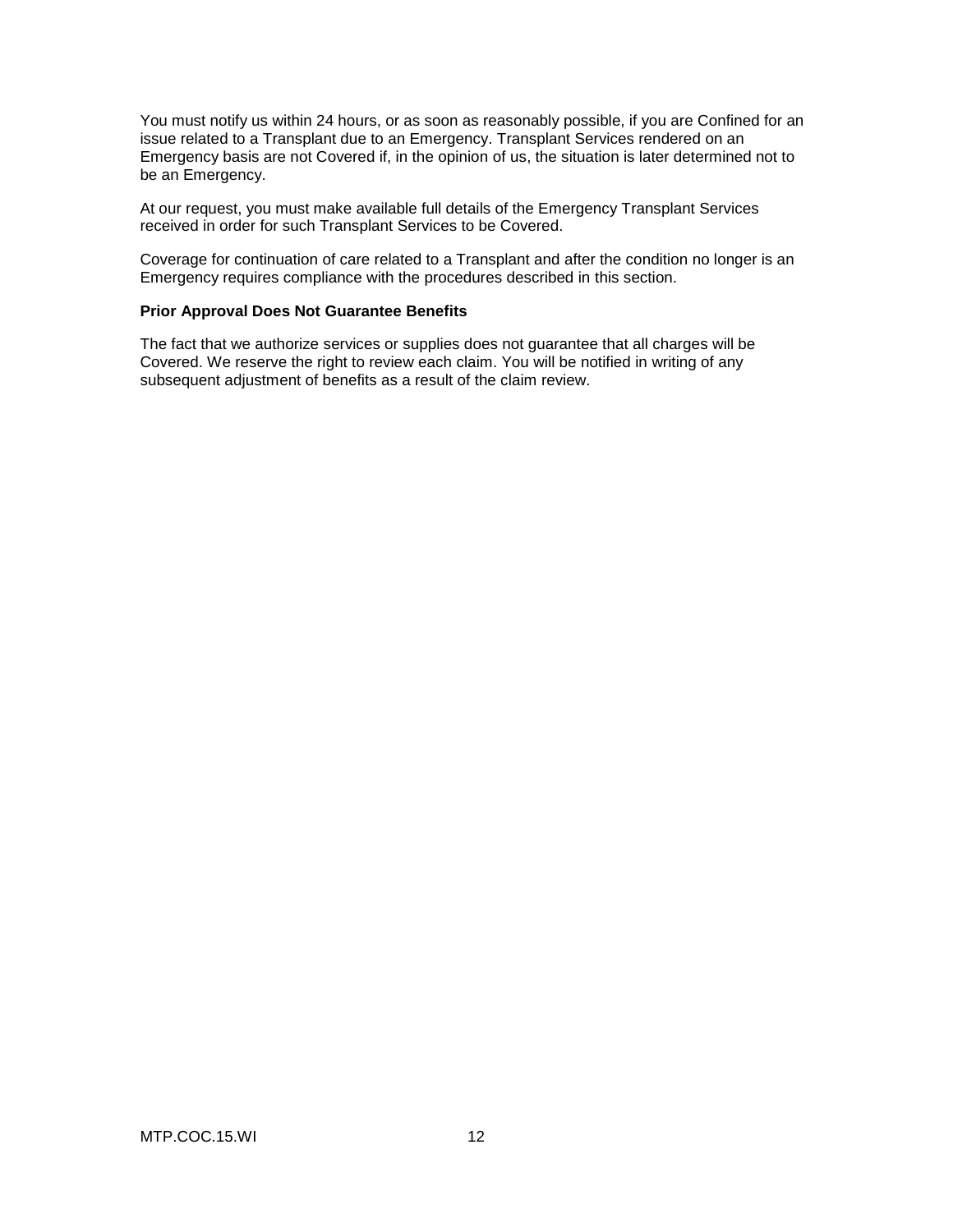# **Section 4: Eligibility, Enrollment and Effective Date of Coverage**

### **Eligibility**

An Eligible Person is usually an employee or member of the Enrolling Group who meets the eligibility requirements of the Policy. When an Eligible Person actually enrolls for Coverage under this Policy, that Eligible Person is referred to as a Subscriber (see *Section 13: Definitions* for complete definitions). The term Dependent generally refers to the Subscriber's spouse and children (see *Section 13: Definitions* for complete definitions).

### **Enrollment**

Eligible Persons may enroll themselves and their Dependents for Coverage under the Policy during the Initial Eligibility Period, or during an Open Enrollment Period, by completing a form provided or approved by the Enrolling Group. In addition, new Eligible Persons and new Dependents may be enrolled as described below. Dependents of an Eligible Person may not be enrolled unless the Eligible Person is also enrolled for Coverage under the Policy.

If both spouses are Eligible Persons of the Enrolling Group, each may enroll as a Subscriber or be Covered as an eligible Dependent of the other, but not both. If both parents of an eligible Dependent child are enrolled as a Subscriber, only one parent may enroll the child as a Dependent.

#### **Effective Date of Coverage**

Coverage for you and any of your Dependents is effective on or after the date specified in the Policy. In no event is there Coverage for Transplant Services rendered or delivered before the Policy Effective Date, unless specifically stated in the *Schedule of Benefits*.

### **Coverage for a Newly Eligible Person**

Coverage for you and any of your Dependents shall take effect as set forth herein. Coverage is effective only if we receive any required Premium and a properly completed enrollment information within 31 calendar days of the date you first become eligible.

### **Coverage for a Newly Eligible Dependent**

Coverage for a new Dependent acquired by reason of birth, legal adoption, placement for adoption, legal guardianship, court or administrative order, registration of a Domestic Partner, or marriage shall take effect on the date of the event. Coverage is effective only if we receive any required Premium and are notified of the event within 31 calendar days. In the case of a newborn infant, Coverage is effective only if the Company receives any required Premium and is notified of the event within 60 days. If you fail to provide notification or pay the required Premium within this 60-day period, Coverage will not continue unless, within one year of the child's birth, you make all past due Premium payments in full and pay interest on such payments at the rate of 5.5% per year. In this case, Coverage will be effective retroactive to the child's date of birth.

### **Change in Family Status**

You may make Coverage changes during the year for any Dependent whose status as a Dependent is affected by a marriage, divorce, legal separation, annulment, birth, legal guardianship, placement for adoption, as required by federal law. In such cases you must submit the required contribution of coverage and properly completed enrollment information within 31 calendar days of the marriage, birth, placement for adoption or adoption. Otherwise, you will need to wait until the next annual Open Enrollment Period.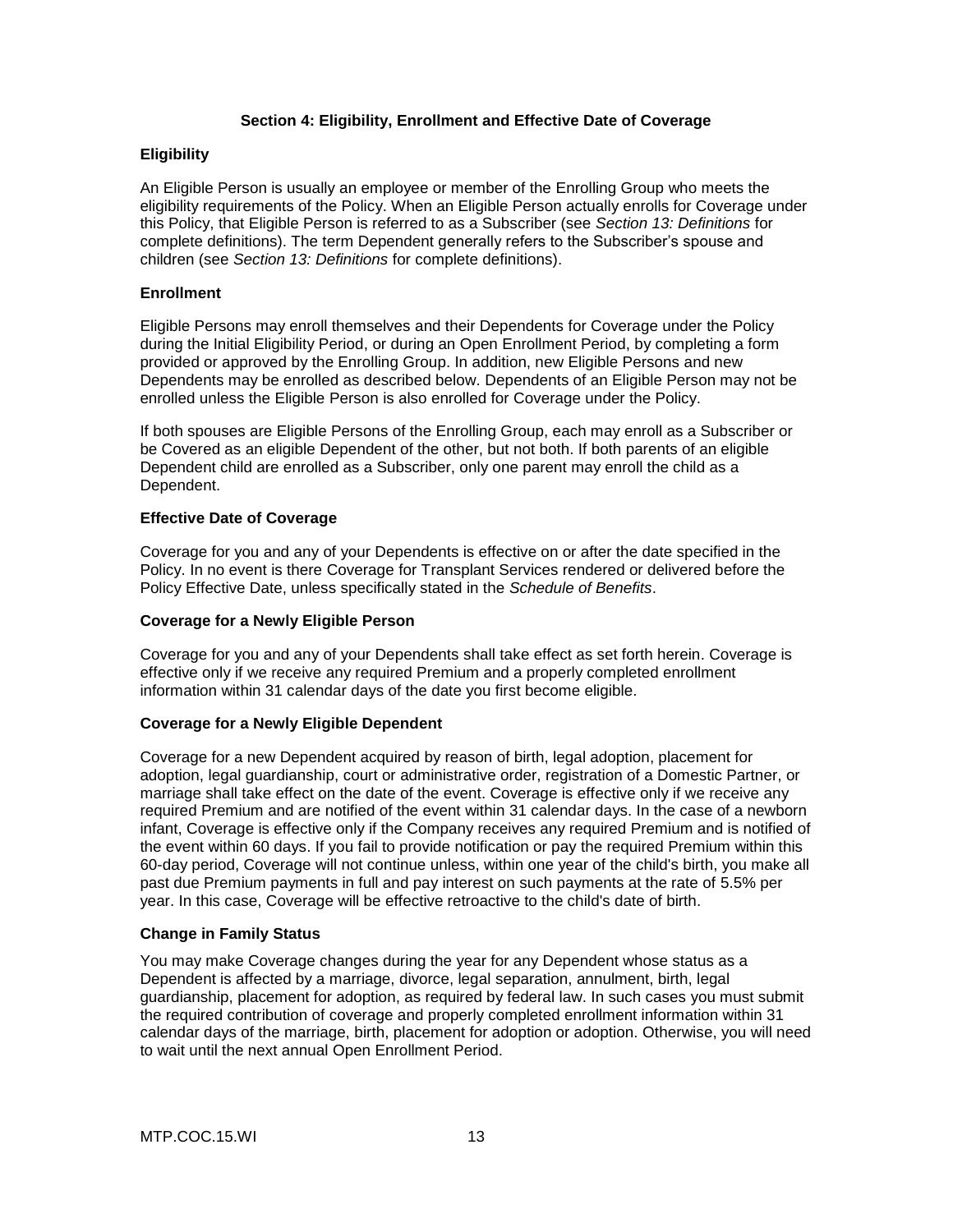# **Effective Date of Coverage for Confinement**

If you are Confined on your effective date of Coverage and you do not have coverage for that Confinement under a prior benefit plan, Transplant Services related to the Confinement are Covered as long as:

- A. You notify us of Confinement within 48 hours of the effective date or as soon as is reasonably possible; and
- B. Transplant Services are received in accordance with the terms, conditions, exclusions and limitations of the Policy.

If you are Confined on your effective date of Coverage and the Confinement is covered under a prior benefit plan, Transplant Services for that Confinement are not Covered under the Policy. All other Transplant Services are Covered as of the effective date.

If you have prior coverage which has been required by state law to extend benefits for a particular condition or a disability as defined by state law, Transplant Services for the condition or disability will not be Covered under the Policy until your prior coverage is exhausted.

### **Special Enrollment Period**

An Eligible Person and/or Dependent who did not enroll for Coverage under the Policy during the Initial Eligibility Period, or Open Enrollment Period may enroll for Coverage during a special enrollment period. A special enrollment period is available if the following conditions are met:

- A. The Eligible Person and/or Dependent had existing health coverage under another plan at the time of the Initial Eligibility Period , or Open Enrollment Period; and
- B. Coverage under the prior plan was terminated as a result of loss of eligibility (including, without limitation, legal separation, divorce or death), termination of employer contributions, or in the case of COBRA continuation coverage, the coverage was exhausted.

A special enrollment period is not available if coverage under the prior plan was terminated for cause or as a result of failure to pay Premiums on a timely basis. Coverage under the Policy is effective only if we receive any required Premium and properly completed enrollment information within 31 calendar days of the date coverage under the prior plan terminated.

A special enrollment period is also available for an Eligible Person and for any Dependent whose status as a Dependent is affected by birth, legal adoption, placement for adoption, registration of a Domestic Partner, or marriage, as required by federal law. In such cases you must submit the required Premium and a properly completed enrollment information within thirty-one (31) calendar days of the marriage, birth, placement for adoption or adoption.

An Eligible Person and/or Dependent who did not enroll for Coverage under the Policy during the Initial Eligibility Period , or Open Enrollment Period may also enroll for Coverage during a special enrollment period if:

- A. The Eligible Person previously declined coverage under the Policy, but the Eligible Person and/or Dependent becomes eligible for a premium assistance subsidy under Medicaid or Children's Health Insurance Program (CHIP). Coverage under the Policy is effective only if we receive any required Premium and a properly completed enrollment form within 60 days of the date of determination of subsidy eligibility.
- B. The Eligible Person and/or Dependent had existing health coverage under another plan at the time they had an opportunity to enroll during the Initial Eligibility Period , or Open Enrollment Period, and coverage under the prior plan was terminated as a result of the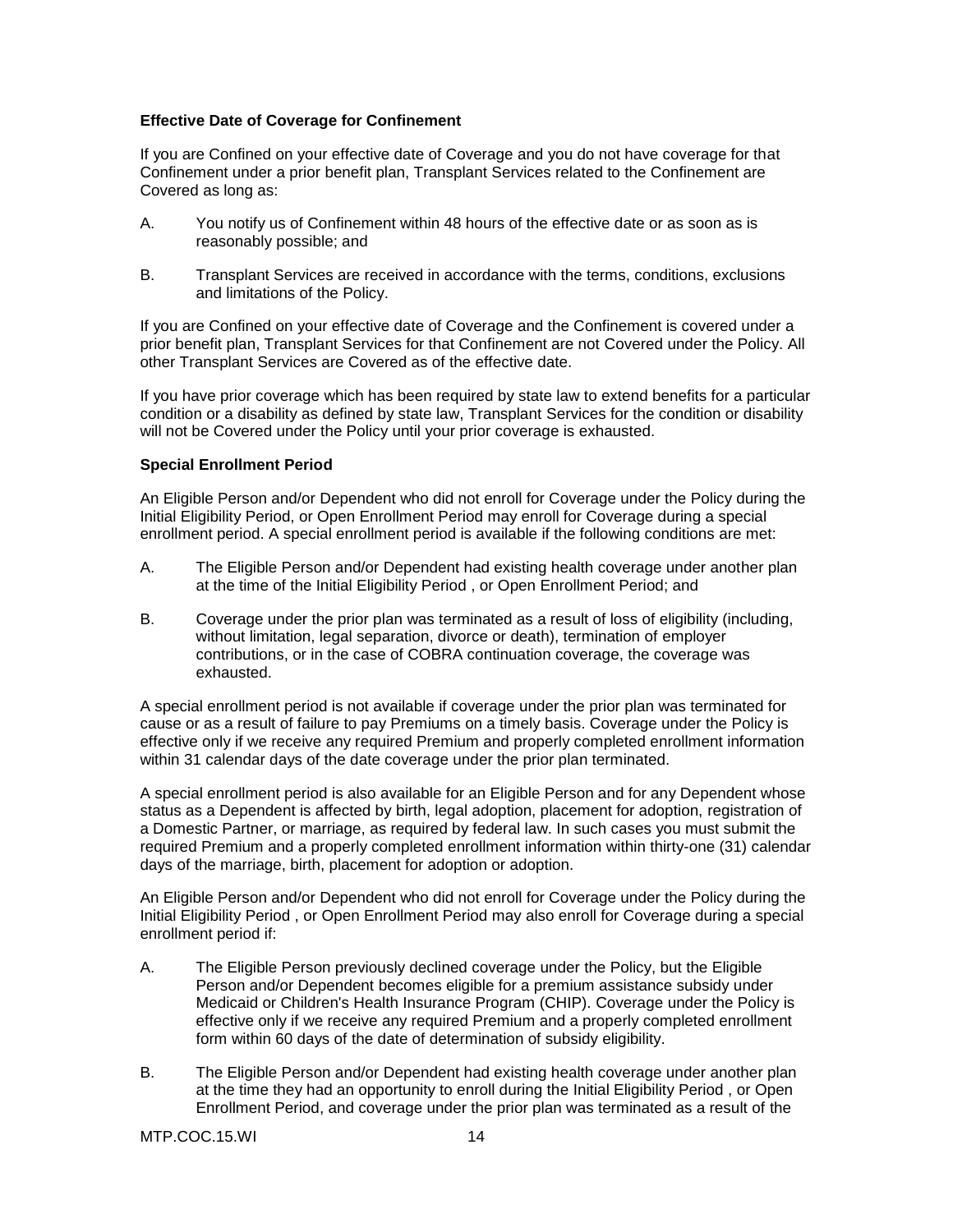Eligible Person and/or Dependent losing eligibility under Medicaid or Children's Health Insurance Program (CHIP). Coverage under the Policy is effective only if we receive any required Premium and a properly completed enrollment form within 60 days of the date coverage under the prior plan ended.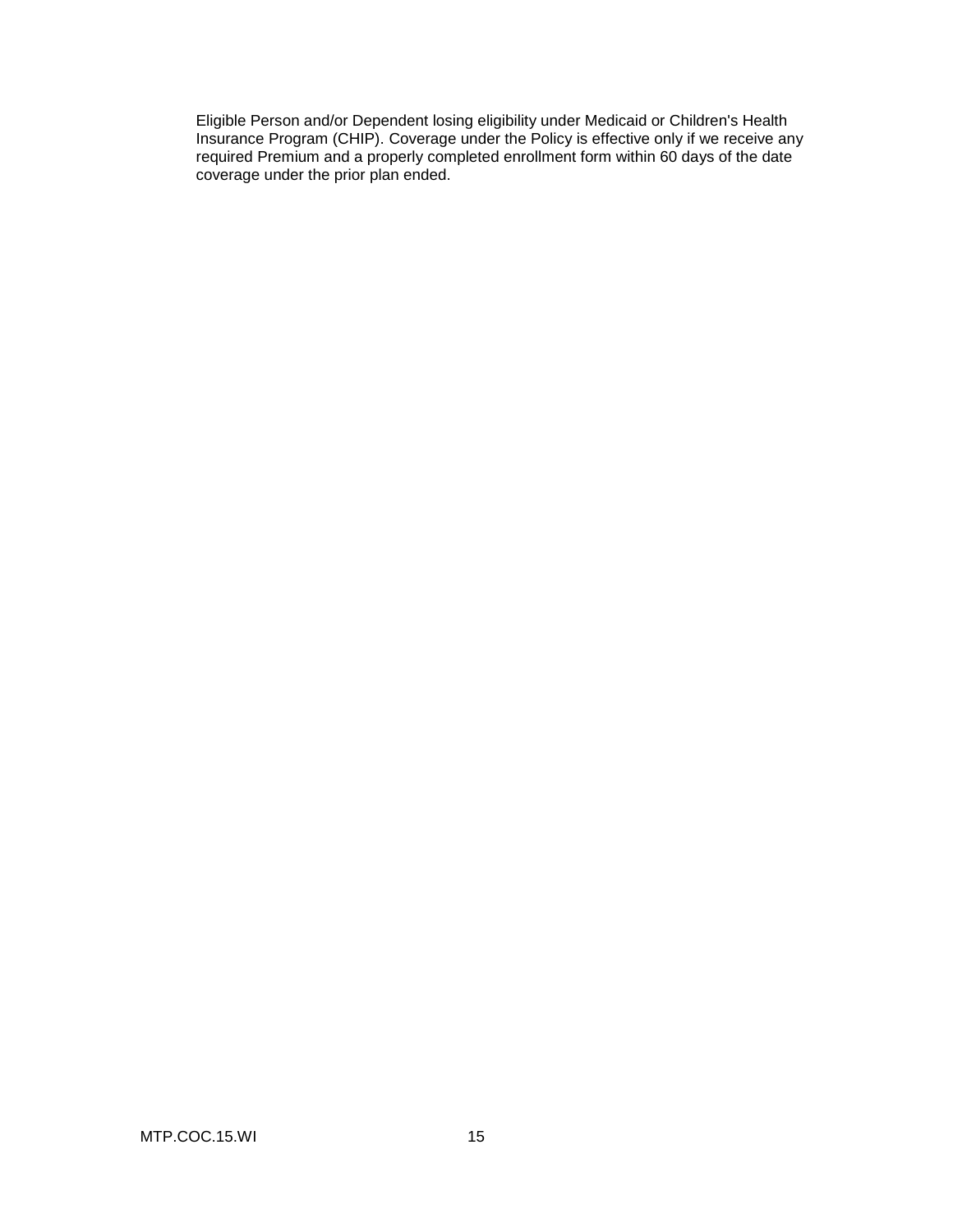# **Section 5: Termination of Coverage**

### **Conditions for Termination of a Covered Person's Coverage Under the Policy**

We may, at any time, discontinue this benefit plan and/or all similar benefit plans for the reasons specified in the Policy, as permitted by law. When your Coverage terminates, you may have continuation as described in *Section 10: Continuation of Coverage* or as provided under other applicable federal and/or state law.

Your entitlement to Coverage, including coverage for Transplant Services rendered after the date of termination for Transplants that started prior to the date of termination, shall automatically terminate on the earliest of the dates specified below:

- A. The date the entire Policy is terminated, as specified in the Policy. The Enrolling Group is responsible for notifying you of the termination of the Policy.
- B. The last day of the calendar month in which you cease to be eligible as a Subscriber or Enrolled Dependent or active member of the Enrolling Group.
- C. The date we receive written notice from either the Subscriber or the Enrolling Group instructing us to terminate Coverage of the Subscriber or any Covered Person or the date requested in such notice, if later.
- D. The date the Subscriber is retired or receiving benefits under the Enrolling Group's pension or retirement plan, unless a specific coverage classification is specified for retired or pensioned persons in the Enrolling Group's application and the Subscriber continues to meet any applicable eligibility requirements.

When any of the following apply, we will provide written notice of termination to the Subscriber.

- E. The date specified by us that all Coverage will terminate due to fraud or misrepresentation or because the Subscriber knowingly provided us with false material information, including, but not limited to, false, material information relating to residence , information relating to another person's eligibility for Coverage or status as a Dependent. We have the right to rescind Coverage back to the effective date.
- F. The date specified by us that all Coverage will terminate because the Subscriber permitted the use of his or her ID card by any unauthorized person or used another person's card.
- G. The date specified by us that Coverage will terminate due to material violation of the terms of the Policy.
- H. The date specified by us that your Coverage will terminate because you failed to pay a required Premium.
- I. The date specified by us that your Coverage will terminate because you have committed acts of physical or verbal abuse which pose a threat to our staff, a provider, or other Covered Persons.

### **Extended Coverage for a Disabled Dependent Child**

Coverage for an unmarried Enrolled Dependent child who is disabled will not end just because the child has reached a certain age. Coverage will be extended for that child beyond the limiting age specified in the Policy provided that both of the following are true regarding the Enrolled Dependent child:

- The Enrolled Dependent child is not able to be self-supporting because of mental or physical handicap or disability.
- The Enrolled Dependent child is chiefly dependent upon the Subscriber for support.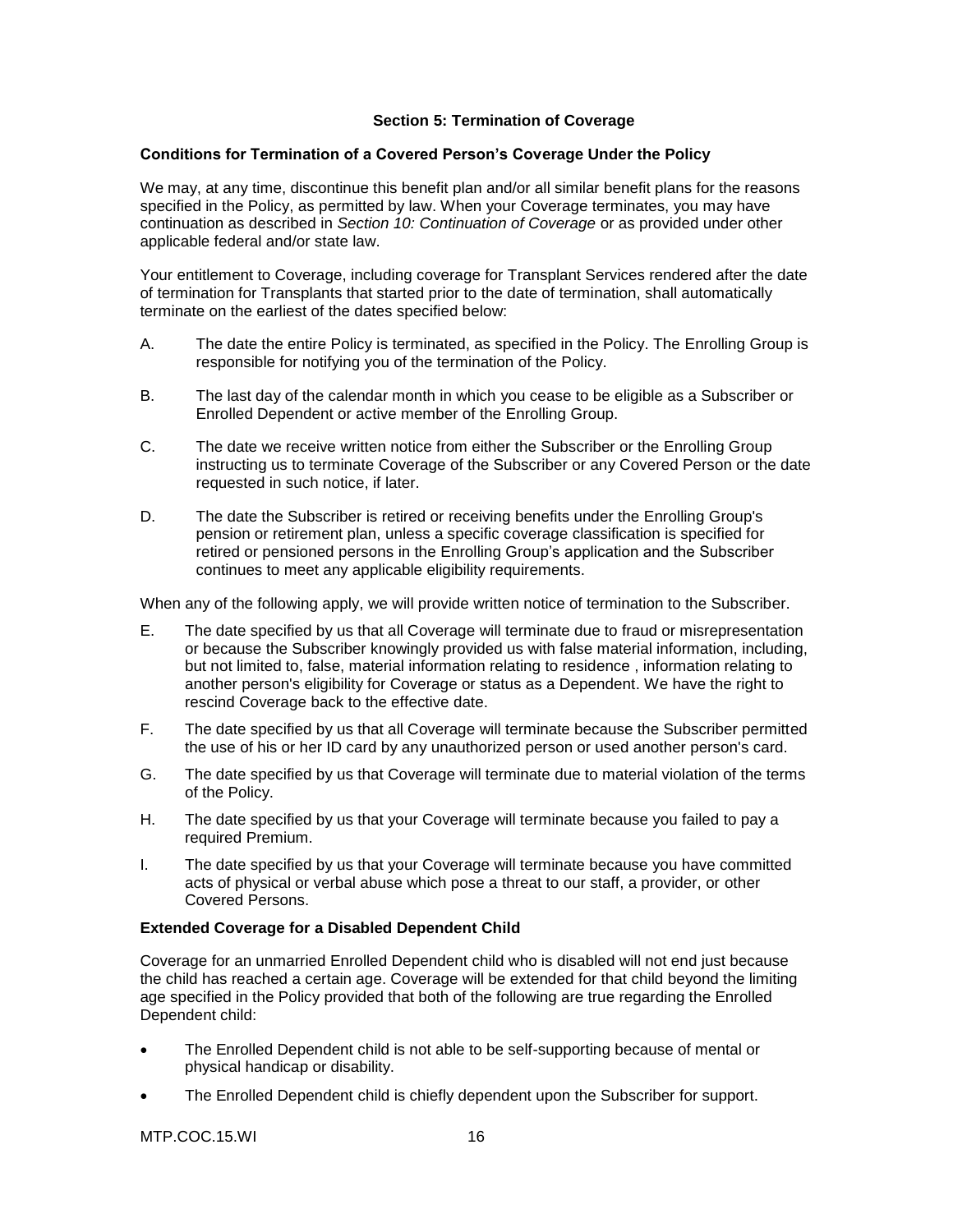Coverage will continue as long as the Enrolled Dependent is medically certified as disabled and dependent and payment of any required Premium for the Enrolled Dependent is continued, unless Coverage is otherwise terminated in accordance with the terms of the Policy.

We will ask you to furnish us with proof of the medical certification of disability within 31 days of the date Coverage would otherwise have ended because the child reached a certain age. Before granting this extension of Coverage for the child, we may reasonably require that the Enrolled Dependent be examined at our expense by a Physician designated by us.

At reasonable intervals, we may require satisfactory proof of the Enrolled Dependent child's continued disability and dependency, including medical examinations at our expense. Such proof will not be required more than once a year, after a two-year period immediately following the child's attainment of the limiting age. Failure to provide such satisfactory proof within 31 days of our request will result in the termination of the Enrolled Dependent child's Coverage under the Policy.

### **Payment and Reimbursement Upon Termination**

Termination of Coverage shall not affect any request for reimbursement of Eligible Expenses for Transplant Services rendered prior to the effective date of termination. Your request for reimbursement must be furnished as required in *Section 6: Reimbursement*.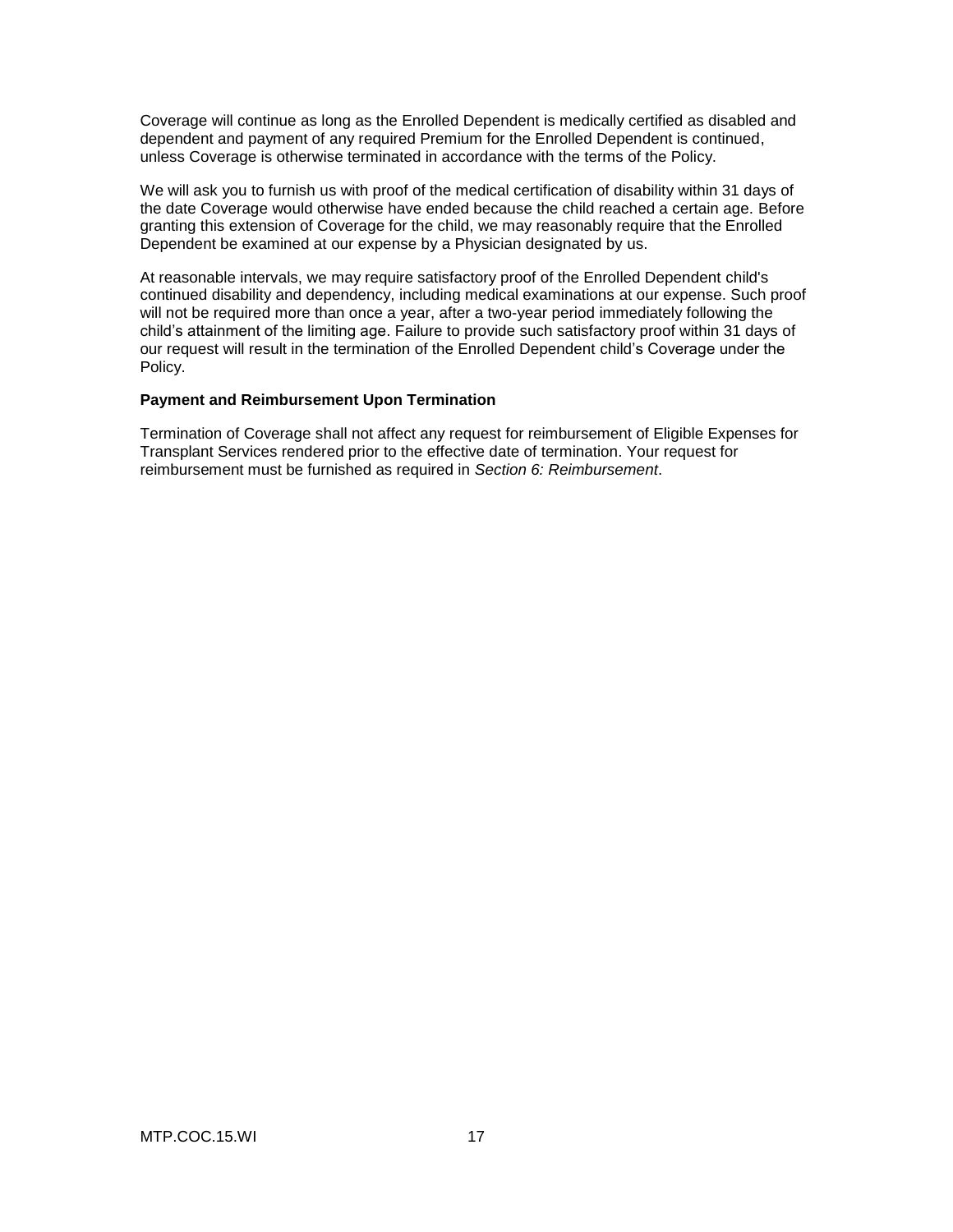### **Section 6: Reimbursement**

#### **Reimbursement of Eligible Expenses from Network Providers**

Network providers are responsible for submitting a request for payment of Eligible Expenses directly to us. In the event a Network provider bills you for Eligible Expenses, you should contact us.

### **Reimbursement of Eligible Expenses from Out-of-Network Providers**

We shall reimburse you for Eligible Expenses from Out-of-Network providers, subject to the terms, conditions, exclusions and limitations of the Policy.

# **Filing Claims for Reimbursement of Eligible Expenses from Out-of-Network Providers**

You are responsible for submitting a request in writing for reimbursement to our office, on a form provided by or satisfactory to us, or in a manner satisfactory to us such as e-mail. Requests for reimbursement should be submitted within 90 calendar days after the date of service. Unless you are legally incapacitated, failure to provide this information to us within 15 months from the date of service shall cancel or reduce Coverage for the Transplant Service.

Subject to written authorization from a Subscriber, all or a portion of any Eligible Expenses payable may be paid directly to the provider of the Transplant Services instead of being paid to the Subscriber.

Claim Forms. It is not necessary to include a claim form with the proof of loss. However, the proof of loss that you submit to us must include all of the following information:

- Your name and address;
- Patient's name and age;
- The name and address of the provider(s) of the service(s);
- A diagnosis from the Physician:
- Itemized bill that includes the CPT codes or description of each charge;
- Date Transplant Services began;
- A statement indicating that you are or you are not enrolled for coverage under any other health insurance plan or program. If you are enrolled for other coverage you must include the name of the other carrier(s).

If you would like to use a claim form, call us at 1-800-367-4436 and a claim form will be provided to you. If you do not receive the claim form within 15 calendar days of your request, send in the proof of loss with the information stated above.

Proof of Loss. Written proof of loss should be given to us within 90 calendar days after the date of the loss. If it was not reasonably possible to give written proof in the time required, we will not reduce or deny the claim for this reason. However, proof must be filed as soon as reasonably possible, but no later than 15 months after the date of service.

Payment of Claims. Payment of claims for Out-of-Network Benefits are payable upon our receipt of acceptable proof of loss. Benefits will be paid to you unless:

A. the provider notifies us that your signature is on file assigning benefits directly to that provider; or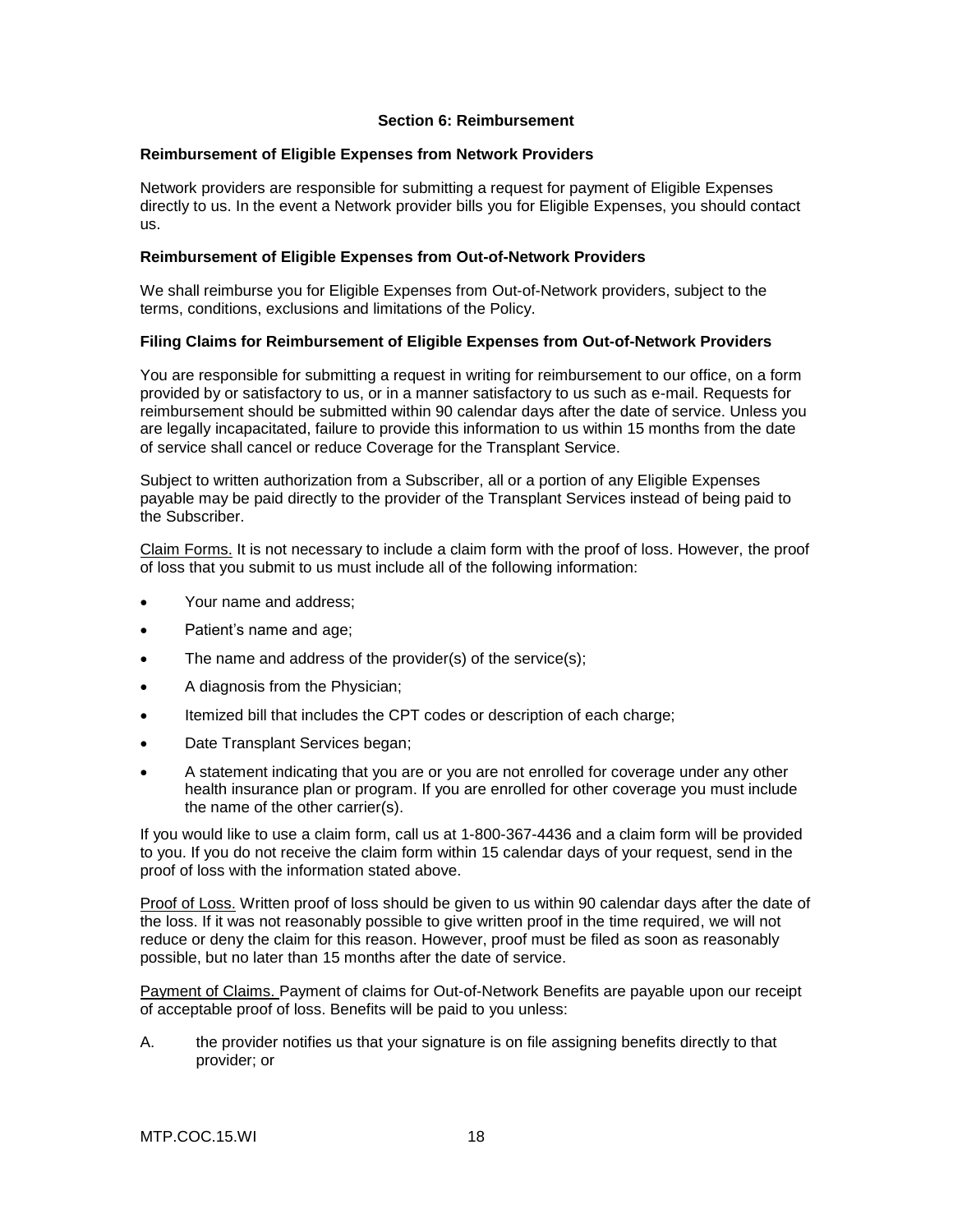B. you make a written request, that benefits be paid directly to the provider of services, at the time the claim is submitted.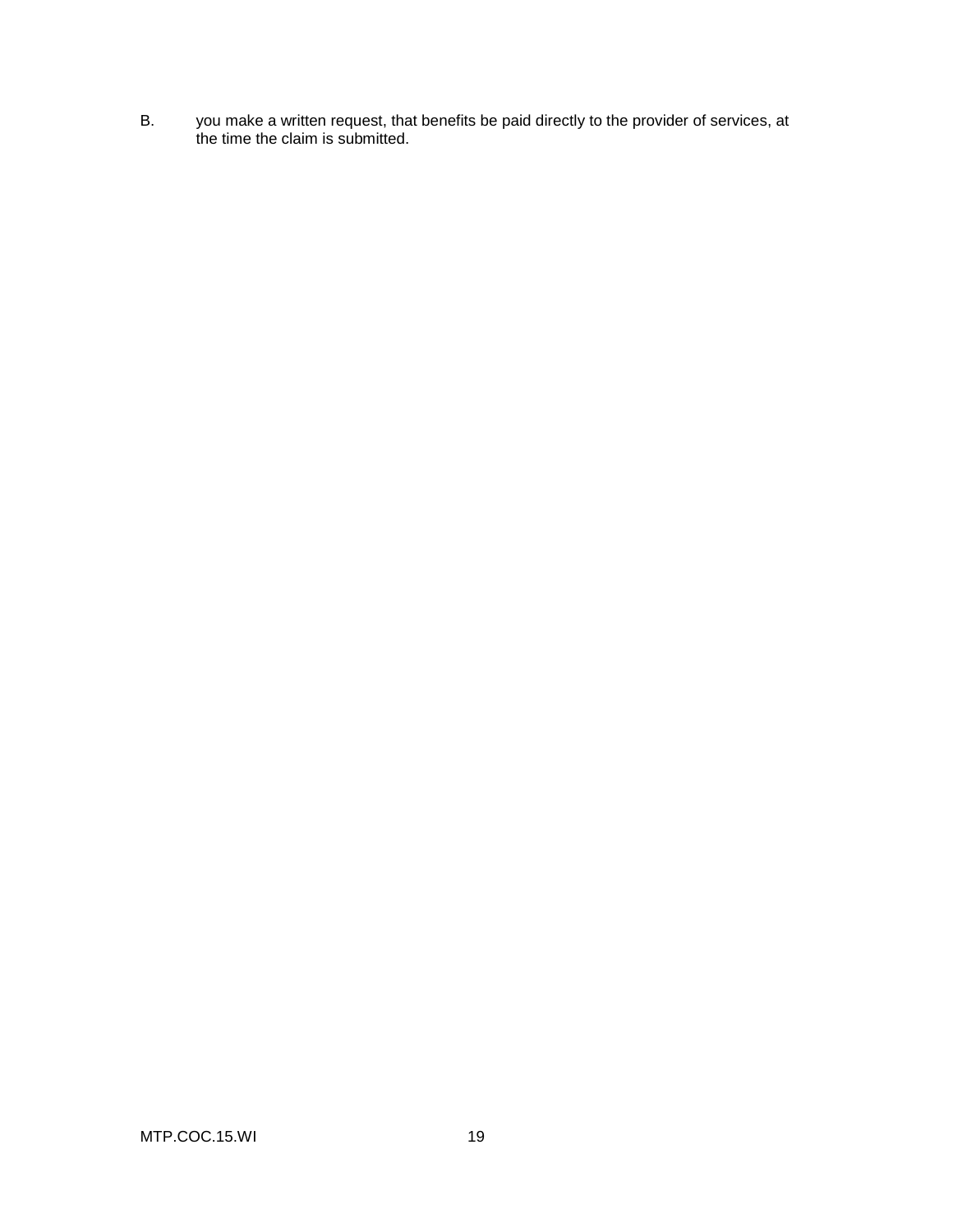# **Section 7: Questions, Complaints and Grievances**

The following terms apply to this section:

A "complaint" is your expression of dissatisfaction with us or any Network provider.

An "expedited grievance" is a grievance where any of the following applies:

- The duration of the standard resolution process will result in serious jeopardy to your life or health or your ability to regain maximum control.
- In the opinion of a Physician with knowledge of your condition, you are subject to severe pain that cannot be adequately managed without the care or treatment that is the subject of the grievance.
- A Physician with knowledge of your condition determines that the grievance should be treated as an expedited grievance.
- "Grievance" means any dissatisfaction with our administration, that is expressed in writing to us, by you or on your behalf, that includes any of the following:
- Provision of services.
- Determination to reform or rescind a policy.
- Determination of a diagnosis or level of service required for evidence-based treatment of autism spectrum disorders.
- Claims practices.

To resolve a question, complaint, or grievance, just follow these steps:

#### **What to Do if You Have a Question**

Contact *Customer Care* at the telephone number shown on your ID card. *Customer Care* representatives are available to take your call and attempt to address your complaint through formal discussion during regular business hours, Monday through Friday.

#### **What to Do if You Have a Complaint**

Contact *Customer Care* at the telephone number shown on your ID card. *Customer Care* representatives are available to take your call during regular business hours, Monday through Friday.

If the *Customer Care* representative cannot resolve the issue to your satisfaction over the phone, he/she can help you prepare and submit a written grievance. We will notify you of our decision regarding your complaint within 30 days of receiving it.

#### **Grievance Process**

Each time we deny a claim or Benefit or initiate disenrollment proceedings, we will notify you of your right to file a grievance.

We will acknowledge a grievance, in writing, within five business days of its receipt and resolve the grievance within 30 calendar days of its receipt. If we are unable to resolve the grievance within that time, we will extend the time period by an additional 30 calendar days. If you receive notification that the grievance has not been resolved, additional time is needed and the expected date the grievance will be resolved.

You or an authorized representative have the right to appear in person before the grievance committee to present written or oral information. We will notify you, in writing, of the time and place of the meeting at least seven calendar days before the meeting.

Following a review of your grievance, you will receive a written notification of the committee's decision, along with the titles of the people on the grievance committee.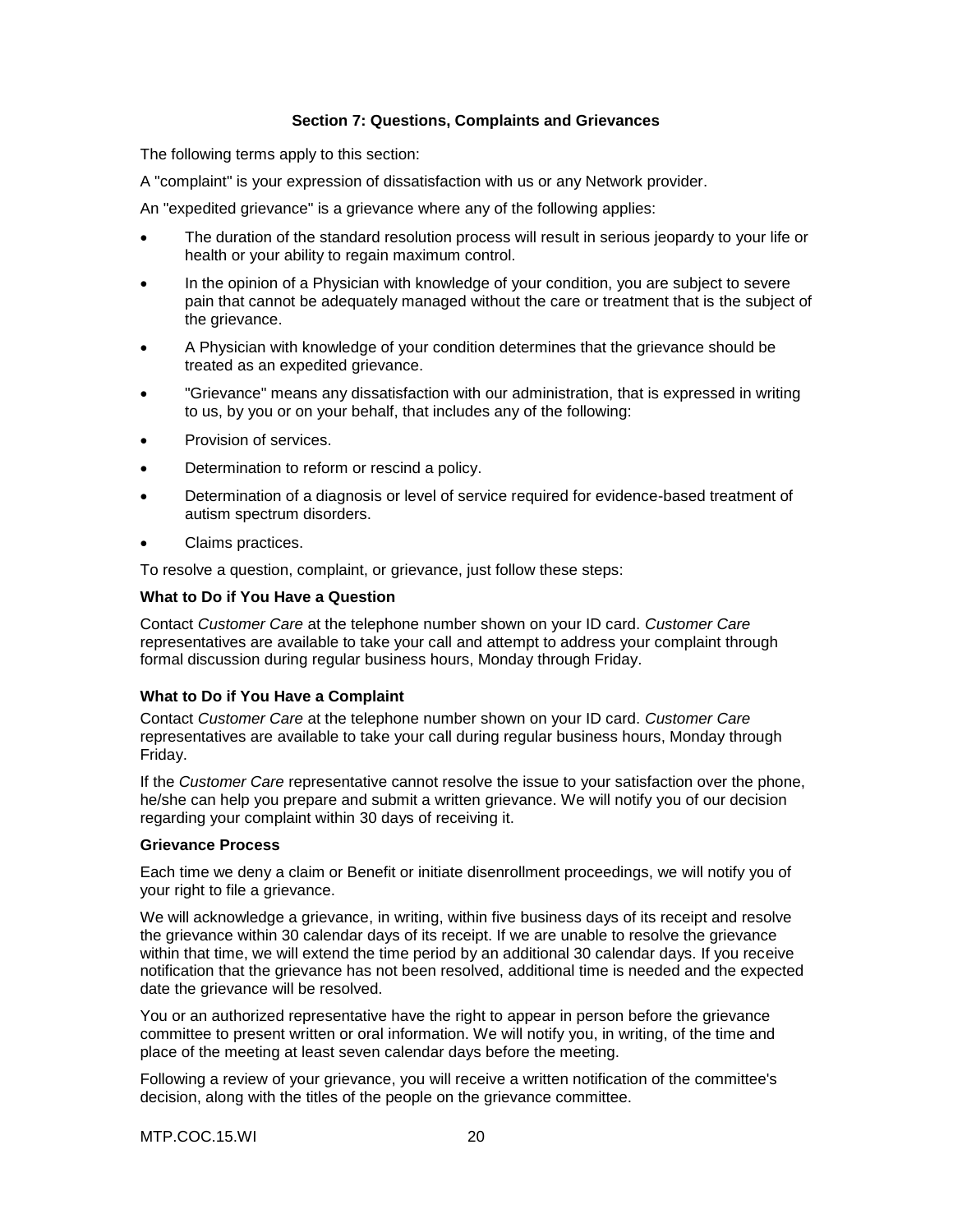### **What to Do if Your Grievance Requires Immediate Action**

In situations where the normal duration of the grievance process could have adverse effects on you, a grievance will not need to be submitted in writing. Instead, you or your Physician should contact us as soon as possible. We will resolve the grievance within 72 hours of its receipt, unless more information is needed. If more information is needed, we will notify you of our decision by the end of the next business day following the receipt of the required information.

The complaint process for urgent situations does not apply to prescheduled treatments, therapies, surgeries or other procedures that we do not consider urgent situations.

### **What to Do if You Disagree with Our Decision**

You may resolve your problem by taking the steps outlined above in the grievance process. You may also contact the OFFICE OF THE COMMISSIONER OF INSURANCE, a state agency which enforces Wisconsin's insurance laws, and file a complaint. You can contact the OFFICE OF THE COMMISSIONER OF INSURANCE by writing to:

Office of the Commissioner of Insurance

Complaints Department

P.O. Box 7873

#### Madison, WI 53707-7873

or you can call (800)236-8517 (outside of Madison) or (608)266-0103 in Madison or email them at complaints@ociwi.state.us and request a complaint form.

Please note that our decision is based only on whether or not Benefits are available under the Policy. We do not determine whether the pending health service is necessary or appropriate. That decision is between you and your Physician.

### **Federal External Review Program**

If, after exhausting your internal grievance procedure, you are not satisfied with the determination made by us, or if we fail to respond to your grievance in accordance with applicable regulations regarding timing, you may be entitled to request an external review of our determination.

If one of the above conditions is met, you may request an external review of adverse benefit determinations based upon any of the following:

- Clinical reasons.
- The exclusions for Experimental or Investigational Services or Unproven Services.
- Rescission of coverage (coverage that was cancelled or discontinued retroactively).
- As otherwise required by applicable law.

You or your representative may request a standard external review by sending a written request to the address set out in the determination letter. You or your representative may request an expedited external review, in urgent situations as detailed below, by calling the toll-free number on your ID card or by sending a written request to the address set out in the determination letter. A request must be made within four months after the date you received our decision.

An external review request should include all of the following:

- A specific request for an external review.
- The Covered Person's name, address, and insurance ID number.
- Your designated representative's name and address, when applicable.
- The service that was denied.
- Any new, relevant information that was not provided during the internal grievance.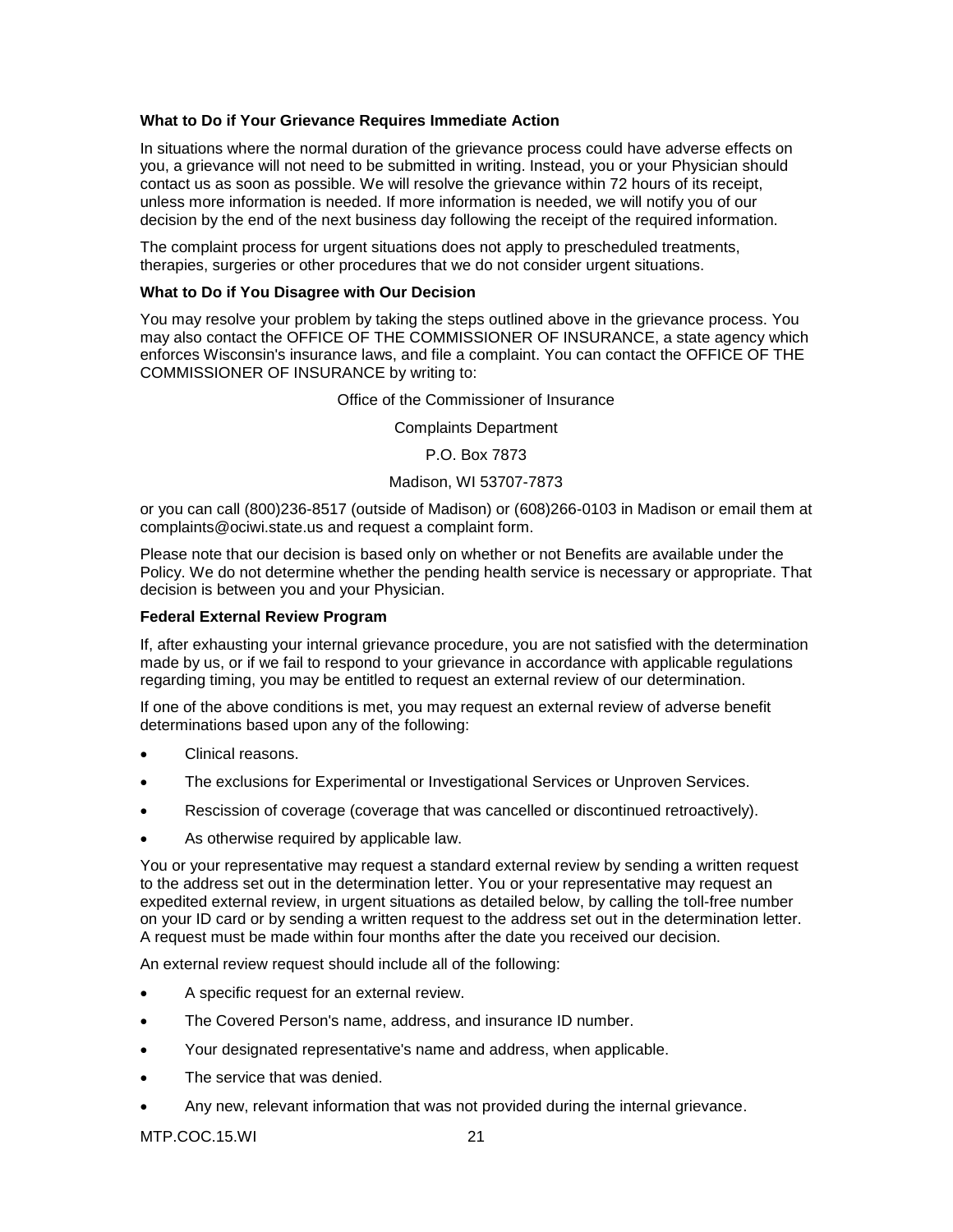An external review will be performed by an *Independent Review Organization (IRO).* We have entered into agreements with three or more *IROs* that have agreed to perform such reviews. There are two types of external reviews available:

- A standard external review.
- An expedited external review.

### **Standard External Review**

A standard external review is comprised of all of the following:

- A preliminary review by us of the request.
- A referral of the request by us to the IRO.
- A decision by the IRO.

Within the applicable timeframe after receipt of the request, we will complete a preliminary review to determine whether the individual for whom the request was submitted meets all of the following:

- Is or was covered under the Policy at the time the health care service or procedure that is at issue in the request was provided.
- Has exhausted the applicable internal grievance process.
- Has provided all the information and forms required so that we may process the request.

After we complete the preliminary review, we will issue a notification in writing to you. If the request is eligible for external review, we will assign an *IRO* to conduct such review. We will assign requests by either rotating claims assignments among the *IROs* or by using a random selection process.

The *IRO* will notify you in writing of the request's eligibility and acceptance for external review. You may submit in writing to the *IRO* within ten business days following the date of receipt of the notice additional information that the *IRO* will consider when conducting the external review. The *IRO* is not required to, but may, accept and consider additional information submitted by you after ten business days.

We will provide to the assigned *IRO* the documents and information considered in making our determination. The documents include:

- All relevant medical records.
- All other documents relied upon by us.
- All other information or evidence that you or your Physician submitted. If there is any information or evidence you or your Physician wish to submit that was not previously provided, you may include this information with your external review request and we will include it with the documents forwarded to the *IRO*.

In reaching a decision, the *IRO* will review the claim anew and not be bound by any decisions or conclusions reached by us. The *IRO* will provide written notice of its determination (the "Final External Review Decision") within 45 days after it receives the request for the external review (unless they request additional time and you agree). The *IRO* will deliver the notice of *Final External Review Decision* to you and us, and it will include the clinical basis for the determination.

Upon receipt of a *Final External Review Decision* reversing our determination, we will immediately provide coverage or payment for the Benefit claim at issue in accordance with the terms and conditions of the Policy, and any applicable law regarding plan remedies. If the *Final External Review Decision* is that payment or referral will not be made, we will not be obligated to provide Benefits for the health care service or procedure.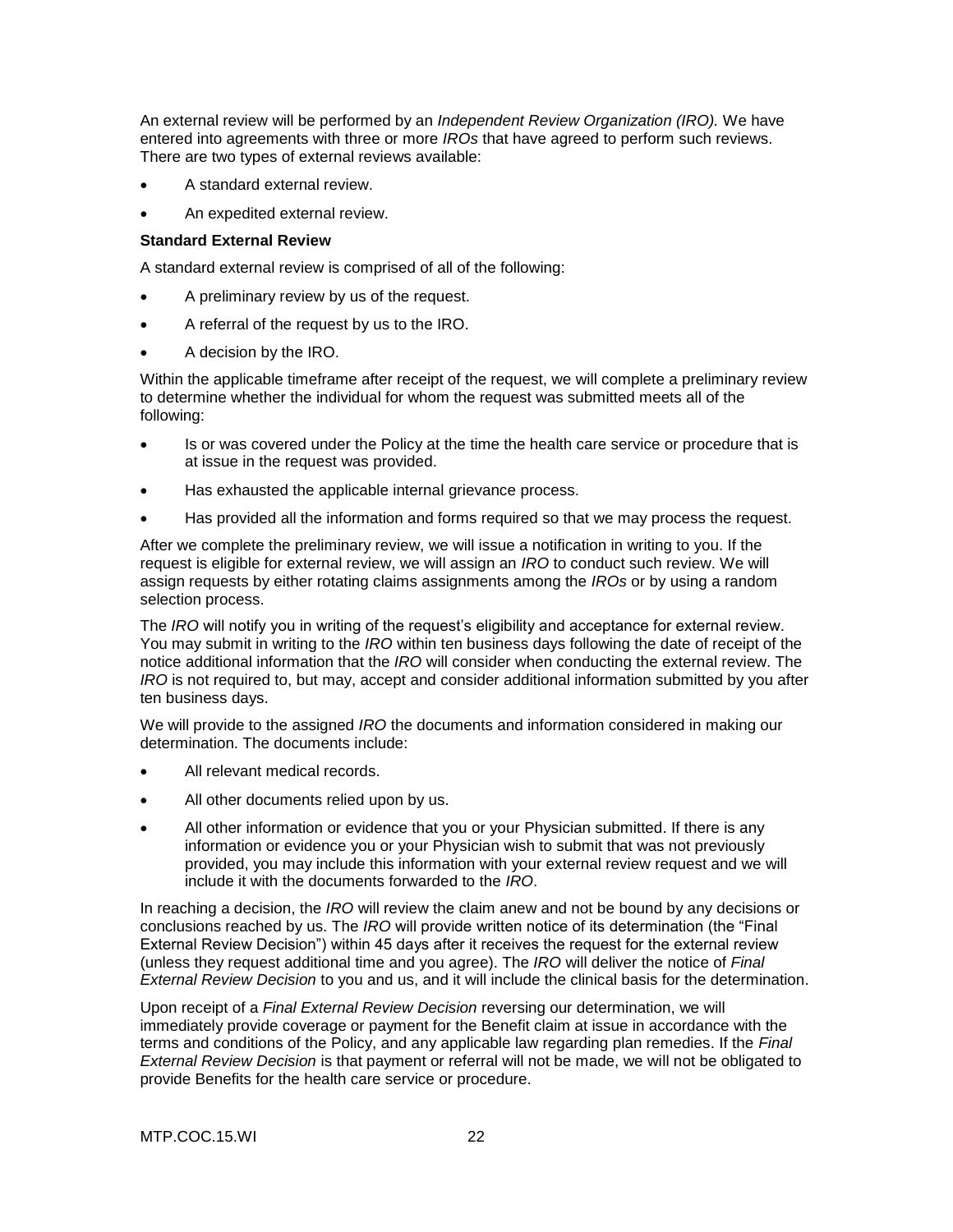# **Expedited External Review**

An expedited external review is similar to a standard external review. The most significant difference between the two is that the time periods for completing certain portions of the review process are much shorter, and in some instances you may file an expedited external review before completing the internal grievance process.

You may make a written or verbal request for an expedited external review if you receive either of the following:

- An adverse benefit determination of a claim or grievance if the adverse benefit determination involves a medical condition for which the time frame for completion of an expedited internal grievance would seriously jeopardize the life or health of the individual or would jeopardize the individual's ability to regain maximum function and you have filed a request for an expedited internal grievance.
- A final grievance decision, if the determination involves a medical condition where the timeframe for completion of a standard external review would seriously jeopardize the life or health of the individual or would jeopardize the individual's ability to regain maximum function, or if the final grievance decision concerns an admission, availability of care, continued stay, or health care service, procedure or product for which the individual received emergency services, but has not been discharged from a facility.

Immediately upon receipt of the request, we will determine whether the individual meets both of the following:

- Is or was covered under the Policy at the time the health care service or procedure that is at issue in the request was provided.
- Has provided all the information and forms required so that we may process the request.

After we complete the review, we will immediately send a notice in writing to you. Upon a determination that a request is eligible for expedited external review, we will assign an *IRO* in the same manner we utilize to assign standard external reviews to *IROs.* We will provide all necessary documents and information considered in making the adverse benefit determination or final adverse benefit determination to the assigned *IRO* electronically or by telephone or facsimile or any other available expeditious method. The *IRO,* to the extent the information or documents are available and the *IRO* considers them appropriate, must consider the same type of information and documents considered in a standard external review.

In reaching a decision, the *IRO* will review the claim anew and not be bound by any decisions or conclusions reached by us. The *IRO* will provide notice of the final external review decision for an expedited external review as expeditiously as the claimant's medical condition or circumstances require, but in no event more than 72 hours after the *IRO* receives the request. If the initial notice is not in writing, within 48 hours after the date of providing the initial notice, the assigned *IRO* will provide written confirmation of the decision to you and to us.

You may contact us at the toll-free number on your ID card for more information regarding external review rights, or if making a verbal request for an expedited external review.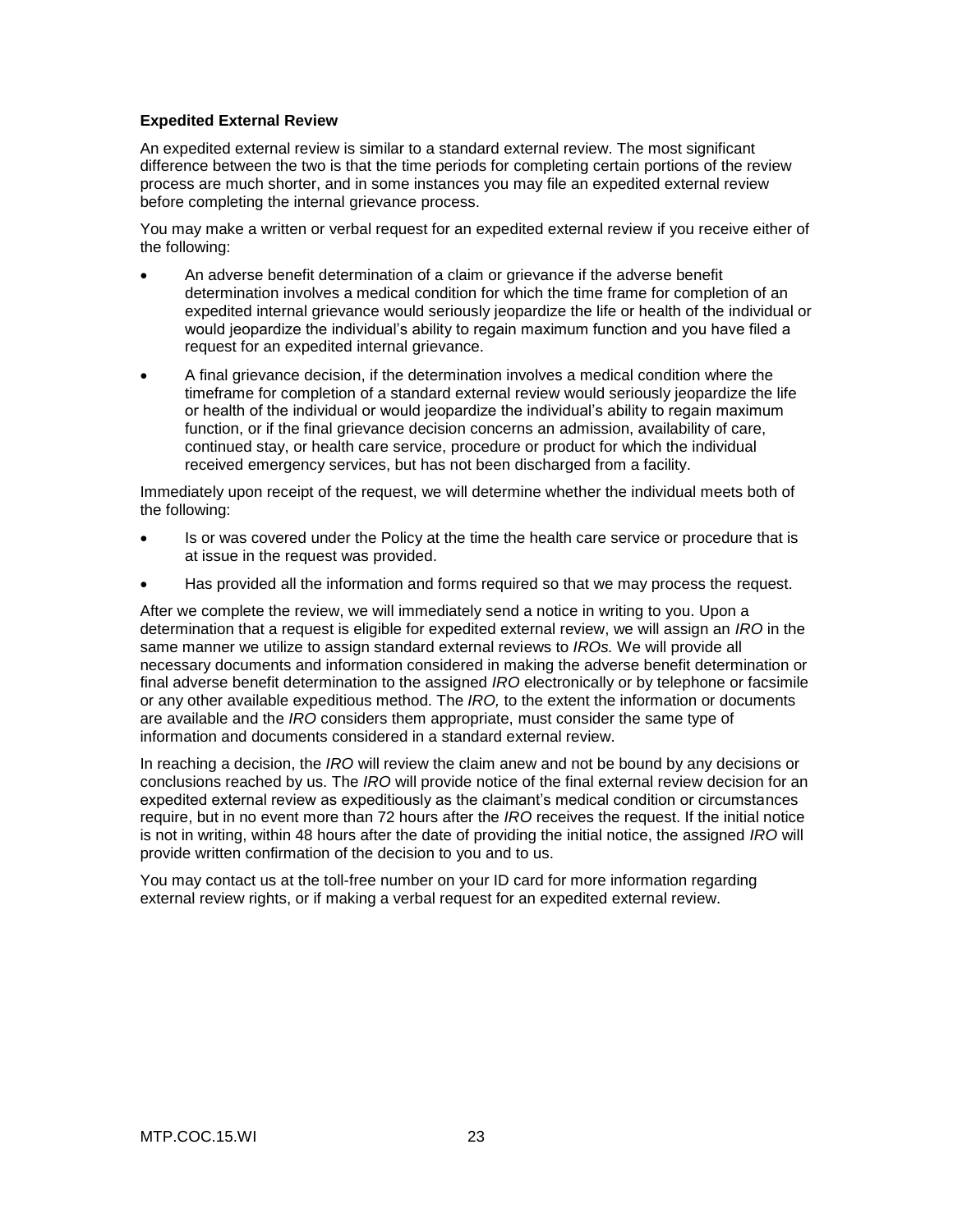# **Section 8: General Legal Provisions**

# **Entire Policy**

The Policy issued to the Enrolling Group, including the *Certificate of Coverage*, *Schedules of Benefits,* the Enrolling Group's application, Amendments and Riders, constitute the entire Policy. All statements made by the Enrolling Group or by a Subscriber shall, in the absence of fraud, be deemed representations and not warranties.

### **Time Limit on Certain Defenses**

No statement, except a fraudulent statement, made by the Enrolling Group shall be used to void the Policy after it has been in force for a period of two years.

### **Amendments and Alterations**

Amendments to the Policy are effective upon 31 calendar days prior written notice to the Enrolling Group. Amendments that result in a reduction of benefits will be effective upon 60 days prior written notice to the Enrolling Group. Riders are effective on the date specified by us. No change will be made to the Policy unless it is made by an Amendment or a Rider that is signed by an officer of ours. No agent has authority to change the Policy or to waive any of its provisions.

### **Relationship Between Parties**

The relationships between us and providers and relationships between us and Enrolling Groups, are **solely** contractual relationships between independent contractors. Providers and Enrolling Groups are not agents or employees of ours, nor are we or any employee of ours an agent or employee of providers or Enrolling Groups.

The relationship between a provider and any Covered Person is that of provider and patient. The provider is solely responsible for the services provided to any Covered Person.

The relationship between the Enrolling Groups and Covered Persons is that of employer and employee, Dependent or other coverage classification as defined in the Policy. The Enrolling Group is solely responsible for enrollment and coverage classification changes (including termination of a Covered Person's Coverage through us), for the timely payment of the Premiums to us, and for notifying Covered Persons of the termination of the Policy.

### **Information and Records**

At times we may need additional information from you. You agree to furnish us with all information and proof that we may reasonably require regarding any matters pertaining to the Policy. If you do not provide this information when we request it, we may delay or deny payment of your Coverage.

By accepting Coverage under the Policy, you authorize and direct any person or institution that has provided services to you to furnish us with all information or copies of records relating to the services provided to you. We have the right to request this information at any reasonable time. This applies to all Covered Persons , including Enrolled Dependents, whether or not they have signed the Subscriber's enrollment form. We agree that such information and records will be considered confidential.

We have the right to release any and all records concerning Transplant Services which are necessary to implement and administer the terms of the Policy, for appropriate review or quality assessment, or as we are required to do by law or regulation. During and after the term of the Policy, we and our related entities may use and transfer the information gathered under the Policy in a de-identified format for commercial purposes, including research and analytic purposes.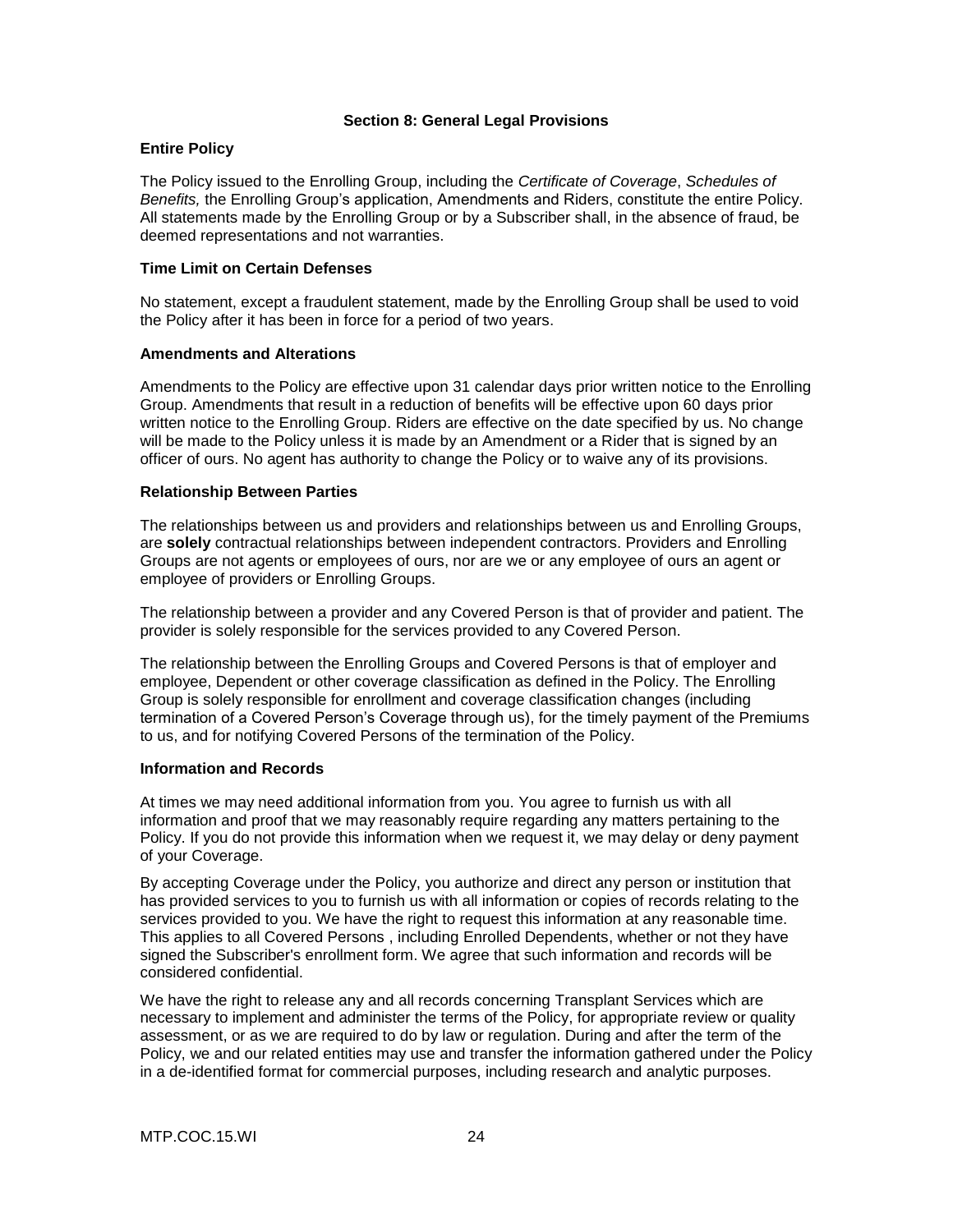For complete listings of your Transplant records or billing statements, we recommend that you contact your provider. Transplant providers may charge you reasonable fees to cover their costs for providing records or completing requested forms.

If you request Transplant forms or records from us, we also may charge you reasonable fees to cover costs for completing the forms or providing the records.

In some cases, we will designate other persons or entities to request records or information from or related to you, and to release those records as necessary. Our designees have the same rights to this information as we have.

### **ERISA**

When the Policy is purchased by the Enrolling Group to provide benefits under a welfare plan governed by the Employee Retirement Income Security Act 29 U.S.C. §1001 et seq., we are not the plan administrator or named fiduciary of the welfare plan, as those terms are used in ERISA.

#### **Examination of Covered Persons**

In the event of a question or dispute concerning Coverage for Transplant Services, we may reasonably require that a Physician acceptable to us examine you at our expense.

#### **Clerical Error**

If a clerical error or other mistake occurs, that error shall not deprive you of Coverage under the Policy. A clerical error also does not create a right to benefits or Coverage.

#### **Notice**

When we provide written notice regarding administration of the Policy to an authorized representative of the Enrolling Group, that notice is deemed notice to all affected Subscribers and their Enrolled Dependents. The Enrolling Group is responsible for giving notice to Covered Persons.

### **Workers' Compensation Not Affected**

The Coverage provided under the Policy does not substitute for and does not affect any requirements for coverage by workers' compensation insurance.

# **Conformity with Statutes**

Any provision of the Policy that, on the Policy effective date, is in conflict with the requirements of state or federal statutes or regulations (in the applicable jurisdiction) is hereby amended to conform to the minimum requirements of such statutes and regulations.

### **Waiver/Estoppel**

Nothing in the Policy, *Certificate* or *Schedule of Benefits* is considered to be waived by any party unless the party claiming the waiver receives the waiver in writing. A waiver of one provision does not constitute a waiver of any other. A failure of either party to enforce at any time any of the provisions of the Policy, *Certificate* or *Schedule of Benefits*, or to exercise any option which is herein provided, shall in no way be construed to be a waiver of such provision of the Policy, *Certificate or Schedule of Benefits*.

### **Headings**

The headings, titles and any table of contents contained in the Policy, *Certificate* or *Schedule of Benefits* are for reference purposes only and shall not in any way affect the meaning or interpretation of the Policy, *Certificate* or *Schedule of Benefits*.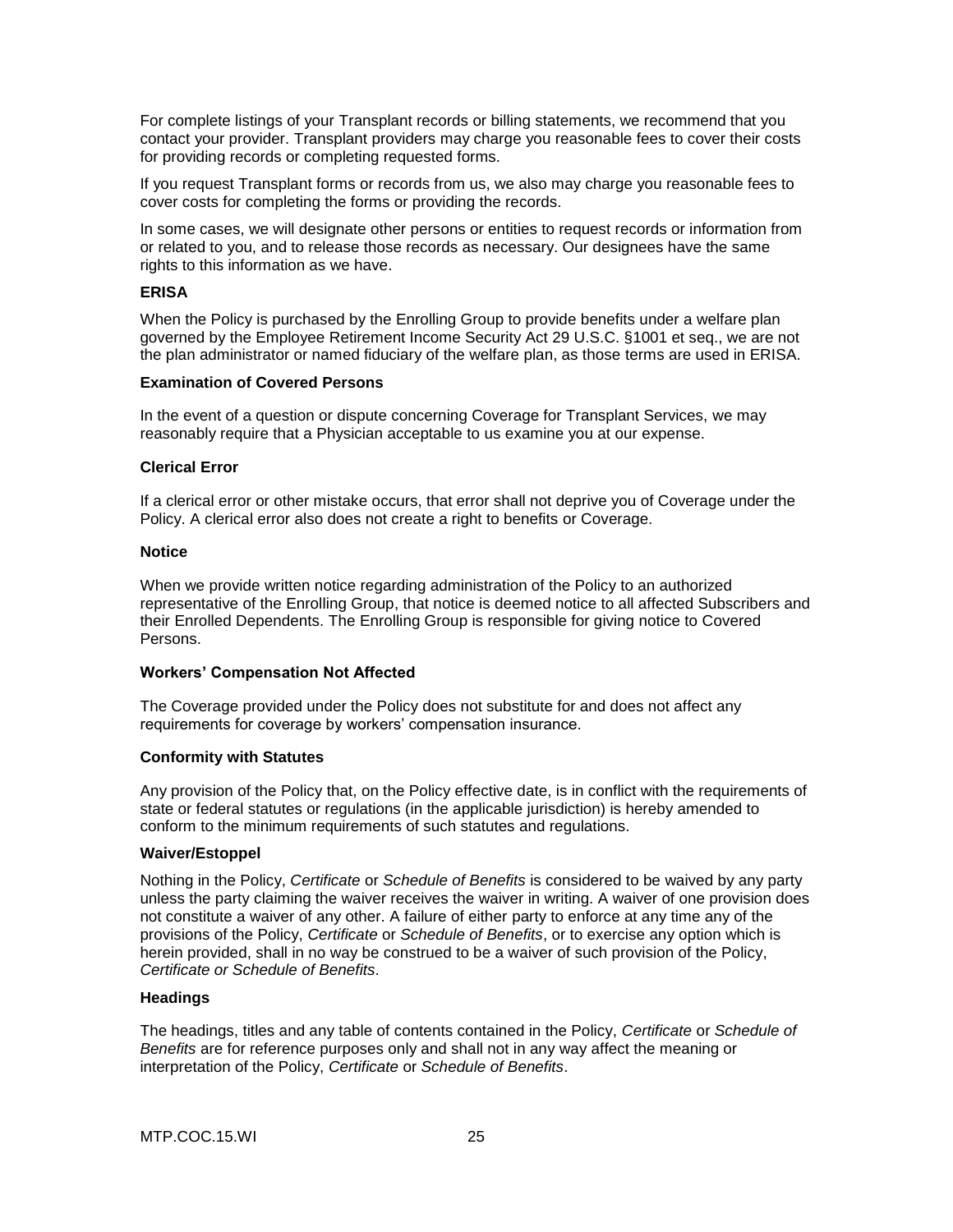### **Unenforceable Provisions**

If any provision of the Policy, *Certificate or Schedule of Benefits* is held to be illegal or unenforceable by a court of competent jurisdiction, the remaining provisions will remain in effect and the illegal or unenforceable provision will be modified so as to conform to the original intent of the Policy, *Certificate* or *Schedule of Benefits* to the greatest extent legally permissible.

### **Subrogation and Reimbursement**

The plan has a right to subrogation and reimbursement.

Subrogation applies when we have paid benefits on your behalf for a sickness or injury for which a third party is considered responsible. The right to subrogation means that we are substituted to and shall succeed to any and all legal claims that you may be entitled to pursue against any third party for the benefits that we have paid that are related to the sickness or injury for which a third party is considered responsible.

The right to reimbursement means that if it is alleged that a third party caused or is responsible for a sickness or injury for which you receive a settlement, judgment, or other recovery from any third party, you must use those proceeds to fully return to us 100% of any benefits you received for that sickness or injury.

The following persons and entities are considered third parties:

- A person or entity alleged to have caused you to suffer a sickness, injury or damages, or who is legally responsible for the sickness, injury or damages.
- Any insurer or other indemnifier of any person or entity alleged to have caused or who caused the sickness, injury or damages.
- The plan sponsor in a workers' compensation case or other matter alleging liability.
- Any person or entity who is or may be obligated to provide benefits or payments to you, including benefits or payments for underinsured or uninsured motorist protection, no-fault or traditional auto insurance, medical payment coverage (auto, homeowners or otherwise), workers' compensation coverage, other insurance carriers or third party administrators.
- Any person or entity that is liable for payment to you on any equitable or legal liability theory.

You agree as follows:

- You will cooperate with us in protecting our legal and equitable rights to subrogation and reimbursement in a timely manner, including, but not limited to:
	- Notifying us, in writing, of any potential legal claim(s) you may have against any third party for acts which caused benefits to be paid or become payable.
	- Providing any relevant information requested by us.
	- Signing and/or delivering such documents as we or our agents reasonably request to secure the subrogation and reimbursement claim.
	- Responding to requests for information about any accident or injuries.
	- Making court appearances.
	- Obtaining our consent or our agents' consent before releasing any party from liability or payment of medical expenses.
	- Complying with the terms of this section.
- Your failure to cooperate with us is considered a breach of contract. As such, we have the right to terminate your benefits, deny future benefits, take legal action against you, and/or set off from any future benefits the value of benefits we have paid relating to any sickness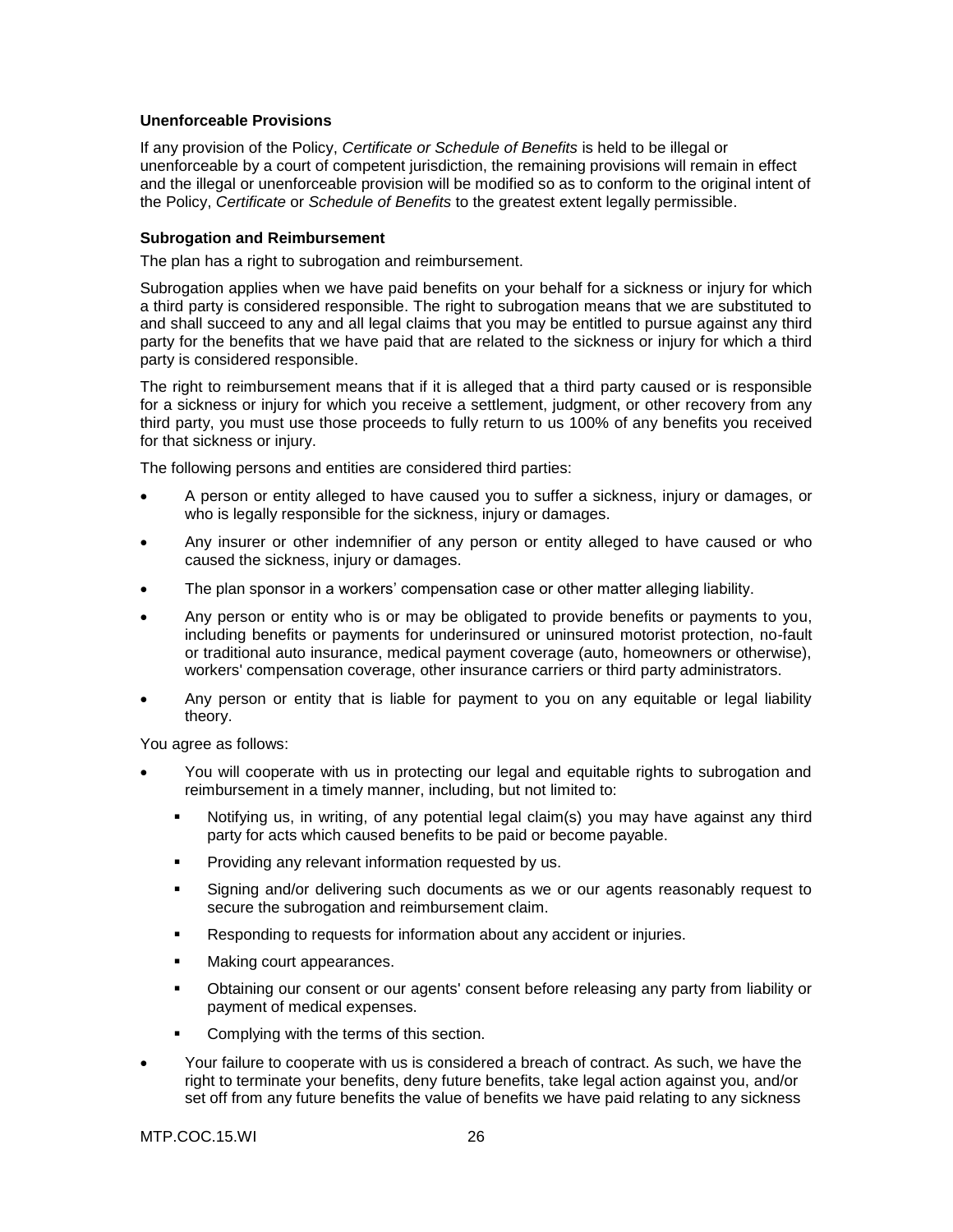or injury alleged to have been caused or caused by any third party to the extent not recovered by the plan due to you or your representative not cooperating with us. If we incur attorneys' fees and costs in order to collect third party settlement funds held by you or your representative, we have the right to recover those fees and costs from you. You will also be required to pay interest on any amounts you hold which should have been returned to the plan.

- We have a first priority right to receive payment on any claim against a third party before you receive payment from that third party. Further, our first priority right to payment is superior to any and all claims, debts or liens asserted by any medical providers, including but not limited to hospitals or emergency treatment facilities, that assert a right to payment from funds payable from or recovered from an allegedly responsible third party and/or insurance carrier.
- The plan's subrogation and reimbursement rights apply to full and partial settlements, judgments, or other recoveries paid or payable to you or your representative, no matter how those proceeds are captioned or characterized. Payments include, but are not limited to, economic, non-economic, and punitive damages. The plan is not required to help you to pursue your claim for damages or personal injuries and no amount of associated costs, including attorneys' fees, shall be deducted from our recovery without the plan's express written consent. No so-called "Fund Doctrine" or "Common Fund Doctrine" or "Attorney's Fund Doctrine" shall defeat this right.
- After you have been fully compensated or made whole, we may collect from you the proceeds of any full or partial recovery that you or your legal representative obtain, whether in the form of a settlement (either before or after any determination of liability) or judgment, no matter how those proceeds are captioned or characterized. Proceeds from which we may collect include, but are not limited to, economic, non-economic, and punitive damages. No "collateral source" rule, any "Made-Whole Doctrine" or "Make-Whole Doctrine," claim of unjust enrichment, nor any other equitable limitation shall limit our subrogation and reimbursement rights.
- **Benefits paid by us may also be considered to be benefits advanced.**
- If you receive any payment from any party as a result of sickness or injury, and we allege some or all of those funds are due and owed to us, you shall hold those funds in trust, either in a separate bank account in your name or in your attorney's trust account. You agree that you will serve as a trustee over those funds to the extent of the benefits the plan has paid.
- The plan's rights to recovery will not be reduced due to your own negligence.
- Upon our request, you will assign to us all rights of recovery against third parties, to the extent of the benefits we have paid for the sickness or injury.
- We may, at our option, take necessary and appropriate action to preserve our rights under these provisions, including but not limited to, providing or exchanging medical payment information with an insurer, the insurer's legal representative or other third party; filing an ERISA reimbursement lawsuit to recover the full amount of medical benefits paid on your behalf out of any settlement, judgment or other recovery from any third party considered responsible; and filing suit in your name, which does not obligate us in any way to pay you part of any recovery we might obtain. Any ERISA reimbursement lawsuit stemming from a refusal to refund benefits as required under the terms of the plan is governed by a six-year statute of limitations.
- You may not accept any settlement that does not fully reimburse the plan, without its written approval.
- We have the authority and discretion to resolve all disputes regarding the interpretation of the language stated herein.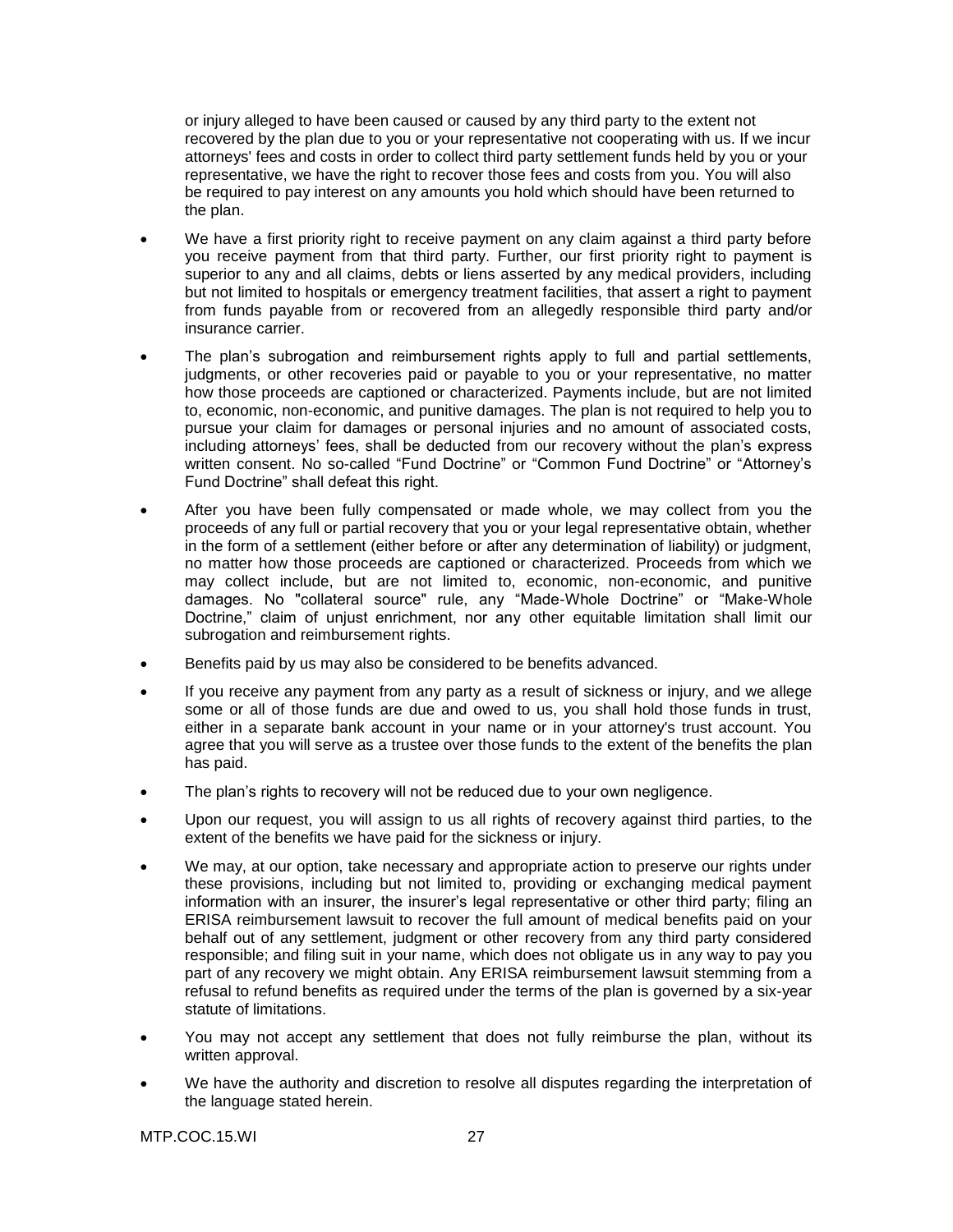- In the case of your wrongful death or survival claim, the provisions of this section apply to your estate, the personal representative of your estate, and your heirs or beneficiaries.
- No allocation of damages, settlement funds or any other recovery, by you, your estate, the personal representative of your estate, your heirs, your beneficiaries or any other person or party, shall be valid if it does not reimburse the plan for 100% of its interest unless the plan provides written consent to the allocation.
- The provisions of this section apply to the parents, guardian, or other representative of a Dependent child who incurs a sickness or injury caused by a third party. If a parent or guardian may bring a claim for damages arising out of a minor's sickness or injury, the terms of this subrogation and reimbursement clause shall apply to that claim.
- If a third party causes or is alleged to have caused you to suffer a sickness or injury while you are covered under this plan, the provisions of this section continue to apply, even after you are no longer covered.
- The plan and all administrators administering the terms and conditions of the plan's subrogation and reimbursement rights have such powers and duties as are necessary to discharge its duties and functions, including the exercise of its discretionary authority to (1) construe and enforce the terms of the plan's subrogation and reimbursement rights and (2) make determinations with respect to the subrogation amounts and reimbursements owed to the plan.

# **Refund of Overpayments**

If we pay benefits for expenses incurred on account of a Covered Person, that Covered Person or any other person or organization that was paid must make a refund to us if any of the following apply:

- All or some of the expenses were not paid by the Covered Person or did not legally have to be paid by the Covered Person.
- All or some of the payment made by us exceeded the benefits under the Policy.
- All or some of the payment was made in error.

The refund equals the amount we paid in excess of the amount it should have paid under the Policy. If the refund is due from another person or organization, the Covered Person agrees to help us get the refund when requested.

If the Covered Person, or any other person or organization that was paid, does not promptly refund the full amount, we may reduce the amount of any future benefits for the Covered Person that are payable under the Policy. The reductions will equal the amount of the required refund. We may have other rights in addition to the right to reduce future benefits.

### **Limitation of Action**

You cannot bring any legal action against us to recover reimbursement until you have completed all the steps in the appeal process described in *Section 7: Questions, Complaints and Grievances*. After completing that process, if you want to bring a legal action against us you must do so within three years of the date we notified you of our final decision on your appeal or you lose any rights to bring such an action against us.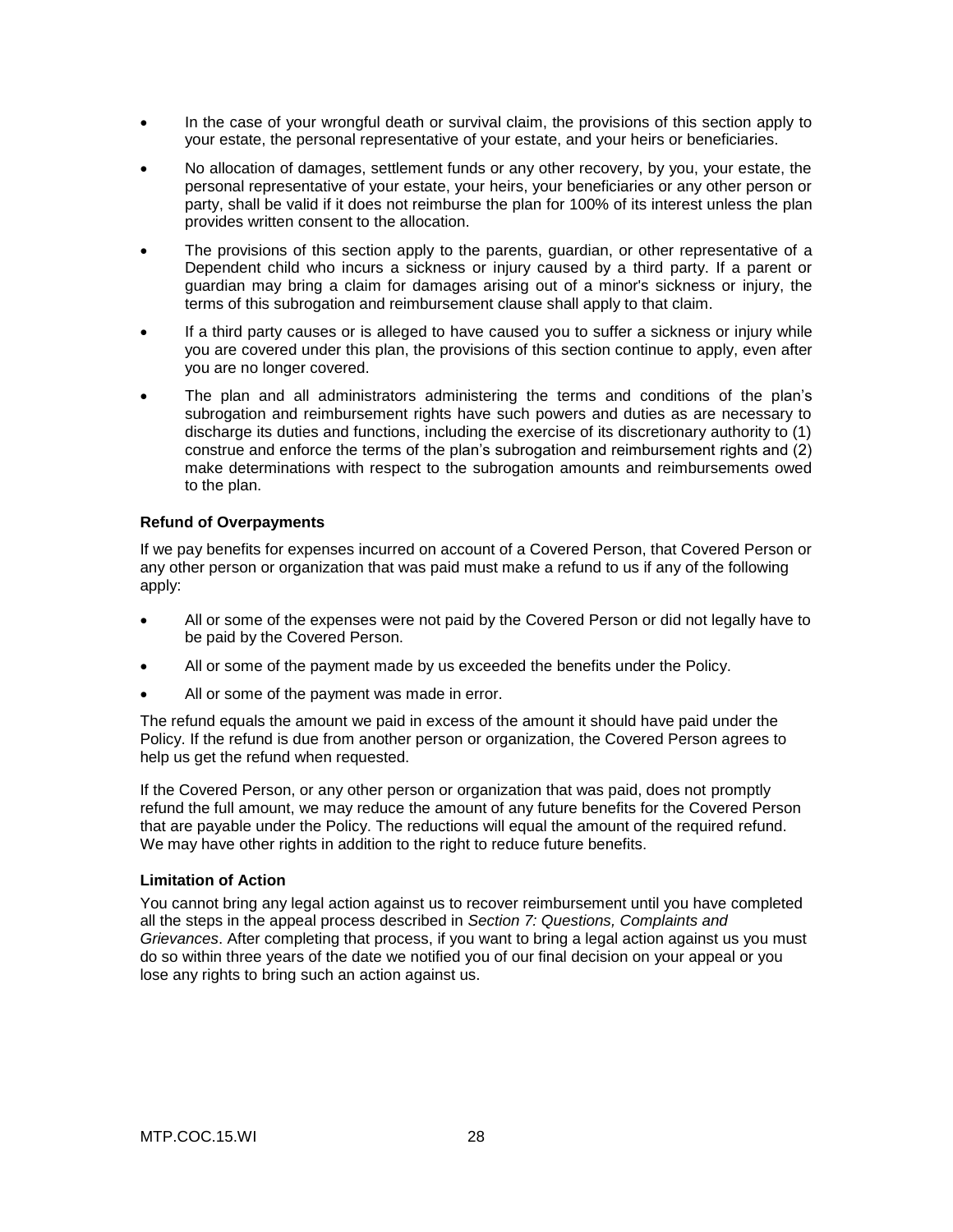# **Section 9: Coordination of Benefits**

### **Benefits When You Have Coverage under More than One Plan**

This section describes how benefits under the Policy will be coordinated with those of any other plan that provides benefits to you. The language in this section is from model laws drafted by the *National Association of Insurance Commissioners (NAIC)* and represents standard industry practice for coordinating benefits.

### **When Coordination of Benefits Applies**

This coordination of benefits (COB) provision applies when a person has health care coverage under more than one Plan. Plan is defined below.

The order of benefit determination rules below govern the order in which each Plan will pay a claim for benefits. The Plan that pays first is called the Primary Plan. The Primary Plan must pay benefits in accordance with its policy terms without regard to the possibility that another Plan may cover some expenses. The Plan that pays after the Primary Plan is the Secondary Plan. The Secondary Plan may reduce the benefits it pays so that payments from all Plans do not exceed 100% of the total Allowable Expense.

#### **Definitions**

For purposes of this section, terms are defined as follows:

- A. A "Plan" is any of the following that provides benefits or services for medical, pharmacy or dental care or treatment. If separate contracts are used to provide coordinated coverage for members of a group, the separate contracts are considered parts of the same plan and there is no COB among those separate contracts.
	- 1. "Plan" includes: group and non-group insurance contracts, health maintenance organization (HMO) contracts, closed panel plans or other forms of group or group-type coverage (whether insured or uninsured); medical care components of long-term care contracts, such as skilled nursing care; medical benefits under group or individual automobile contracts; and Medicare or any other federal governmental plan, as permitted by law.
	- 2. "Plan" does not include: hospital indemnity coverage insurance or other fixed indemnity coverage; accident only coverage; specified disease or specified accident coverage; limited benefit health coverage, as defined by state law; school accident type coverage; benefits for non-medical components of longterm care policies; Medicare supplement policies; Medicaid policies; or coverage under other federal governmental plans, unless permitted by law.

Each contract for coverage under 1. or 2. above is a separate Plan. If a Plan has two parts and COB rules apply only to one of the two, each of the parts is treated as a separate Plan.

- B. "This Plan" means, in a COB provision, the part of the contract providing the health care benefits to which the COB provision applies and which may be reduced because of the benefits of other plans. Any other part of the contract providing health care benefits is separate from This Plan. A contract may apply one COB provision to certain benefits, such as dental benefits, coordinating only with similar benefits, and may apply another COB provision to coordinate other benefits.
- C. The order of benefit determination rules determine whether This Plan is a Primary Plan or Secondary Plan when the person has health care coverage under more than one Plan. When This Plan is primary, it determines payment for its benefits first before those of any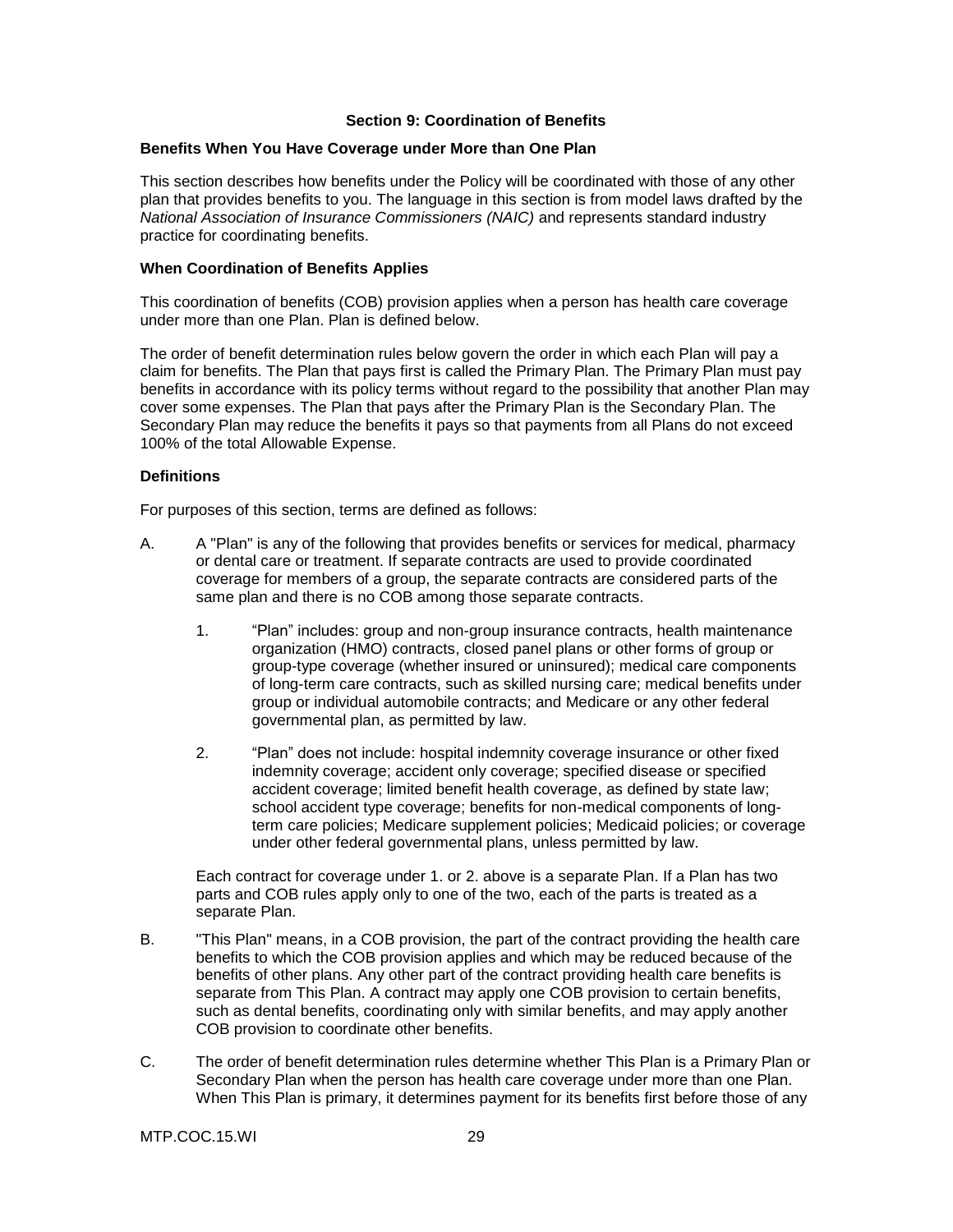other Plan without considering any other Plan's benefits. When This Plan is secondary, it determines its benefits after those of another Plan and may reduce the benefits it pays so that all Plan benefits do not exceed 100% of the total Allowable Expense.

D. "Allowable Expense" is a health care expense, including deductibles, coinsurance, that is covered at least in part by any Plan covering the person. When a Plan provides benefits in the form of services, the reasonable cash value of each service will be considered an Allowable Expense and a benefit paid. An expense that is not covered by any Plan covering the person is not an Allowable Expense. In addition, any expense that a provider by law or in accordance with a contractual agreement is prohibited from charging a Covered Person is not an Allowable Expense.

The following are examples of expenses or services that are not Allowable Expenses:

- 1. The difference between the cost of a semi-private hospital room and a private room is not an Allowable Expense unless one of the Plans provides coverage for private hospital room expenses.
- 2. If a person is covered by two or more Plans that compute their benefit payments on the basis of usual and customary fees or relative value schedule reimbursement methodology or other similar reimbursement methodology, any amount in excess of the highest reimbursement amount for a specific benefit is not an Allowable Expense.
- 3. If a person is covered by two or more Plans that provide benefits or services on the basis of negotiated fees, an amount in excess of the highest of the negotiated fees is not an Allowable Expense.
- 4. If a person is covered by one Plan that calculates its benefits or services on the basis of usual and customary fees or relative value schedule reimbursement methodology or other similar reimbursement methodology and another Plan that provides its benefits or services on the basis of negotiated fees, the Primary Plan's payment arrangement shall be the Allowable Expense for all Plans. However, if the provider has contracted with the Secondary Plan to provide the benefit or service for a specific negotiated fee or payment amount that is different than the Primary Plan's payment arrangement and if the provider's contract permits, the negotiated fee or payment shall be the Allowable Expense used by the Secondary Plan to determine its benefits.
- 5. The amount of any benefit reduction by the Primary Plan because a Covered Person has failed to comply with the Plan provisions is not an Allowable Expense. Examples of these types of plan provisions include second surgical opinions, precertification of admissions and preferred provider arrangements.
- E. "Closed Panel Plan" is a Plan that provides health care benefits to Covered Persons primarily in the form of services through a panel of providers that have contracted with or are employed by the Plan, and that excludes benefits for services provided by other providers, except in cases of emergency or referral by a panel member.
- F. "Custodial Parent" is the parent awarded custody by a court decree or, in the absence of a court decree, is the parent with whom the child resides more than one half of the calendar year excluding any temporary visitation.

# **Order of Benefit Determination Rules**

When a person is covered by two or more Plans, the rules for determining the order of benefit payments are as follows: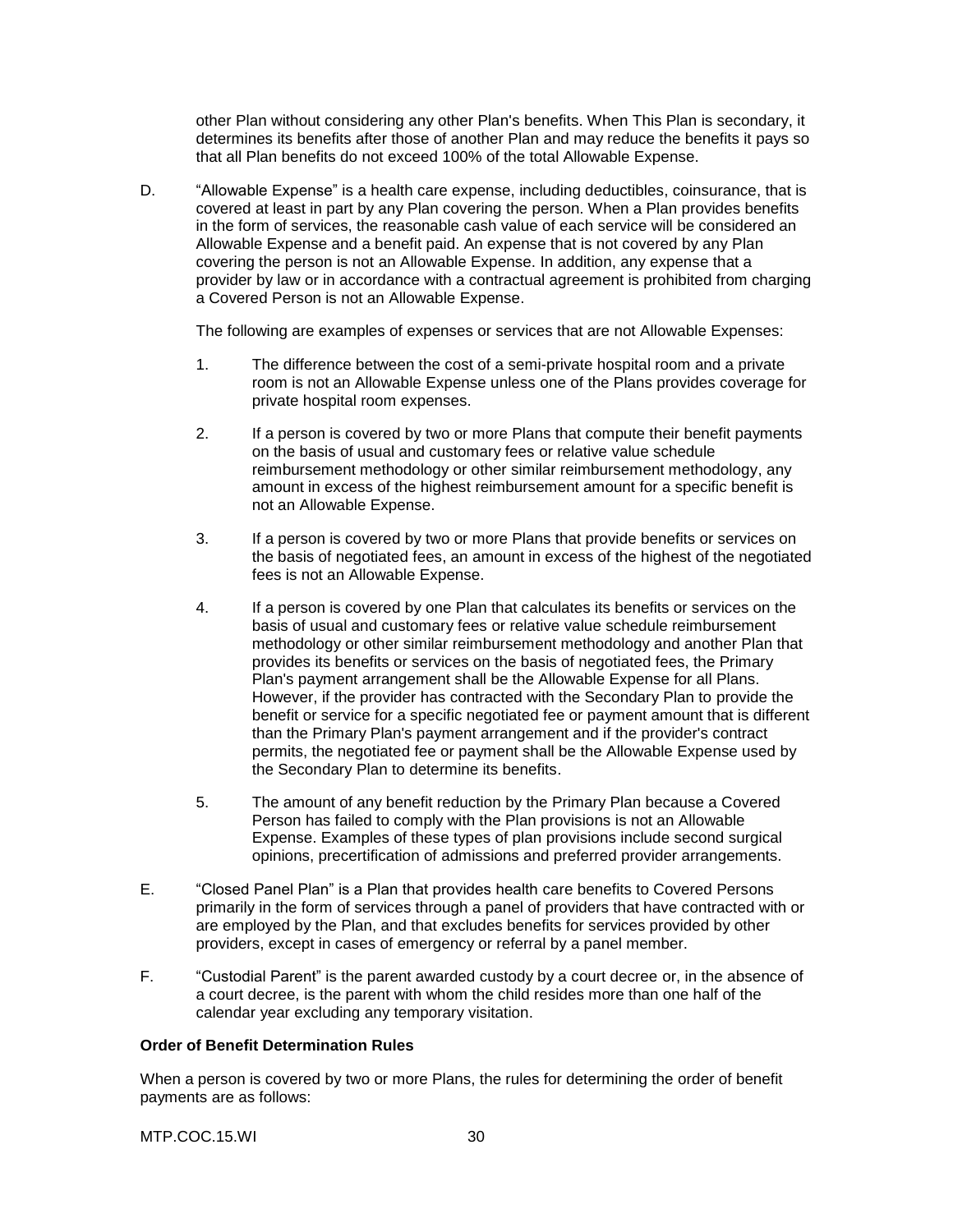- A. The Primary Plan pays or provides its benefits according to its terms of coverage and without regard to the benefits under any other Plan.
- B. Except as provided in the next paragraph, a Plan that does not contain a coordination of benefits provision that is consistent with this provision is always primary unless the provisions of both Plans state that the complying plan is primary.

Coverage that is obtained by virtue of membership in a group that is designed to supplement a part of a basic package of benefits and provides that this supplementary coverage shall be in excess of any other parts of the Plan provided by the contract holder. Examples of these types of situations are major medical coverages that are superimposed over base plan hospital and surgical benefits and insurance type coverages that are written in connection with a Closed Panel Plan to provide out-ofnetwork benefits.

- C. A Plan may consider the benefits paid or provided by another Plan in determining its benefits only when it is secondary to that other Plan.
- D. Each Plan determines its order of benefits using the first of the following rules that apply:
	- 1. Non-Dependent or Dependent. The Plan that covers the person other than as a dependent, for example as an employee, member, policyholder, subscriber or retiree is the Primary Plan and the Plan that covers the person as a dependent is the Secondary Plan. However, if the person is a Medicare beneficiary and, as a result of federal law, Medicare is secondary to the Plan covering the person as a dependent; and primary to the Plan covering the person as other than a dependent (e.g. a retired employee); then the order of benefits between the two Plans is reversed so that the Plan covering the person as an employee, member, policyholder, subscriber or retiree is the Secondary Plan and the other Plan is the Primary Plan.
	- 2. Dependent Child Covered Under More Than One Coverage Plan. Unless there is a court decree stating otherwise, plans covering a dependent child shall determine the order of benefits as follows:
		- a. For a dependent child whose parents are married or are living together, whether or not they have ever been married:
			- 1) The Plan of the parent whose birthday falls earlier in the calendar year is the Primary Plan; or
			- 2) If both parents have the same birthday, the Plan that covered the parent longest is the Primary Plan.
		- b. For a dependent child whose parents are divorced or separated or are not living together, whether or not they have ever been married:
			- 1) If a court decree states that one of the parents is responsible for the dependent child's health care expenses or health care coverage and the Plan of that parent has actual knowledge of those terms, that Plan is primary. If the parent with responsibility has no health care coverage for the dependent child's health care expenses, but that parent's spouse does, that parent's spouse's plan is the Primary Plan. This shall not apply with respect to any plan year during which benefits are paid or provided before the entity has actual knowledge of the court decree provision.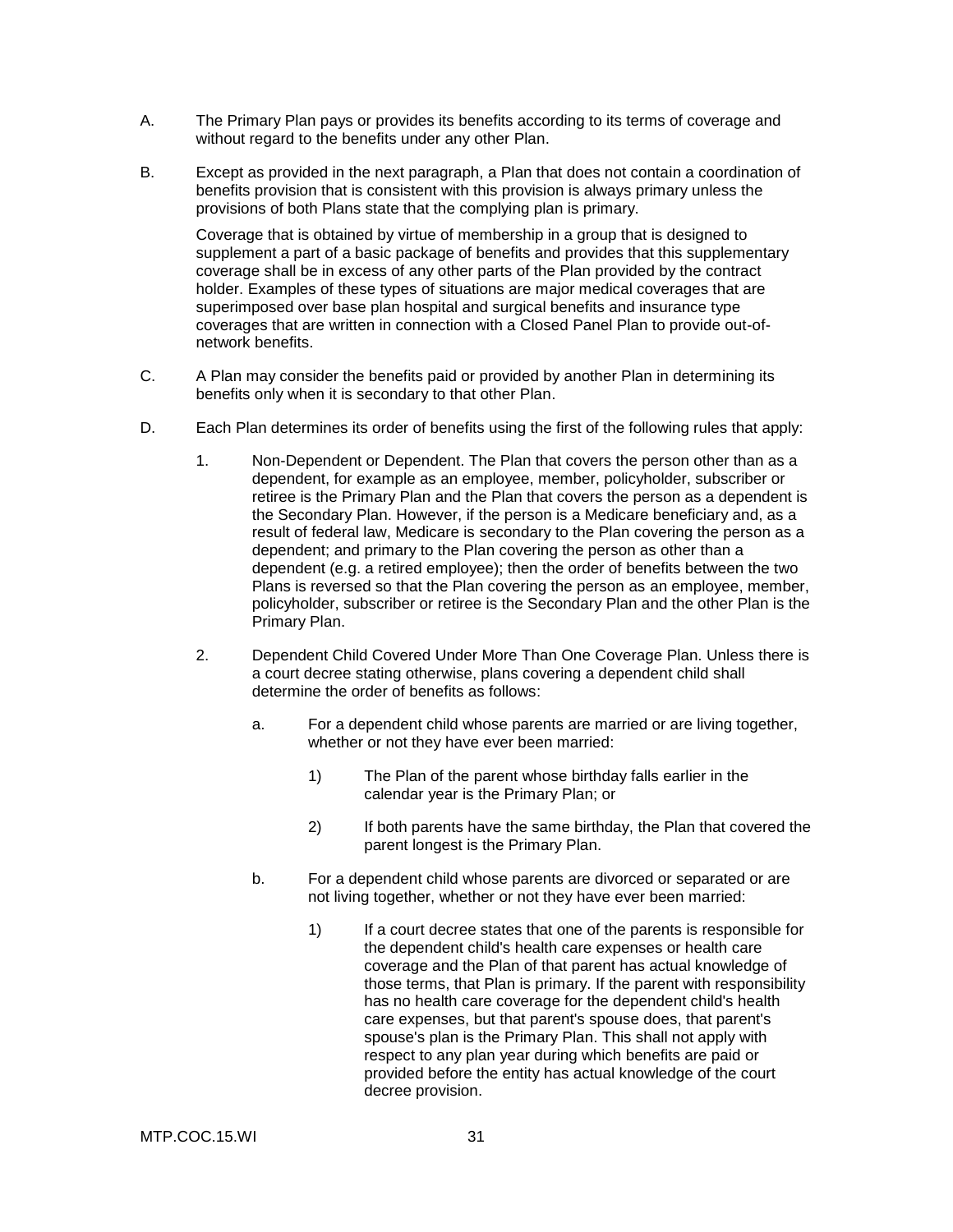- 2) If a court decree states that both parents are responsible for the dependent child's health care expenses or health care coverage, the provisions of subparagraph a) above shall determine the order of benefits.
- 3) If a court decree states that the parents have joint custody without specifying that one parent has responsibility for the health care expenses or health care coverage of the dependent child, the provisions of subparagraph a) above shall determine the order of benefits.
- 4) If there is no court decree allocating responsibility for the child's health care expenses or health care coverage, the order of benefits for the child are as follows:
	- (a) The Plan covering the Custodial Parent.
	- (b) The Plan covering the Custodial Parent's spouse.
	- (c) The Plan covering the non-Custodial Parent.
	- (d) The Plan covering the non-Custodial Parent's spouse.
- c. For a dependent child covered under more than one plan of individuals who are not the parents of the child, the order of benefits shall be determined, as applicable, under subparagraph a. or b. above as if those individuals were parents of the child.
- 3. Active Employee or Retired or Laid-off Employee. The Plan that covers a person as an active employee, that is, an employee who is neither laid off nor retired is the Primary Plan. The same would hold true if a person is a dependent of an active employee and that same person is a dependent of a retired or laid-off employee. If the other Plan does not have this rule, and, as a result, the Plans do not agree on the order of benefits, this rule is ignored. This rule does not apply if the rule labeled D.1. can determine the order of benefits.
- 4. COBRA or State Continuation Coverage. If a person whose coverage is provided pursuant to COBRA or under a right of continuation provided by state or other federal law is covered under another Plan, the Plan covering the person as an employee, member, subscriber or retiree or covering the person as a dependent of an employee, member, subscriber or retiree is the Primary Plan, and the COBRA or state or other federal continuation coverage is the Secondary Plan. If the other Plan does not have this rule, and as a result, the Plans do not agree on the order of benefits, this rule is ignored. This rule does not apply if the rule labeled D.1. can determine the order of benefits.
- 5. Longer or Shorter Length of Coverage. The Plan that covered the person as an employee, member, policyholder, subscriber or retiree longer is the Primary Plan and the Plan that covered the person the shorter period of time is the Secondary Plan.
- 6. If the preceding rules do not determine the order of benefits, the Allowable Expenses shall be shared equally between the Plans meeting the definition of Plan. In addition, This Plan will not pay more than it would have paid had it been the Primary Plan.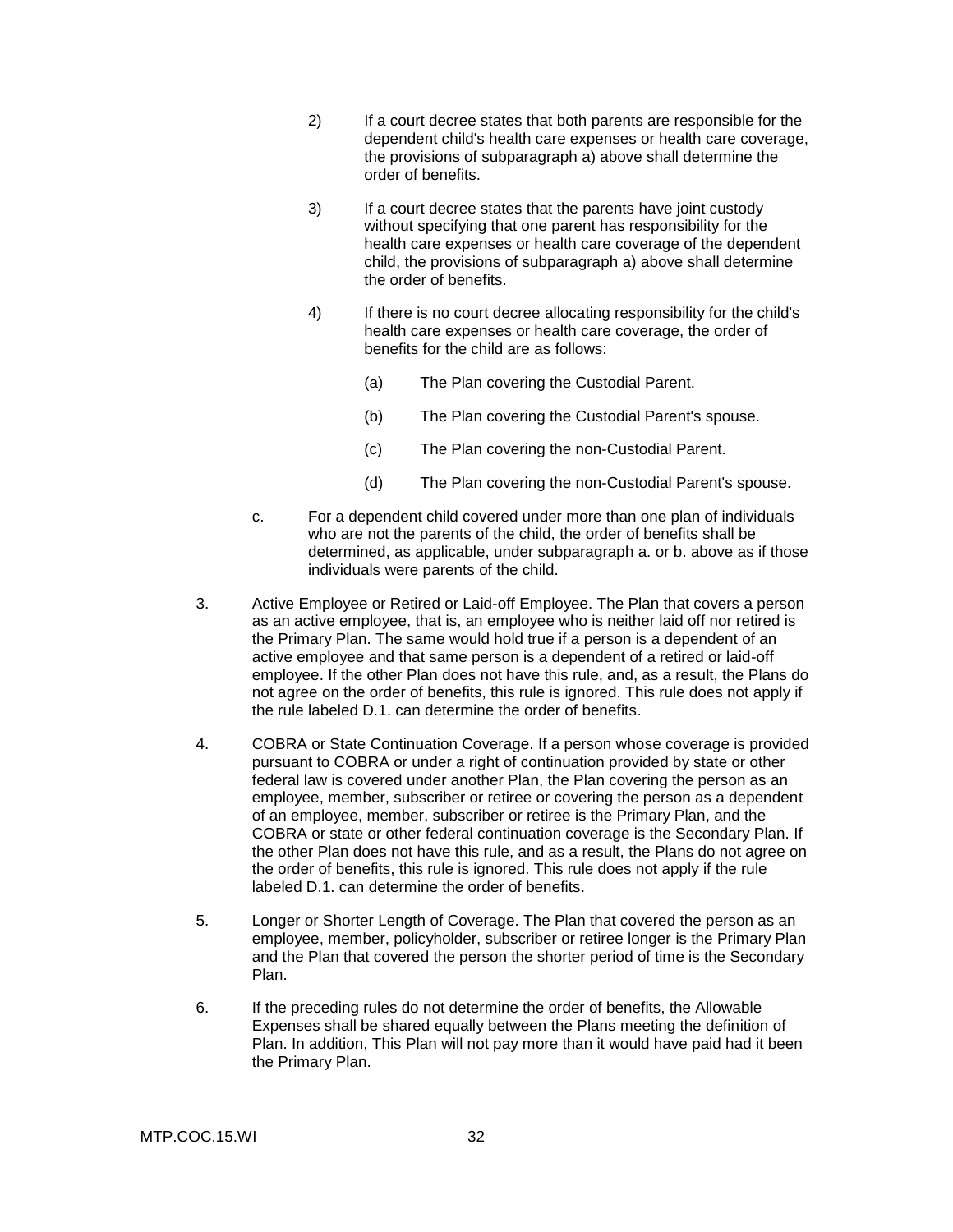# **Effect on the Benefits of This Plan**

- A. When This Plan is secondary, it may reduce its benefits so that the total benefits paid or provided by all Plans are not more than the total Allowable Expenses. In determining the amount to be paid for any claim, the Secondary Plan will calculate the benefits it would have paid in the absence of other health care coverage and apply that calculated amount to any Allowable Expense under its Plan that is unpaid by the Primary Plan. The Secondary Plan may then reduce its payment by the amount so that, when combined with the amount paid by the Primary Plan, the total benefits paid or provided by all Plans for the claim do not exceed the total Allowable Expense for that claim. In addition, the Secondary Plan shall credit to its plan deductible any amounts it would have credited to its deductible in the absence of other health care coverage.
- B. If a Covered Person is enrolled in two or more Closed Panel Plans and if, for any reason, including the provision of service by a non-panel provider, benefits are not payable by one Closed Panel Plan, COB shall not apply between that Plan and other Closed Panel Plans.

# **Right to Receive and Release Needed Information**

Certain facts about health care coverage and services are needed to apply these COB rules and to determine benefits payable under This Plan and other Plans. We may get the facts we need from, or give them to, other organizations or persons for the purpose of applying these rules and determining benefits payable under This Plan and other Plans covering the person claiming benefits. We need not tell, or get the consent of, any person to do this. Each person claiming benefits under This Plan must give us any facts it needs to apply those rules and determine benefits payable. If you do not provide us with the information it needs to apply these rules and determine the benefits payable, your claim for benefits will be denied.

### **Payments Made**

A payment made under another Plan may include an amount that should have been paid under This Plan. If it does, we may pay that amount to the organization that made the payment. That amount will then be treated as though it were a benefit paid under This Plan. We will not have to pay that amount again. The term "payment made" includes providing benefits in the form of services, in which case "payment made" means reasonable cash value of the benefits provided in the form of services.

### **Right of Recovery**

If the amount of the payments made by us is more than it should have paid under this COB provision, it may recover the excess from one or more of the persons it has paid or for whom it has paid; or any other person or organization that may be responsible for the benefits or services provided for you. The "amount of the payments made" includes the reasonable cash value of any benefits provided in the form of services.

### **When Medicare is Secondary**

If you have other health insurance which is determined to be primary to Medicare, then benefits payable under This Plan will be based on Medicare's reduced benefits. In no event will the combined benefits paid under these coverages exceed the total Medicare Eligible Expense for the service or item.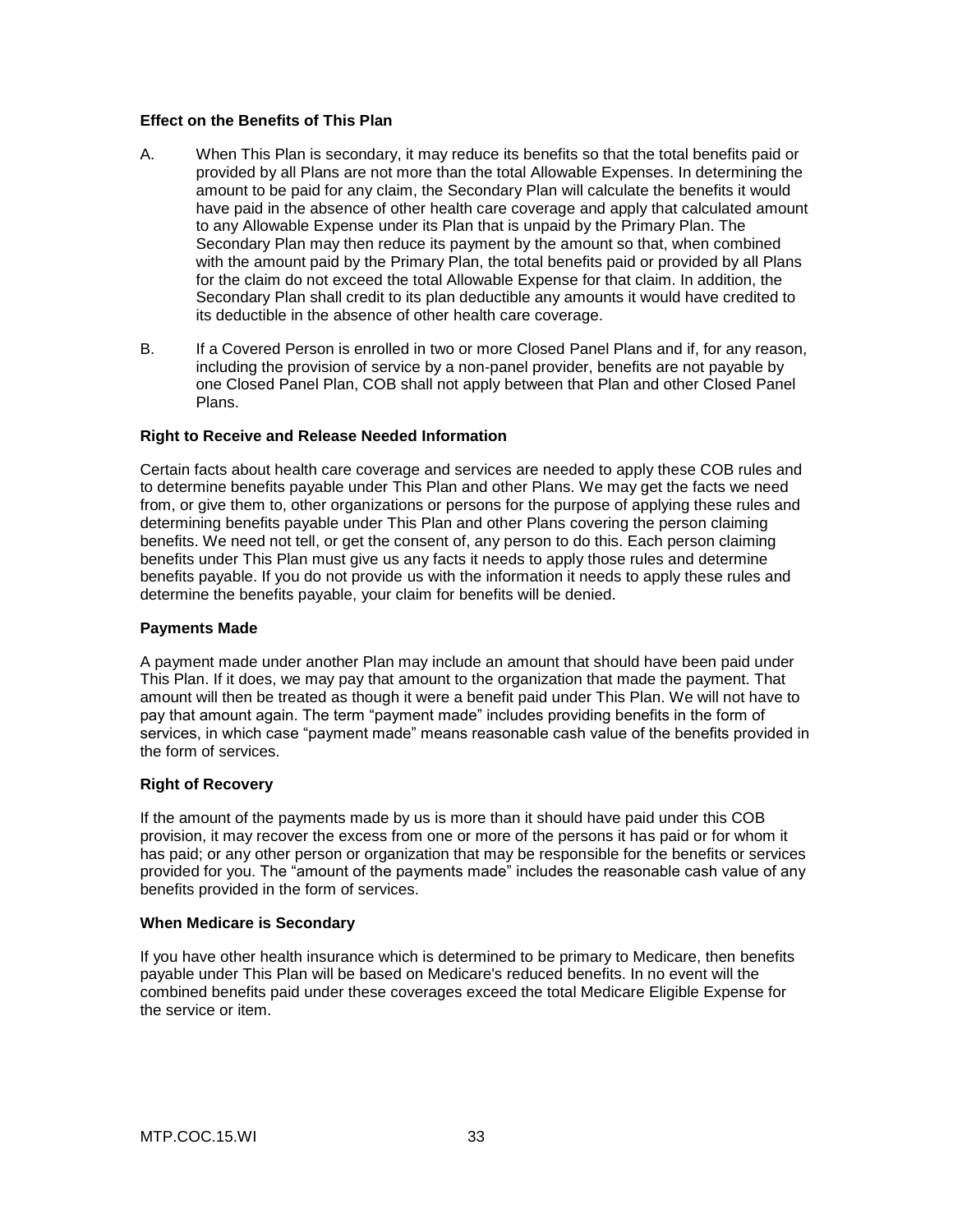# **Section 10: Continuation of Coverage Under Federal Law (COBRA)**

If your Coverage ends under the Policy, you may be entitled to elect continuation coverage (coverage that continues on in some form) in accordance with federal law.

Continuation coverage under COBRA (the federal *Consolidated Omnibus Budget Reconciliation Act*) is available only to Enrolling Groups that are subject to the terms of COBRA. You can contact your plan administrator to determine if your Enrolling Group is subject to the provisions of COBRA.

If you selected continuation coverage under a prior plan which was then replaced by coverage under the Policy, continuation coverage will end as scheduled under the prior plan or in accordance with federal or state law, whichever is earlier.

We are not the Enrolling Group's designated "plan administrator" as that term is used in federal law, and we do not assume any responsibilities of a "plan administrator" according to federal law.

We are not obligated to provide continuation coverage to you if the Enrolling Group or its plan administrator fails to perform its responsibilities under federal law. Examples of the responsibilities of the Enrolling Group or its plan administrator are:

- Notifying you in a timely manner of the right to elect continuation coverage.
- Notifying us in a timely manner of your election of continuation coverage.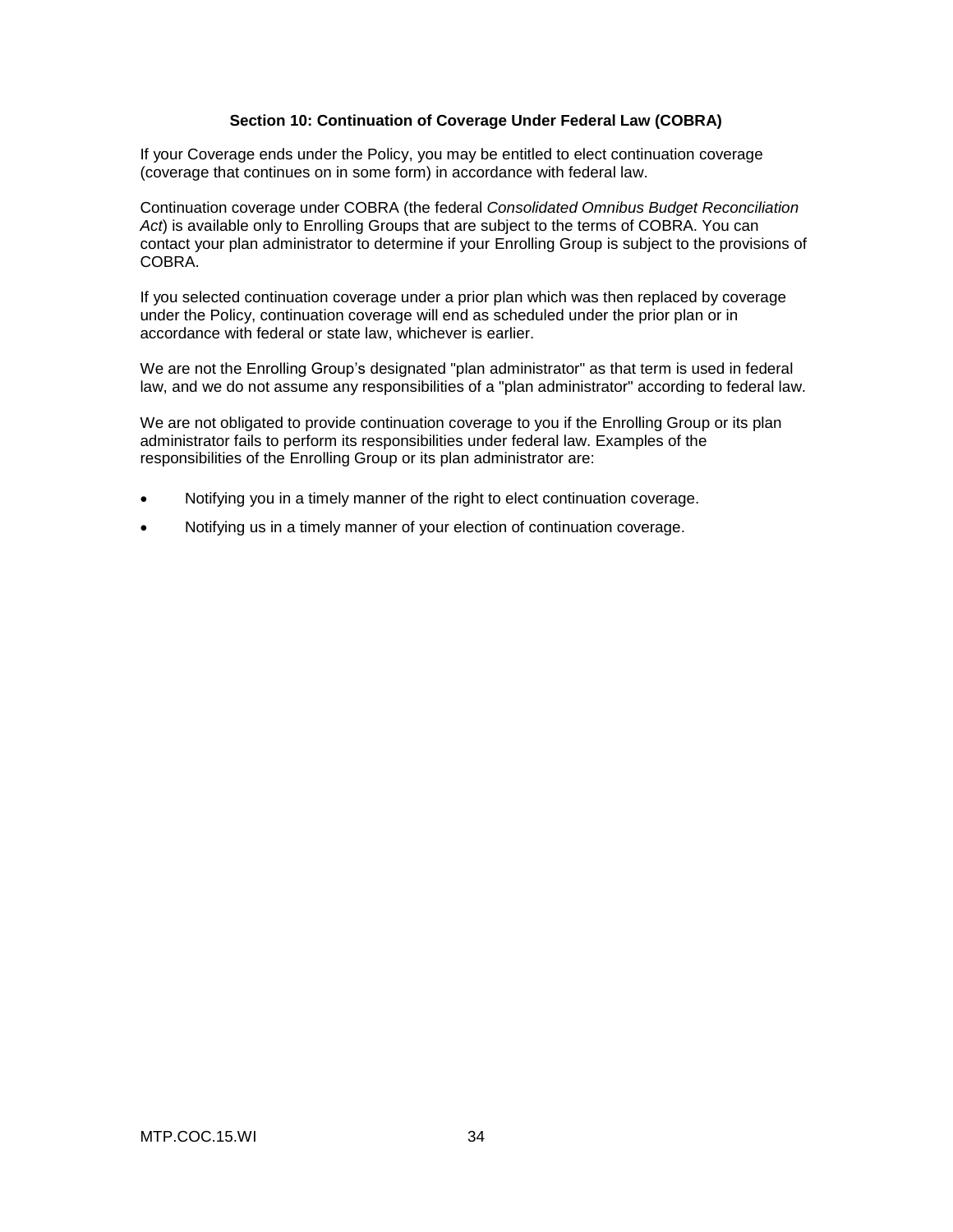# **Section 11: General Exclusions**

### **Exclusions.**

Except as may be specifically provided in *Section 2: Covered Transplant Services* or through a Rider to the Policy, the following services are not Covered:

- A. Transplant-related health care services and supplies which are:
	- 1. not provided in the United States of America.
	- 2. not necessary to meet the health needs of the Covered Person; or
	- 3. not rendered in the most cost-efficient manner and type of setting appropriate for the delivery of the Transplant Service; or
	- 4. not consistent in type, frequency and duration of treatment with scientifically based guidelines of national medical, research, or health care coverage organizations or governmental agencies that are accepted by us; or
	- 5. not consistent with the diagnosis of the condition; or
	- 6. are required only for the convenience of the Covered Person or his/her Physician; or
	- 7. not demonstrated through prevailing peer-reviewed medical literature to be either:
		- a. safe and effective for treating or diagnosing the condition or sickness for which their use is proposed; or
		- b. safe with promising efficacy:
			- 1) for treating a life-threatening sickness or condition;
			- 2) in a clinically controlled research setting; and
			- 3) using a specific research protocol that meets standards equivalent to those defined by the National Institutes of Health.

(For the purpose of this section, the term life-threatening is used to describe a condition which is more likely than not to cause death within one year of the date of the request for treatment).

- B. Any form of renal dialysis, except dialysis performed immediately following a kidney Transplant procedure to promote organ functions.
- C. Dental services and associated expenses, except dental exams related to evaluation.
- D. Custodial care; domiciliary care; private duty nursing; respite care; rest cures. (Custodial care means:
	- 1. non-health related services, such as assistance in activities of daily living; or
	- 2. health-related services which do not seek to cure or which are provided during periods when the medical condition of the patient is not changing; or
	- 3. services which do not require continued administration by trained medical personnel).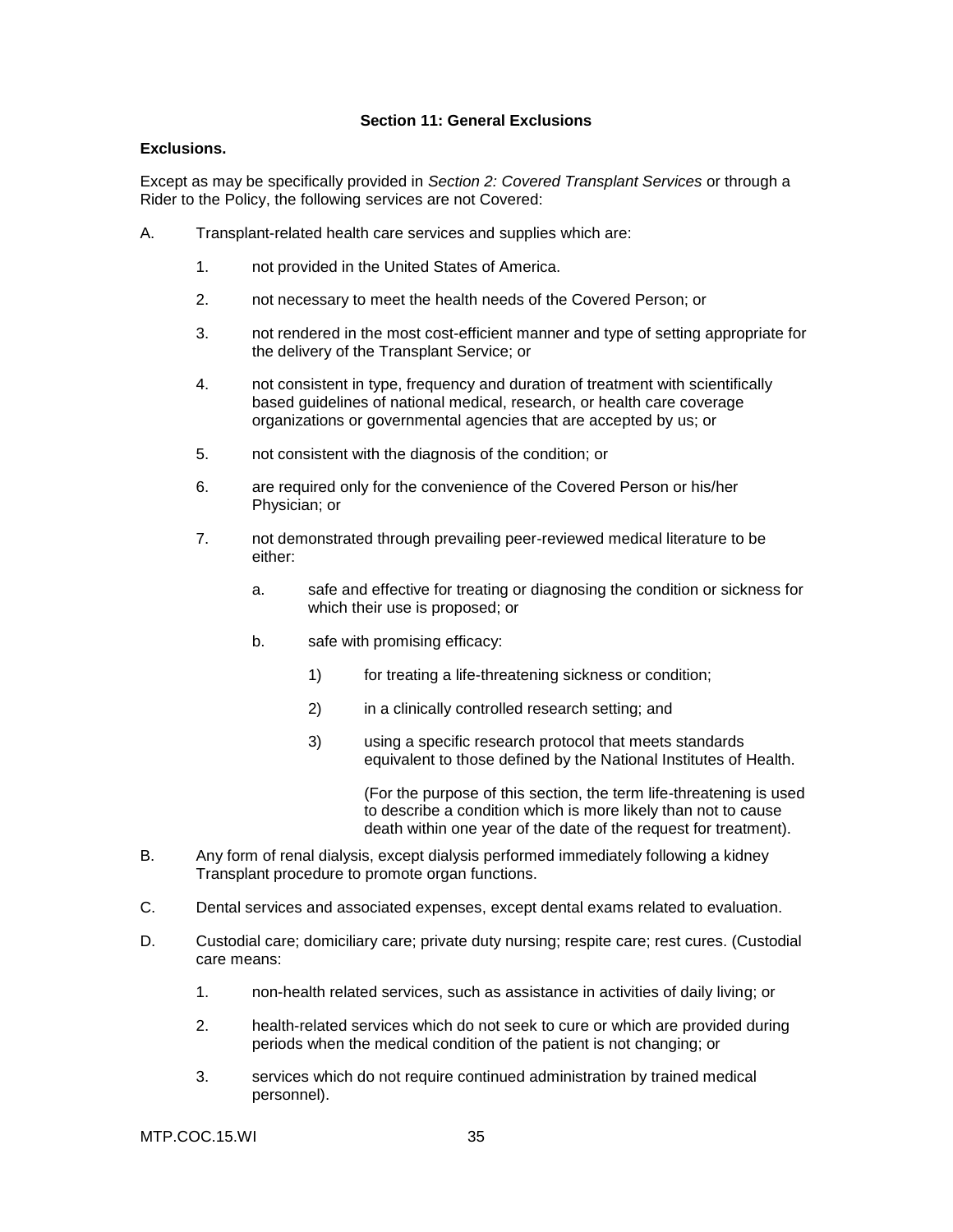- E. Personal comfort and convenience items or services such as television, telephone, barber or beauty service, guest service and similar incidental services and supplies.
- F. Health services and associated expenses for cosmetic procedures.
- G. Health services and associated expenses for Experimental, Investigational or Unproven Services, treatments, devices and pharmacological regimens, except for Transplant Services which are otherwise Experimental, Investigational or Unproven that are deemed to be, in our judgment, Covered Transplant Services. The fact that an Experimental, Investigational or Unproven Service, treatment, device or pharmacological regimen is the only available treatment for a particular condition will not result in Coverage if the procedure is considered to be Experimental, Investigational or Unproven in the treatment of that particular condition.
- H. Health services and associated expenses for removal of an organ from a Covered Person for purposes of transplantation into another person, except as may otherwise be Covered by the organ recipient's Coverage under the Policy. Health services and associated expenses for transplants involving mechanical or animal organs.
- I. Health services and associated expenses for organ or tissue transplants that are not specified as Covered in *Section 2: Covered Transplant Services* of this *Certificate*.
- J. Health services and associated expenses for megavitamin therapy; psychosurgery; or nutritional-based therapy.
- K. Services and supplies for smoking cessation programs and the treatment of nicotine addiction.
- L. Growth hormone therapy.
- M. Travel or transportation expenses beyond that which is set forth in *Section 2: Covered Transplant Services*.
- N. Mental health and/or substance use disorder services.
- O. Any drugs that are investigative or which have not been approved for general sale by the *United States Food and Drug Administration* unless requested in writing by a Network provider and approved by us.
- P. Outpatient prescribed or non-prescribed medical supplies including, but not limited to, elastic stockings, ace bandages, gauze, syringes, diabetic test strips, and like products; over-the-counter drugs and treatments.
- Q. Services rendered by a provider with the same legal residence as a Covered Person or who is a member of a Covered Person's family, including spouse, brother, sister, parent or child.
- R. Transplant Services otherwise Covered under the Policy, but rendered after the date an individual's Coverage under the Policy terminates, including Transplant Services for medical conditions arising prior to the date the individual's Coverage under the Policy terminates.
- S. Transplant Services otherwise Covered under the Policy, but rendered prior to the date an individual's Coverage under the Policy is effective.
- T. Transplant Services for which the Covered Person has no legal obligation to pay or for which a charge would not ordinarily be made in the absence of Coverage under the Policy.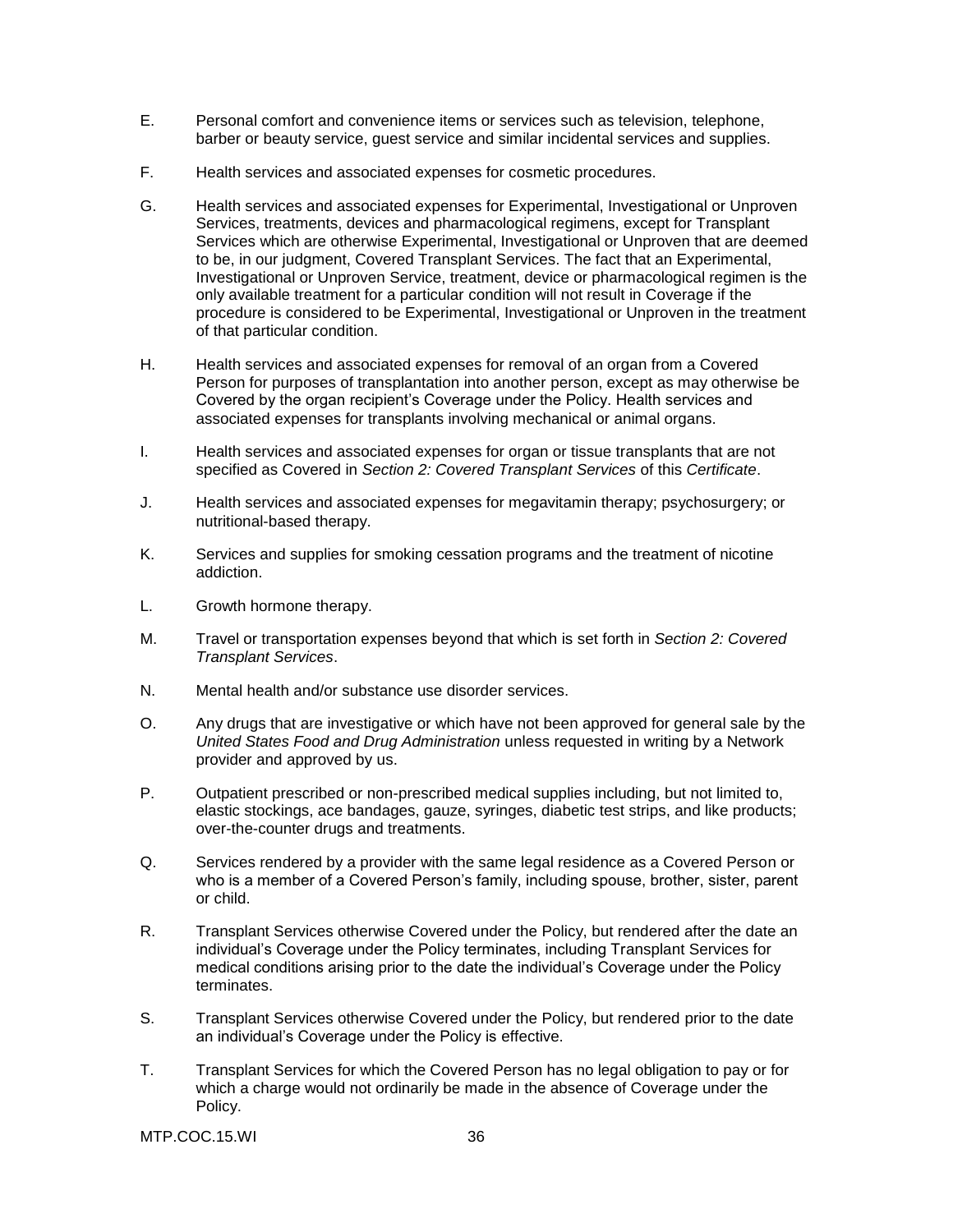- U. Coverage for an otherwise Eligible Person or a Dependent who is on active military duty; Transplant Services received as a result of war or terrorism, or any act of war or terrorism, whether declared or undeclared or caused during service in the armed forces of any country.
- V. Transplant Services for which other coverage is required by federal, state or local law to be purchased or provided through other arrangements, including but not limited to coverage required by workers' compensation, no-fault automobile insurance, or similar legislation.
- W. Acupressure; hypnotism; rolfing; massage therapy; aroma therapy; acupuncture and other forms of alternative treatment.
- X. Health services and associated expenses involving mechanical organs and mechanical devices including but not limited to a Circulatory Assist Device (CAD) and any other artificial or mechanical device designed to supplement, assist or replace organs either permanently or temporarily.
- Y. Services and associated expenses unrelated to the Covered Transplant Services.
- Z. Services and associated expenses unrelated to the diagnosis or treatment of a Covered Transplant Service including, without limitation, services and associated expenses related to a Covered Person's underlying disease or a relapse of a Covered Person's underlying disease. Specific to bone marrow transplants, a relapse of the Covered Person's underlying disease shall be deemed to have occurred upon the date following bone marrow transplant when the recurrence of the original disease is confirmed. This may occur retroactively depending upon receipt of appropriate clinical information.
- AA. Cardiac rehabilitation services and associated expenses which are not part of the Covered Transplant Service.
- BB. Services and associated expenses related to pancreatic islet cell transplants.
- CC. Services and associated expenses related to corneal transplants.
- DD. Pain medication, mental health medication, over the counter medication, supplements, and prescription drugs used to treat a condition not directly related to the Covered Transplant procedure.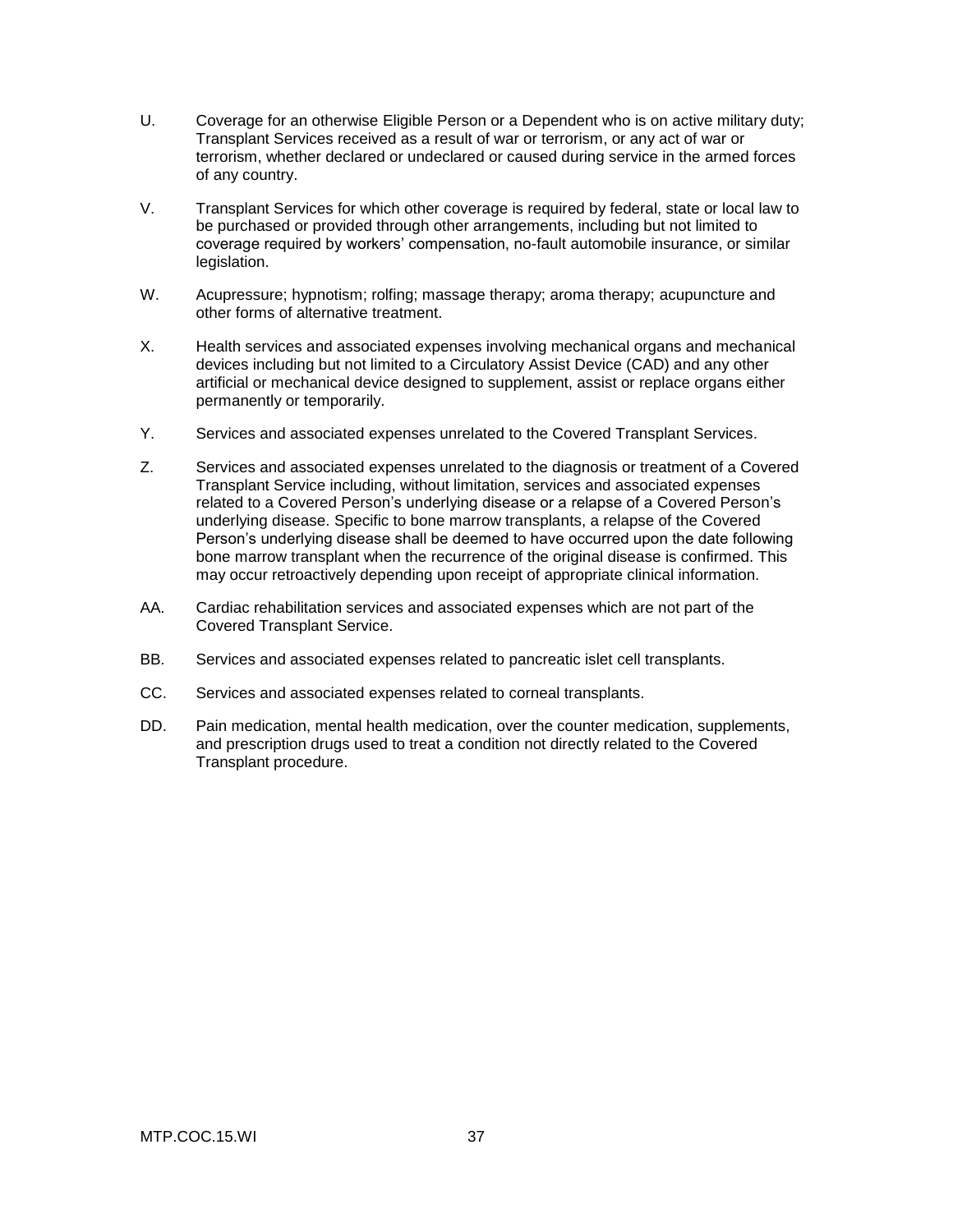# **Section 12: Limited Benefits**

There are certain benefit limitations that apply to Covered Persons who have used any drug, hallucinogen, controlled substance, or narcotic not prescribed by a Physician, or Covered Persons with a documented history of alcohol abuse. The limitations are as follows:

- A. Transplant Services and associated expenses for Transplants where the Covered Person has used any drug, hallucinogen, controlled substance, or narcotic not prescribed by a Physician are not Covered until after the Covered Person has abstained from use of all such substances for a period of at least six consecutive months immediately preceding the Transplant. (See *Section 1: Schedule of Benefits, Chart 2*)
- B. Transplant Services and associated expenses for Transplants where the Covered Person has a documented history of alcohol abuse, are not Covered until after the Covered Person has abstained from any use of alcohol for a period of at least six consecutive months immediately preceding the Transplant. (See *Section I: Schedule of Benefits, Chart 2*)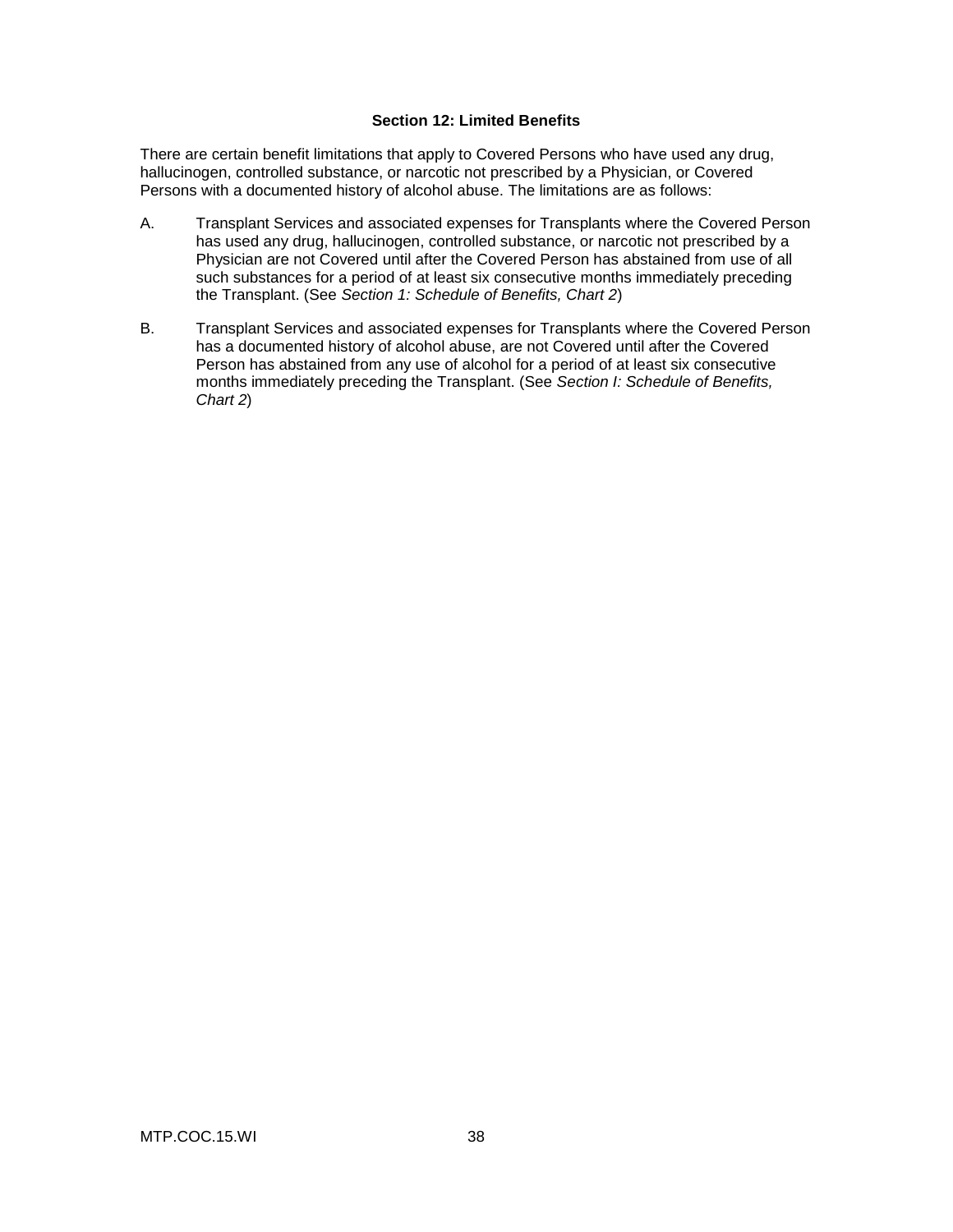# **Section 13: Definitions**

This Section defines the terms used in this *Certificate*.

**Alternate Facility.** A non-Hospital health care facility, or an attached facility designated as such by a Hospital, which provides one or more of the following services on an outpatient basis as permitted under the law of jurisdiction in which treatment is received: prescheduled surgical, rehabilitative, laboratory or diagnostic services.

**Amendment.** Any attached description of additional or alternative provisions to the Policy. Amendments are effective only when signed by an executive officer of us, on behalf of us. Amendments are subject to all terms, conditions, limitations and exclusions of the Policy, except for those that are specifically amended.

**Coinsurance.** The charge, in addition to the Premium, which you are required to pay for certain Transplant Services provided under the Policy. Coinsurance is expressed as the percentage of Eligible Expenses.

**Confinement** and **Confined.** An uninterrupted stay following formal admission to a Hospital, Skilled Nursing Facility or Inpatient Rehabilitation Facility.

**Coverage** or **Covered.** The entitlement by a Covered Person to reimbursement for expenses incurred for Transplant Services Covered under the Policy, subject to the terms, conditions, limitations and exclusions of the Policy. Transplant Services must be provided:

- A. When the Policy is in effect; and
- B. Prior to the date that any of the individual termination conditions of *Section 5: Conditions for Termination of a Covered Person's Coverage Under the Policy* occur; and
- C. Only when the recipient is a Covered Person and meets all eligibility requirements specified in the Policy.

**Covered Person.** A Subscriber or an Enrolled Dependent; however, this term applies only while Coverage of such person under the Policy is in effect. References to "you" and "your" throughout this *Certificate* are references to a Covered Person.

**Dependent** - the Subscriber's legal spouse or a child of the Subscriber or the Subscriber's spouse. The term child includes any of the following:

- A natural child.
- A stepchild.
- A legally adopted child.
- A child placed for adoption.
- A child for whom legal guardianship has been awarded to the Subscriber or the Subscriber's spouse.
- A child of an Enrolled Dependent child (grandchild) until the Enrolled Dependent who is the parent turns 18.

The definition of Dependent is subject to the following conditions and limitations:

- A Dependent includes any child listed under 26 years of age
- A Dependent includes an unmarried dependent child age 26 or older who is or becomes disabled and dependent upon the Subscriber.

A Dependent also includes an adult child who meets all of the following requirements: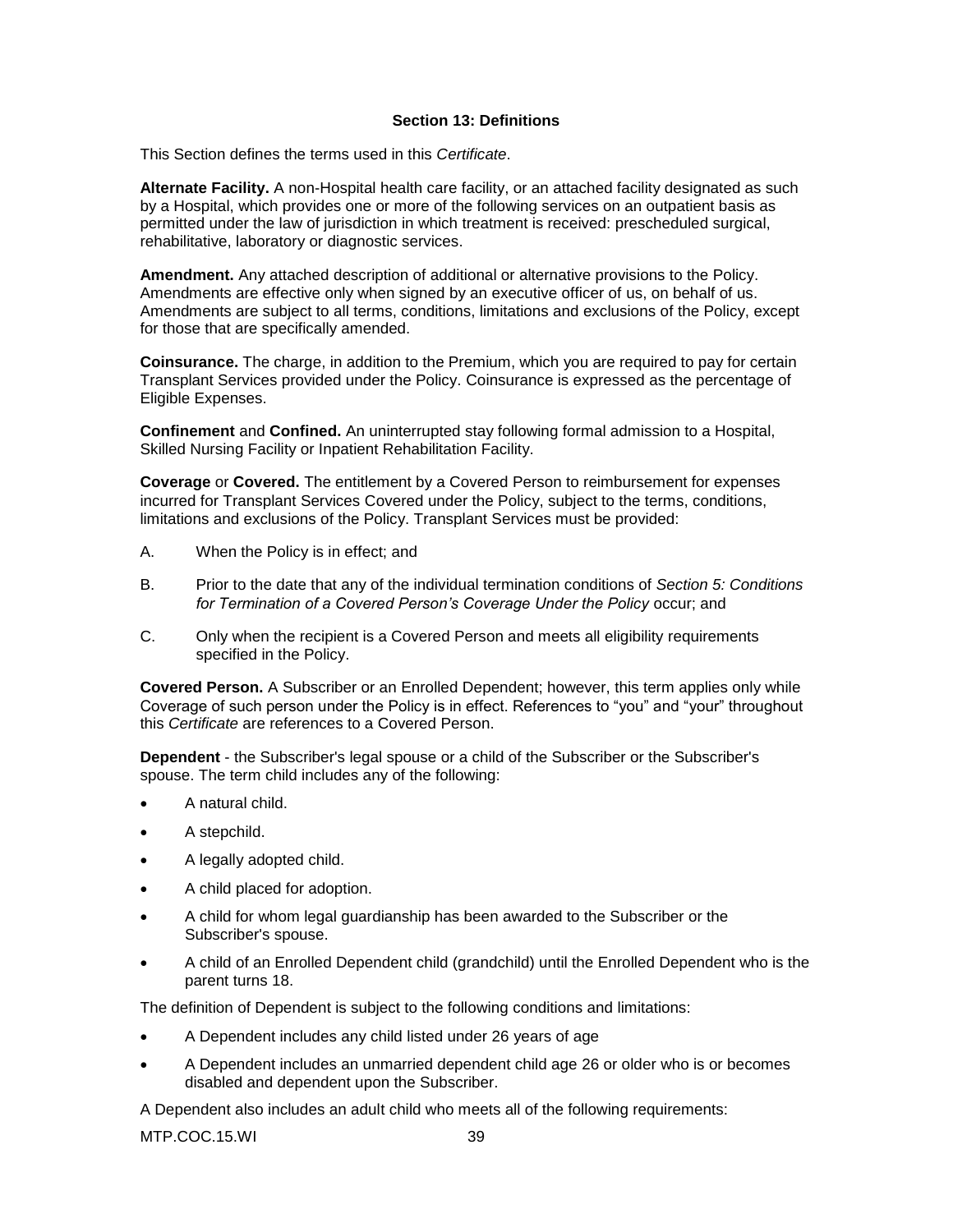- The child is a Full-time Student, regardless of age.
- The child was called to federal active duty in the National Guard or in a reserve component of the U.S. armed forces while the child was attending, on a full-time basis, an institution of higher education.
- The child was under age 27 when called to federal active duty.
- The child must apply to an institution of higher education as a Full-time Student within twelve months from the date the child has fulfilled his or her active duty obligation.
- When the child is called to active duty more than once within a four-year period of time, we will use the child's age when first called to active duty for determining eligibility.

If an adult Dependent ceases to be a Full-time Student due to a medically necessary leave of absence, then coverage must be continued in accordance with the existing law for continued coverage of students on medical leave, and age is not a factor that would affect when such continued coverage would end.

The Subscriber must reimburse us for any Benefits that we pay for a child at a time when the child did not satisfy these conditions.

A Dependent also includes a child for whom health care coverage is required through a *Qualified Medical Child Support Order* or other court or administrative order. The Enrolling Group is responsible for determining if an order meets the criteria of a *Qualified Medical Child Support Order*.

A Dependent does not include anyone who is also enrolled as a Subscriber. No one can be a Dependent of more than one Subscriber.

**Domestic Partner** – a person of the opposite or same sex with whom the Subscriber has established a Domestic Partnership. In no event will a person's legal spouse be considered a Domestic Partner.

**Eligible Expenses.** Eligible Expenses for Covered Transplant Services, incurred while the Policy is in effect, are determined as stated below:

- A. For Network Benefits:
	- 1. When Covered Transplant Services are received from Network providers, Eligible Expenses are our contracted fee(s) for the Transplant Service with that provider;
	- 2. When Covered Transplant Services are received from Out-of-Network providers as a result of an Emergency or as otherwise arranged by us, Eligible Expenses are the fee(s) negotiated between us and the Out-of-Network provider.
- B. For Out-of-Network Benefits:
	- 1. When Covered Transplant Services are received from Out-of-Network providers, Eligible Expenses are the lesser of: 1) the fees that do not exceed our contracted fee(s) for Network providers; or 2) fees calculated based on available data resources of competitive fees.

Eligible Expenses must not exceed the fees that the provider would charge any similarly situated payer for the same services. In the event an Out-of-Network provider routinely waives any Coinsurance and/or any annual deductible for Out-of-Network Benefits, Transplant Services for which the Coinsurance and/or the annual deductible are waived are not considered to be Eligible Expenses.

Eligible Expenses are determined solely in accordance with our reimbursement policy guidelines. Our reimbursement policy guidelines are developed by us, in our discretion, following evaluation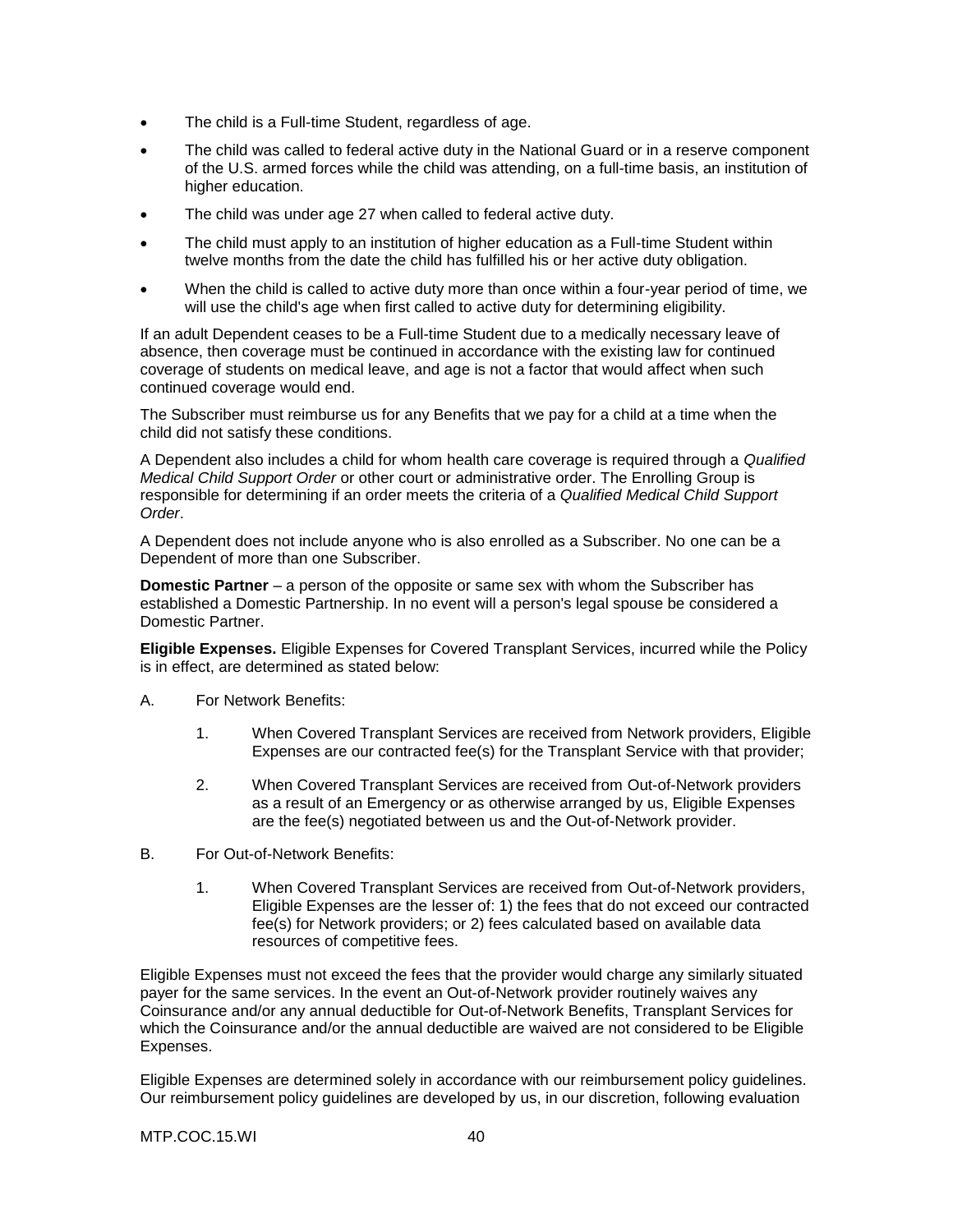and validation of all provider billings in accordance with one or more of the following methodologies:

- A. As indicated in the most recent edition of the Current Procedural Terminology (publication of the *American Medical Association*);
- B. As reported by generally recognized professionals or publications;
- C. As utilized for Medicare;
- D. As determined by medical staff and outside medical consultants;
- E. Pursuant to other appropriate sources or determinations accepted by us.

**Eligible Person.** (1) An employee or member of the Enrolling Group; or (2) other person who meets the eligibility requirements specified in both the application and the Policy.

**Emergency.** A serious medical condition or symptom resulting from injury or sickness which arises suddenly and, in the judgment of a reasonable person, requires immediate care and treatment, generally received within 24 hours of onset, to avoid jeopardy to the life or health of a Covered Person.

**Emergency Transplant Services.** Those health care services and supplies necessary for the treatment of an Emergency. Emergency Transplant Services are subject to the conditions and any Coinsurance described in this *Certificate*.

**Enrolled Dependent.** A Dependent who is properly enrolled for Coverage under both the Policy and the Enrolling Group's major medical health benefit plan.

**Enrolling Group.** The employer or other defined or otherwise legally constituted group (Association, Union, etc.) to whom the Policy is issued.

**Evaluation.** Transplant Services rendered to the Covered Person to determine if the Covered Person is an acceptable candidate for a Transplant.

**Experimental, Investigational or Unproven Services.** Medical, surgical, diagnostic, psychiatric, mental health, substance use disorders or other health care services, technologies, supplies, treatments, procedures, drug therapies, medications or devices that, at the time we make a determination regarding Coverage in a particular case, are determined to be any of the following:

- A. Not approved by the *U.S. Food and Drug Administration (FDA)* to be lawfully marketed for the proposed use and not identified in the *American Hospital Formulary Service* or the *United States Pharmacopoeia Dispensing Information* as appropriate for the proposed use.
- B. Subject to review and approval by any institutional review board for the proposed use. (Devices which are *FDA* approved under the *Humanitarian Use Device* exemption are not considered to be Experimental, Investigational or Unproven.)
- C. The subject of an ongoing clinical trial that meets the definition of a Phase 1, 2 or 3 clinical trial set forth in the *FDA* regulations, regardless of whether the trial is actually subject to *FDA* oversight.
- D. Not demonstrated through prevailing peer reviewed medical literature to be safe and effective for treating or diagnosing the condition or illness for which its use is proposed.

Exceptions for a life-threatening sickness or condition: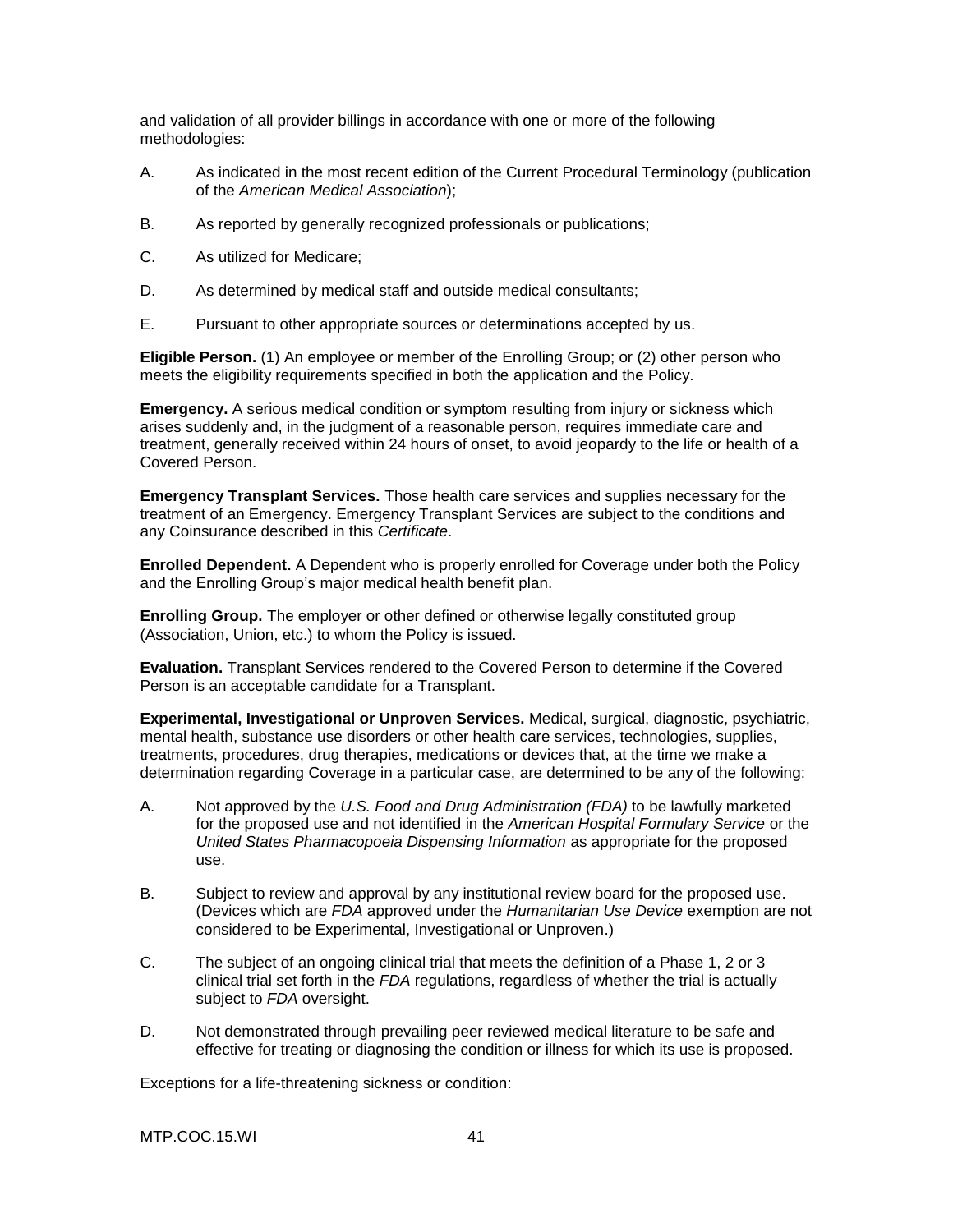If you have a life-threatening sickness or condition (one that is likely to cause death within one year of the date of the request for a Transplant) we may, in our discretion, consider an otherwise Experimental, Investigational or Unproven Service to be a Covered Transplant Service for that sickness or condition if it is determined by us that the Experimental, Investigational or Unproven Transplant Service, at the time of the determination:

- A. Is safe with promising efficacy;
- B. Is provided in a clinically controlled research setting; and
- C. Uses a specific research protocol that meets standards equivalent to those defined by the *National Institutes of Health*.

**Hematopoietic Stem Cell (HSC).** Special cells derived from bone marrow, umbilical cord blood, peripheral blood, or certain fetal tissues.

**Home Health Agency.** A program or entity which is:

- A. Engaged in providing health care services in the home; and
- B. Authorized as required by the law of jurisdiction in which treatment is received.

**Hospital.** An institution, operated as required by law, which:

- A. Is primarily engaged in providing Transplant Services on an inpatient basis for the care and treatment of injured or sick individuals through medical, diagnostic and surgical facilities by or under the supervision of a staff of Physicians;
- B. Has 24 hour nursing services; and
- C. Is accredited as a Hospital by the *Joint Commission on Accreditation of Healthcare Organizations* or by the *American Osteopathic Hospital Association*.

A Hospital is not primarily a place for rest, custodial care or care of the aged and is not a nursing home, convalescent home or similar institution.

**Initial Eligibility Period.** The initial period of time, determined by us and the Enrolling Group, during which Eligible Persons may enroll themselves and Dependents under the Policy.

**Inpatient Rehabilitation Facility.** A Hospital or a special unit of a Hospital designated as an Inpatient Rehabilitation Facility which provides rehabilitation Transplant Services (physical therapy, occupational therapy and/or speech therapy) on an inpatient basis as permitted by the law of jurisdiction in which treatment is received.

**Inpatient Rehabilitation Facility Services.** Skilled rehabilitation services which meet all of the following criteria:

- A. Must be delivered or supervised by licensed technical or professional medical personnel in order to obtain the specified medical outcome and provide for the safety of the patient;
- B. Are ordered by a Physician; and
- C. Are not excluded pursuant to the provisions of *Section 11: General Exclusions*.

Determination of benefits for Inpatient Rehabilitation Facility Services is made based on both the skilled nature of the service and the need for Physician-directed medical management. Inpatient Rehabilitation Facility Services are not determined by the availability of caregivers to perform them; the absence of a person to perform an unskilled service does not cause the service to become skilled.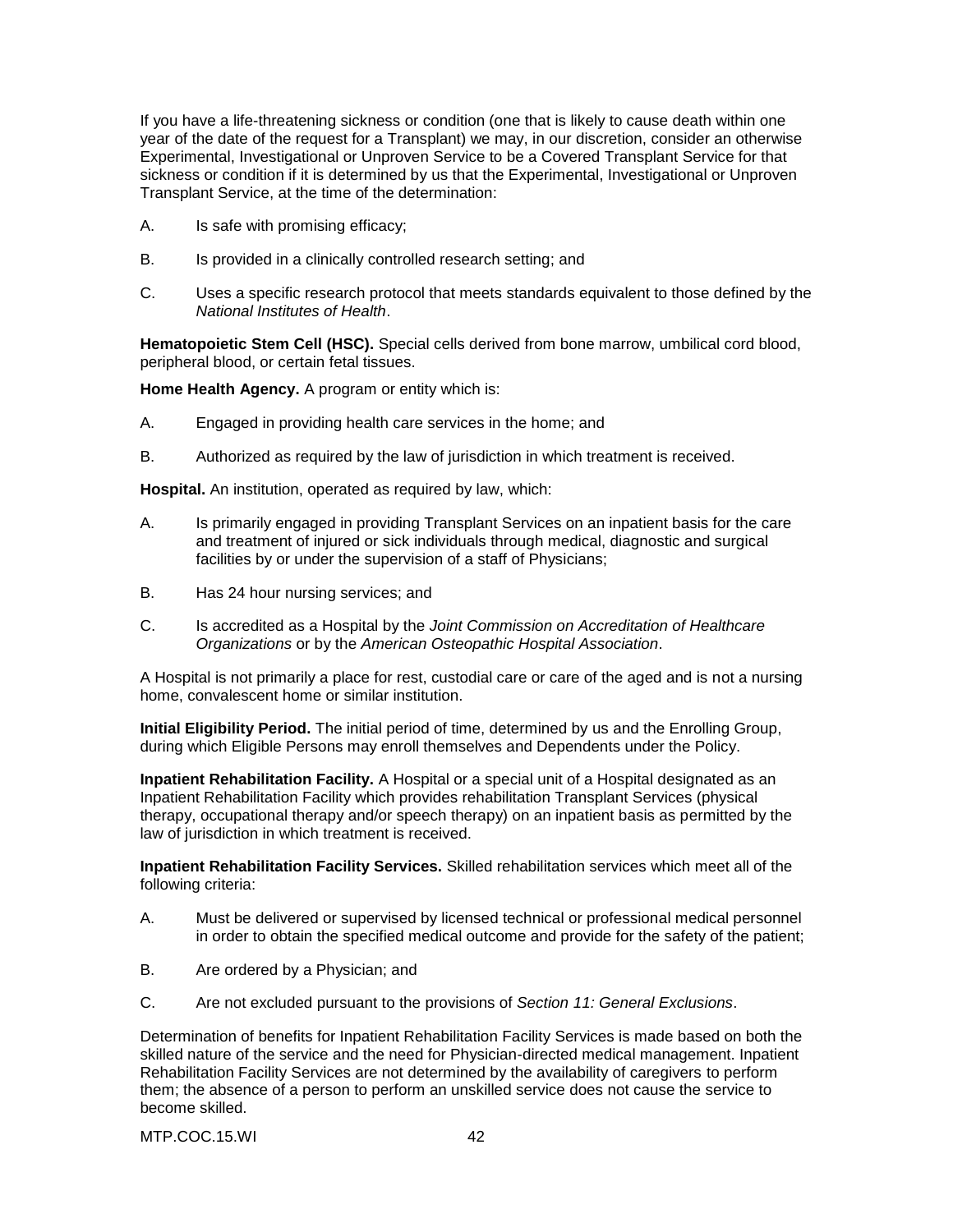**Maximum Policy Benefit.** The maximum amount paid for Network and Out-of-Network Transplant Services during the entire period of time you are Covered under the Policy or any policy, issued by us to the Enrolling Group, that replaces the Policy. The Maximum Policy Benefit is stated in *Section 1*, *Schedule of Benefits*.

**Medicare.** Parts A, B, C and D of the insurance program established by Title XVIII, *United States Social Security Act*, as amended by 42 U.S.C. Sections 1394, et seq., and as later amended.

**Mobilization.** The harvesting of bone marrow, and/or the process of recruiting hematopoietic progenitor cells into the peripheral blood including, but not limited to, the placement of central venous catheters, the administration of chemotherapy and/or growth factors, and apheresis.

**Network.** When used to describe a collective group of providers of Transplant Services (such as a Hospital, Physician, Alternate Facility, Home Health Agency, Skilled Nursing Facility or Inpatient Rehabilitation Facility) means that the providers, on behalf of a particular transplant program, have an agreement in effect with us as part of our Transplant Network.

Network Benefits will only be paid if Covered Transplant Services are provided by or arranged by the facility or provider designated by us.

**Network Benefits.** Benefits available for Covered Transplant Services when provided by a Network provider.

**Open Enrollment Period.** After the Initial Eligibility Period, a period of time determined by us and the Enrolling Group, during which Eligible Persons may enroll themselves and their Dependents under the Policy.

**Out-of-Network.** A provider of Transplant Services that is not a participant in the Network as defined above.

**Out-of-Network Benefits.** Benefits available for Transplant Services obtained from Out-of-Network providers.

**Physician.** Any Doctor of Medicine, M.D., or Doctor of Osteopathy, D.O., who is duly licensed and qualified under the law of jurisdiction in which treatment is received.

**Policy.** The group Policy, the *Certificate*, the application of the Enrolling Group, Amendments and Riders which constitute the agreement regarding the benefits, exclusions and other conditions between us and the Enrolling Group.

**Policy Charge.** The sum of the Premiums for all Subscribers and Enrolled Dependents enrolled under the Policy.

**Premium.** The periodic fee required for all Subscribers and Enrolled Dependents Covered under the Policy.

**Preparative Therapy.** The process by which the Covered Person is made physiologically ready to receive an HSC Transplant.

**Rider** - any attached description of Transplant Services Covered under the Policy. Transplant Services provided by a Rider may be subject to payment of additional Premiums and additional Coinsurance. Riders are effective only when signed by an officer and are subject to all conditions, limitations and exclusions of the Policy except for those that are specifically amended.

**Semi-private Room.** A room with 2 or more beds. The difference in cost between a Semi-private Room and a private room is Covered only when a private room is determined by us to be necessary or when a Semi-private Room is not available.